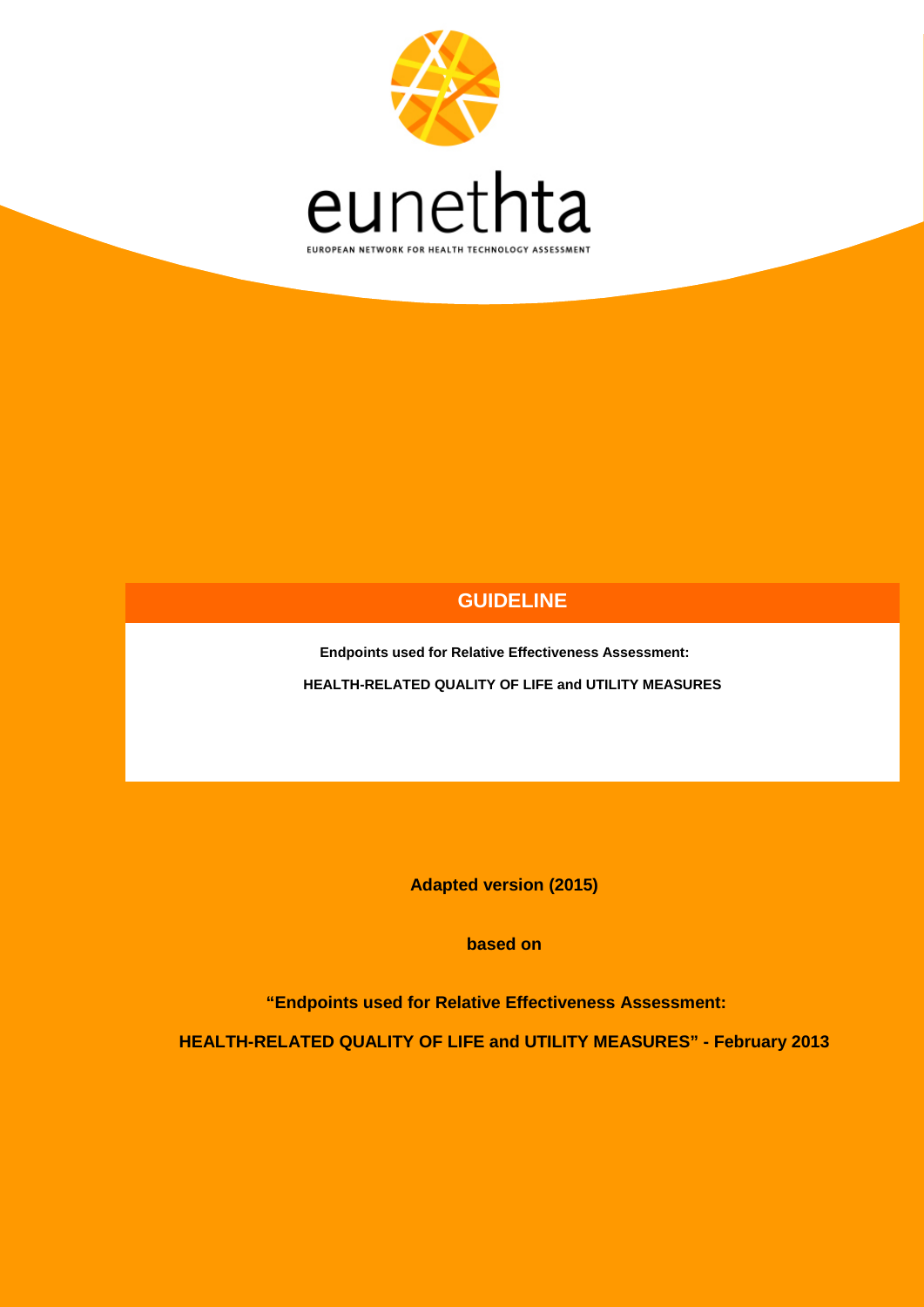The primary objective of EUnetHTA JA1 WP5 methodology guidelines was to focus on methodological challenges that are encountered by HTA assessors while performing a rapid relative effectiveness assessment of pharmaceuticals.

This guideline " Endpoints used for Relative Effectiveness Assessment: Healthrelated quality of life and utility measures" has been elaborated during JA 1 by experts from KCE, reviewed and validated by HAS and all members of WP5 of the EUnetHTA network; the whole process was coordinated by HAS.

During Joint Action 2 the wording in this document has been revised by WP7 in order to extend the scope of the text and recommendations from pharmaceuticals only to the assessment of all health technologies. Content and recommendations remained unchanged.

This guideline represents a consolidated view of non-binding recommendations of EUnetHTA network members and in no case an official opinion of the participating institutions or individuals.

**Disclaimer:** EUnetHTA Joint Action 2 is supported by a grant from the European Commission. The sole responsibility for the content of this document lies with the authors and neither the European Commission nor EUnetHTA are responsible for any use that may be made of the information contained therein.

This guideline gives general recommendations related to HRQoL that are applicable to all types of REA irrespective of their particular purpose. A specific addendum related to study design issues and interpretation of HRQoL in the context of assessment of an added therapeutic benefit might be elaborated in future if decided by EUnetHTA partners.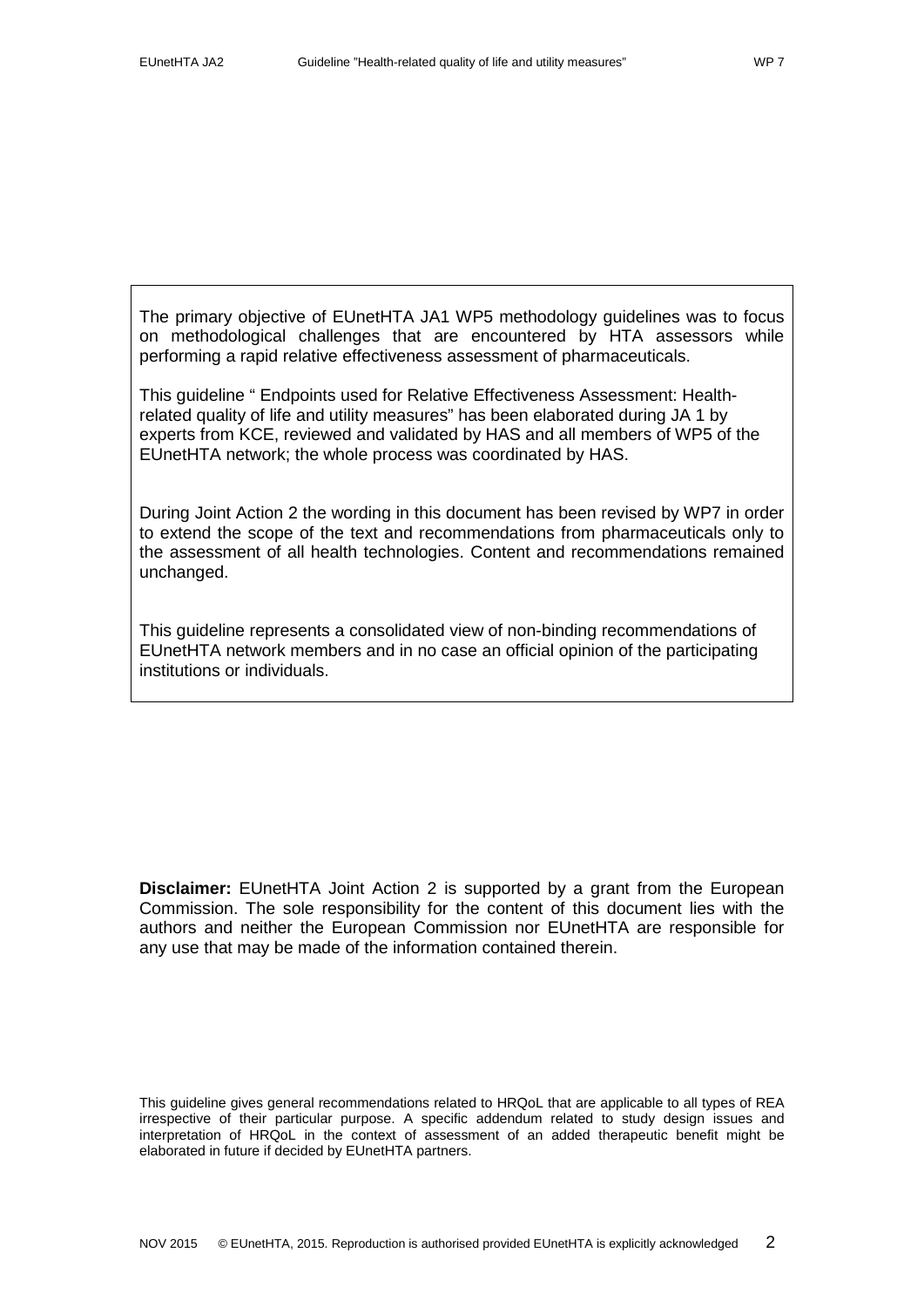# **Table of contents**

| 1.1.           |                                                                                                                           |  |  |
|----------------|---------------------------------------------------------------------------------------------------------------------------|--|--|
| 1.2.           |                                                                                                                           |  |  |
| 1.3.           |                                                                                                                           |  |  |
| $\mathsf{I}$ . |                                                                                                                           |  |  |
|                |                                                                                                                           |  |  |
| 1.             |                                                                                                                           |  |  |
| 1.1.           |                                                                                                                           |  |  |
| 1.2.           |                                                                                                                           |  |  |
|                |                                                                                                                           |  |  |
|                |                                                                                                                           |  |  |
| 1.3.           |                                                                                                                           |  |  |
| 1.4.           |                                                                                                                           |  |  |
| 2.             |                                                                                                                           |  |  |
| 2.1.           |                                                                                                                           |  |  |
|                |                                                                                                                           |  |  |
|                |                                                                                                                           |  |  |
|                |                                                                                                                           |  |  |
|                |                                                                                                                           |  |  |
|                |                                                                                                                           |  |  |
|                |                                                                                                                           |  |  |
| 2.2.           | MEASURES COMBINING HEALTH-RELATED QUALITY OF LIFE AND LIFE                                                                |  |  |
|                |                                                                                                                           |  |  |
| 3.             |                                                                                                                           |  |  |
|                |                                                                                                                           |  |  |
|                | APPENDIX I: METHODS OF THE LITERATURE SEARCH (CONDUCTED DURING                                                            |  |  |
|                |                                                                                                                           |  |  |
|                |                                                                                                                           |  |  |
|                |                                                                                                                           |  |  |
|                |                                                                                                                           |  |  |
|                |                                                                                                                           |  |  |
|                |                                                                                                                           |  |  |
|                |                                                                                                                           |  |  |
|                |                                                                                                                           |  |  |
|                | APPENDIX 2: ANALYSIS AND SYNTHESIS OF THE LITERATURE (CONDUCTED                                                           |  |  |
|                |                                                                                                                           |  |  |
|                |                                                                                                                           |  |  |
|                | APPENDIX 3: PSYCHOMETRIC PROPERTIES OF HRQOL INSTRUMENTS:                                                                 |  |  |
|                |                                                                                                                           |  |  |
|                | APPENDIX 4: LIST OF ORGANISATIONS SEARCHED TO RETRIEVE RELEVANT                                                           |  |  |
|                | <b>GUIDELINES (CONDUCTED DURING GUIDELINE ELABORATION IN JA 1) 45</b>                                                     |  |  |
|                | APPENDIX 5: GUIDELINES FOR HRQOL MEASUREMENT FROM REIMBURSEMENT                                                           |  |  |
|                | AGENCIES, HTA AGENCIES AND RESEARCH GROUPS INCLUDED IN THE<br>REVIEW (CONDUCTED DURING GUIDELINE ELABORATION IN JA 1)  47 |  |  |
|                | APPENDIX 6: RETRIEVED RECOMMENDATIONS ON HOW TO MEASURE QOL                                                               |  |  |
|                | (CONDUCTED DURING GUIDELINE ELABORATION IN JA I) 49                                                                       |  |  |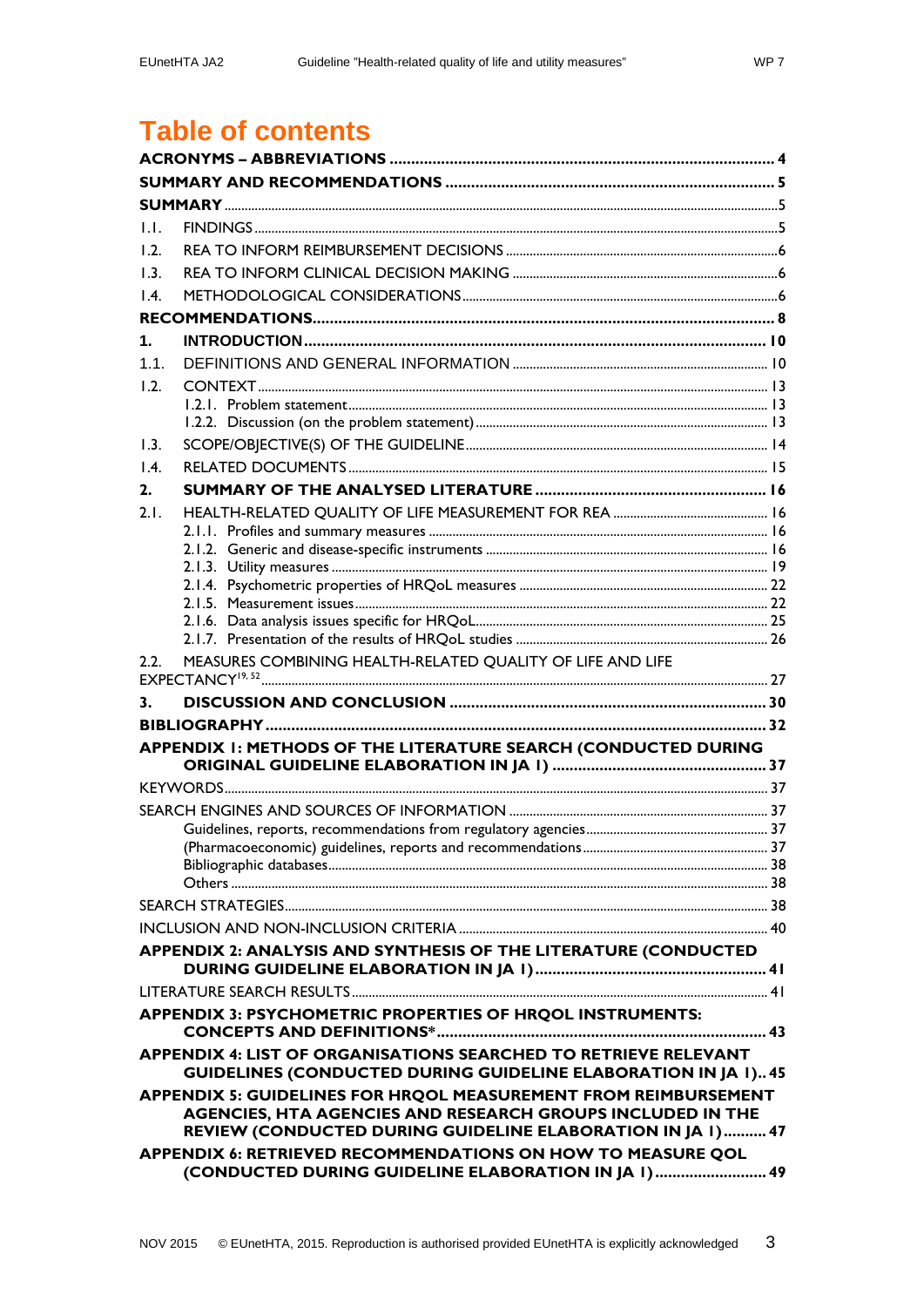# <span id="page-3-0"></span>**Acronyms – Abbreviations**

| <b>AQoL</b>     | Australian Assessment of Quality of Life<br>Instrument |
|-----------------|--------------------------------------------------------|
| <b>CUA</b>      | Cost-utility analysis                                  |
| EQ-5D           | EuroQol 5 dimensions                                   |
| <b>HAS</b>      | Haute Authorité de Santé (FR)                          |
| <b>HRQoL</b>    | Health-Related Quality of Life                         |
| <b>HTA</b>      | <b>Health Technology Assessment</b>                    |
| <b>HUI</b>      | <b>Health Utilities Index</b>                          |
| <b>HYE</b>      | <b>Healthy Years Equivalent</b>                        |
| <b>ICER</b>     | <b>Incremental Cost-Effectiveness Ratio</b>            |
| IVR             | Interactive Voice Response                             |
| <b>KCE</b>      | Belgian Health Care Knowledge Centre /                 |
|                 | Federaal Kenniscentrum voor de                         |
|                 | Gezondheidszorg / Centre fédéral                       |
|                 | d'expertise des soins de santé                         |
| <b>LYG</b>      | Life-Years Gained                                      |
| <b>MAUI</b>     | Multi-Attribute Utility Instrument                     |
| <b>PRO</b>      | Patient-Reported Outcome                               |
| QALY            | <b>Quality Adjusted Life Year</b>                      |
| QoL             | Quality of Life                                        |
| QWB             | <b>Quality of Well-Being</b>                           |
| <b>REA</b>      | <b>Relative Effectiveness Assessment</b>               |
| <b>SF-36</b>    | MOS Short Form 36                                      |
| <b>SG</b>       | <b>Standard Gamble</b>                                 |
| <b>TTO</b>      | <b>Time Trade-off</b>                                  |
| <b>VAS</b>      | <b>Visual Analogue Scale</b>                           |
| <b>WHOQOL</b>   | World Health Organisation Quality of Life              |
|                 | instrument                                             |
| WP <sub>5</sub> | Work Package 5 of the EUnetHTA Joint                   |
|                 | Action on HTA 2010-2012                                |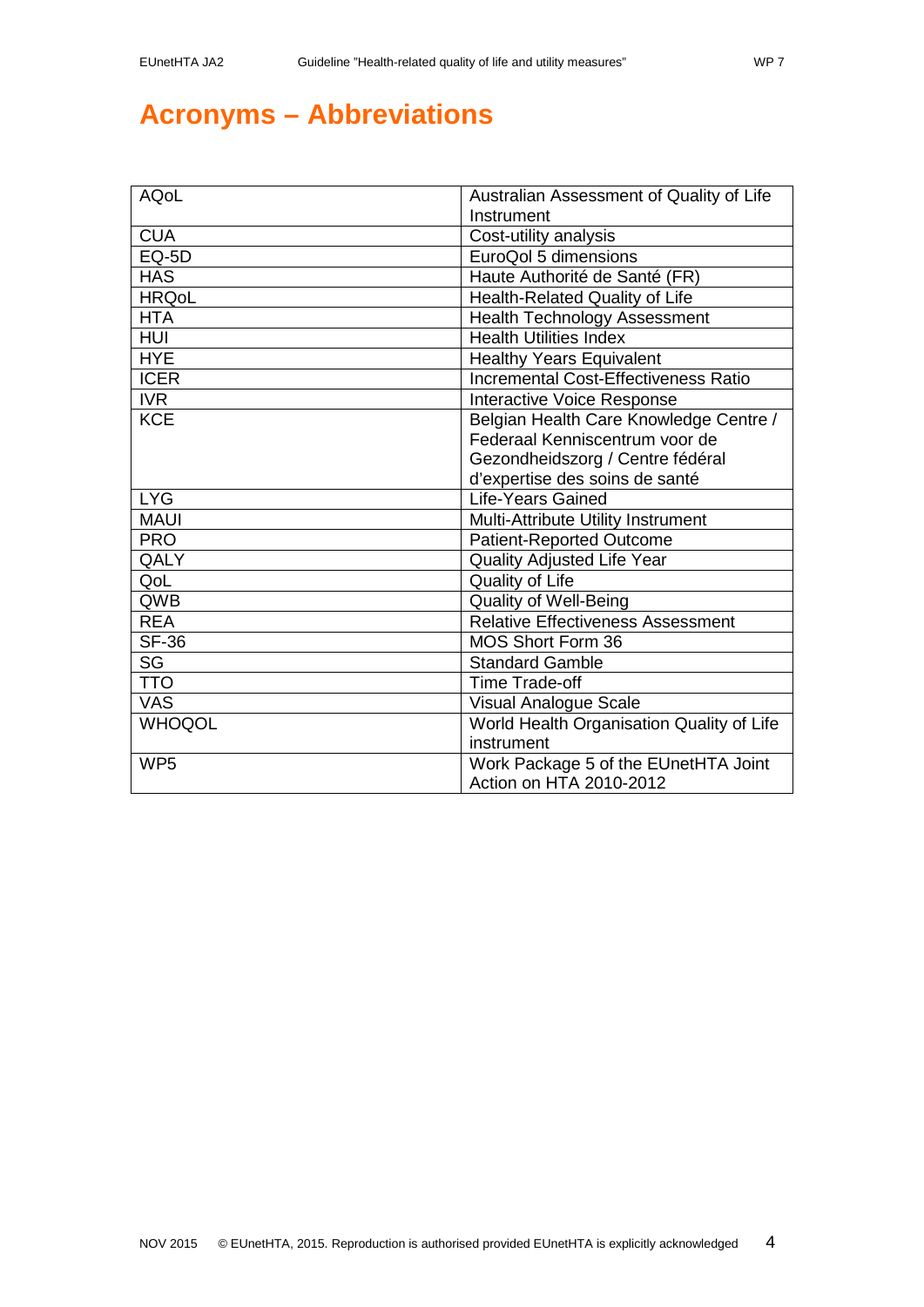# <span id="page-4-0"></span>**Summary and recommendations**

## <span id="page-4-1"></span>**SUMMARY**

Health-related quality of life (HRQoL) is often considered to be an important endpoint of health care interventions. Because improvement in HRQoL is highly subjective, it does not necessarily correlate well with objectively measurable clinical benefits.

Different types of HRQoL measures exist. A first distinction can be made based on the content of the measures: generic measures cover dimensions that are considered important for HRQoL in general, disease- or population specific measures particularly focus on dimensions that are affected by a specific disease or population. Disease-specific measures are generally considered to be more sensitive to small changes in HRQoL than generic measures. Generic measures, on the other hand, are more comprehensive and therefore likely to pick up unexpected effects on HRQoL which are not measured by disease-specific instruments.

A second distinction can be made based on the result of the measurements: there are measures that result in a HRQoL profile, with separate scores per item or dimension of HRQoL, and measures that give an overall summary score as a result. The latter encompass the utility indices, which are typically used to calculate endpoints combining HRQoL outcomes with life expectancy outcomes, such as QALYs. Also for HRQoL profile measures a summary score is often calculated.

This guidance indicates which types of HRQoL measures are suitable for the demonstration of the relative effectiveness of health technologies and summarizes the caveats for interpreting HRQoL outcomes. It has a double purpose: (1) support assessors in identifying the strengths and weaknesses in the evidence provided and (2) inform researchers about the requirements regarding HRQoL assessment in order to allow them to anticipate the collection of the required data for REA when developing trial protocols.

## <span id="page-4-2"></span>1.1. FINDINGS

The main message of this guidance is that the appropriateness of the HRQoL measure used depends on the purpose of the relative effectiveness assessment (REA):

• Is the purpose of REA to inform patients and health care professionals about the HRQoL benefit of an intervention as compared to its comparator or is the purpose to inform health care policy makers about the relative value of a health technology? The level of decision making is clearly different, and therefore, different needs can be identified.

In the latter case, the decision-making context also plays a crucial role:

- is cost-effectiveness taken into account in reimbursement decisions and
- are decisions taken within indications only or also comparing relative values across indications?

Given these variations in context, there is not always a consensus on the required HRQoL evidence. However, as these requirements are usually not mutually exclusive, a set of basic requirements applicable to all contexts could be identified. Where this is not the case, possible variations are mentioned and discussed.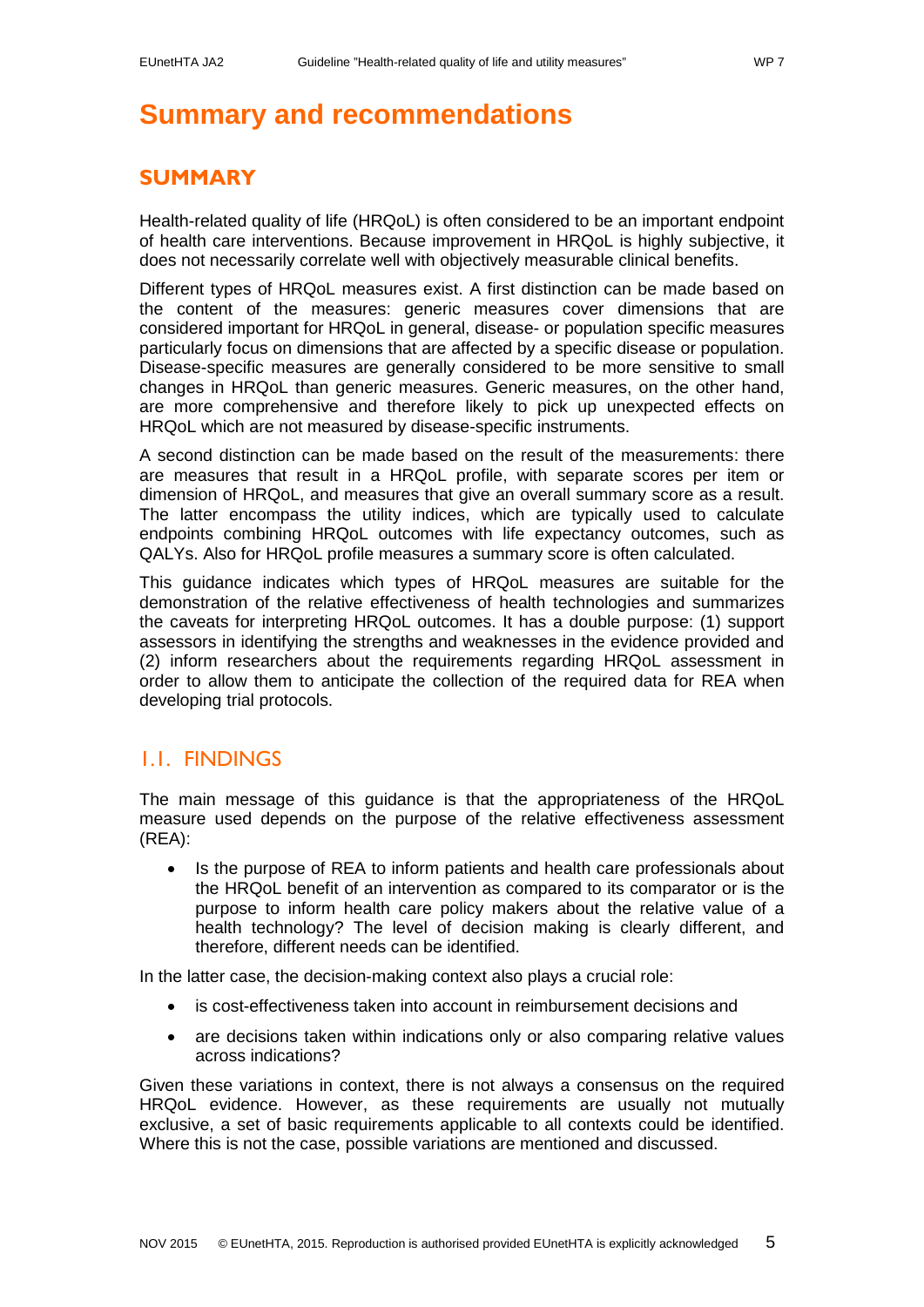## <span id="page-5-0"></span>1.2. REA TO INFORM REIMBURSEMENT DECISIONS

For the purpose of informing health care policy decisions with respect to resource allocation across indications, it is important to include a generic HRQoL measure in the REA allowing to make comparisons across indications and intervention types. Disease-specific measures are useful as complements in specific cases, for instance when no improvement on one of the generic HRQoL dimensions can be demonstrated but there possibly are improvements on disease-specific dimensions. In countries where cost-effectiveness of interventions is a consideration in the decision making process, it is moreover recommended to use a utility measure in the REA. It is recommended that utility values derived from the general public or patients and associated with an easily-administered generic descriptive HRQoL instrument are used in order to ensure consistency in the utility values used for REA and for cost-effectiveness analysis, and to ensure interpersonal comparability of HRQoL scores. However, some countries only take decisions with respect to resource allocation within the (licensed) indications, with or without the consideration of the relative cost-effectiveness of interventions. In this case, disease-specific HRQoL instruments can be considered sufficient because comparability across indications is not required. It should be noted, however, that even in this context, generic HRQoL instruments are useful to allow building up a reference framework for the determination of the societal value of HRQoL benefits. The value of the health benefits of the different interventions needs to be determined in the same way as for reimbursement decisions considering multiple indications at the same time. The systematic use of generic HRQoL instruments in all indications allows increasing the consistency in this value judgement (or appraisal) process. For the sake of legitimacy of the decision making process, consistency between decisions is important and, in the apparent absence of consistency with previous decisions, justification is required. The justification for an apparently inconsistent decision can be based on diseasespecific outcomes or other relevant decision criteria. It is therefore recommended to use both a generic utility and disease-specific instrument in both policy contexts.

## <span id="page-5-1"></span>1.3. REA TO INFORM CLINICAL DECISION MAKING

For the purpose of informing patients and health care professionals about the HRQoL outcomes of an intervention, the use of disease-specific HRQoL instruments is recommended. Professionals and patients are first and foremost interested in the dimensions of life that are affected by a disease and will be affected by an intervention. However, it should be noted that the risk of focussing on diseasespecific measures is that they exclude dimensions of HRQoL that are generally not affected by the disease or standard intervention, but might be affected by the new intervention, e.g. through side-effects that were not present with the standard intervention. Therefore, it is important to verify whether all affected domains of HRQoL are covered by the disease-specific HRQoL instrument.

## <span id="page-5-2"></span>1.4. METHODOLOGICAL CONSIDERATIONS

All methodological considerations related to the psychometric properties of patientreported outcome measures apply to HRQoL measures. Due to the absence of a gold standard for HRQoL measurement, it is often difficult, however, to measure these properties for HRQoL instruments or to give general guidelines on what can be considered a valid and reliable HRQoL instrument. Nevertheless, a number of basic principles can be defined. For instance, to be appropriate and valid for the purpose of informing resource allocation decisions across indications, generic instruments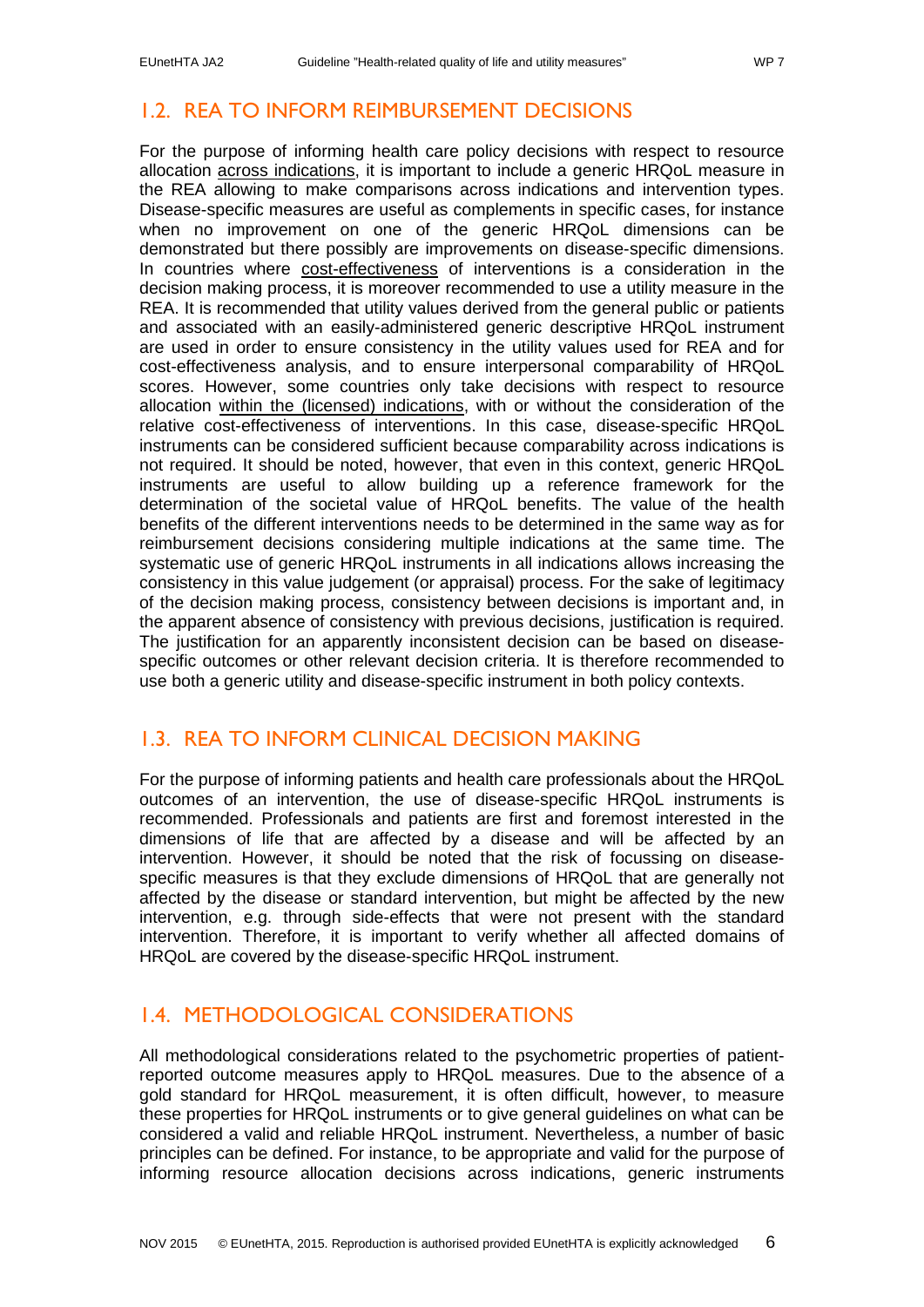should encompass all dimensions considered important by the society. Diseasespecific instruments used for reimbursement decisions within one indication should not only encompass dimensions expected to be positively affected by an intervention but also the dimensions in which deterioration or no change is expected. In other words, the instrument needs to be comprehensive in the HRQoL domains covered.

A number of caveats related to repeated measurements, the cultural adaptation and translation, missing data, modes of administration and evaluation by proxies are discussed and a position on each of these issues is taken.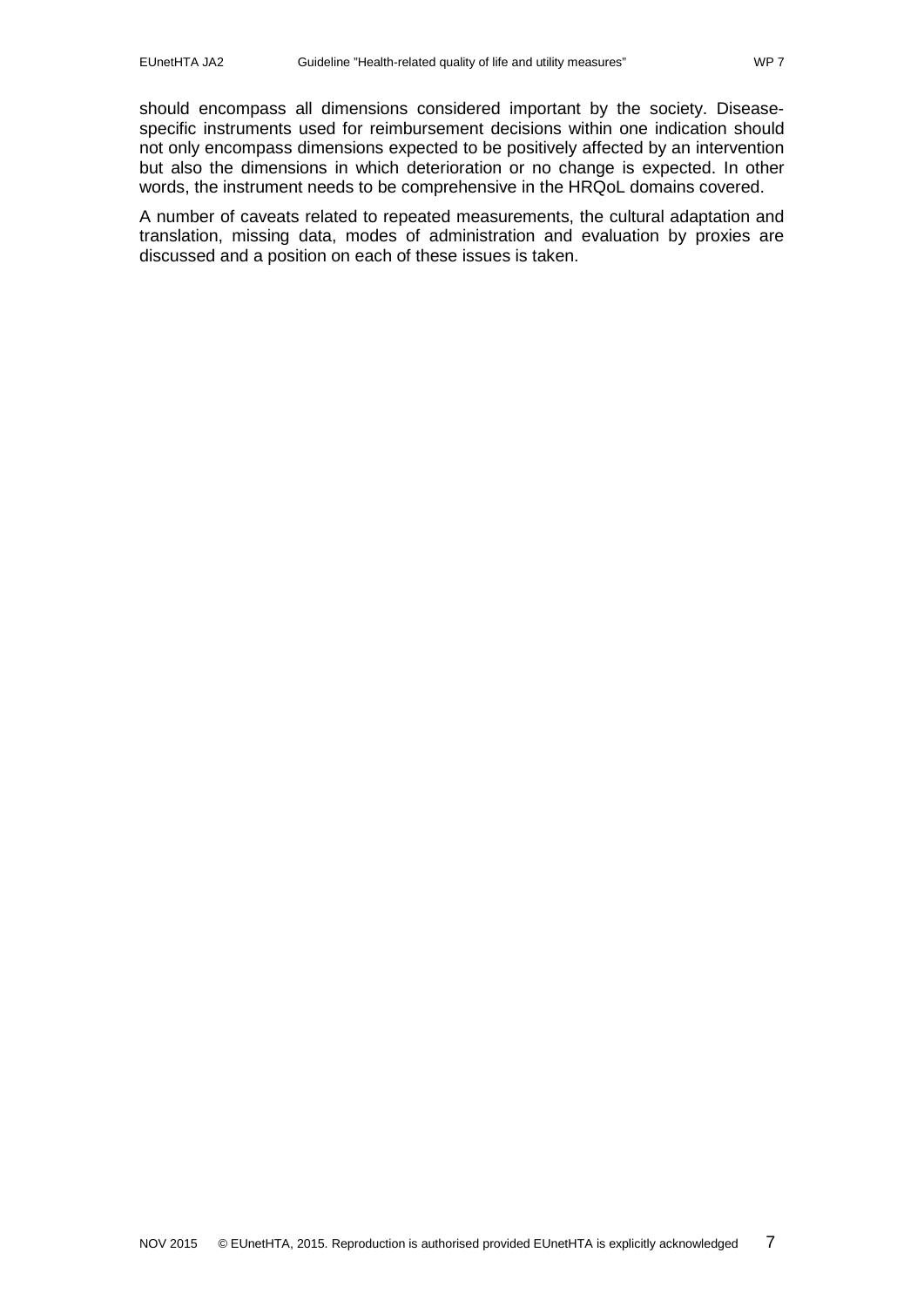## <span id="page-7-0"></span>**RECOMMENDATIONS**

- 1. HRQoL instruments used in the context of REA should first and foremost be **valid for the purpose the REA intends to serve**.(paragraph [1.2\)](#page-12-0) REA assessors should thus first consider for what purpose the REA will be used: to inform reimbursement decisions or to inform clinical decision making. The recommendations apply to both full REA and rapid REA.
- 2. A general recommendation applicable to all types of REA irrespective of their particular purpose, is to require the inclusion of a **disease- or population specific and a generic HRQoL measure** for most adequately capturing the impact of a disease on daily life. In case there is a need for the calculation of QALYs, a utility measure (Time Trade-Off or Standard Gamble) or generic HRQoL instrument associated with a reference set of utility values (generic utility instrument) is recommended.
	- a. For countries that require an economic evaluation to support a health technology reimbursement application, it is recommended to require data emerging from the administration of a generic utility instrument in the clinical trial(s). Utility values should be derived from the general public (indirect utility measurement) or from patients (direct utility measurement). There is no consensus across jurisdictions about the most appropriate source. The choice between the sources of utility values is a normative one and should be based on careful consideration of the expected consequences for the decisions for which the HRQoL measurements are used, especially in case of decisions across indications. Consistency in the application of the chosen source is required. In both decision contexts, the use of other estimates for the HRQoL benefit in the REA than in the economic evaluation should be avoided. To improve comparability and consistency, countries might also consider recommending the use of one particular instrument for national reimbursement requests that is widely used (e.g. the EQ-5D).(paragraph [2.1.3\)](#page-18-0)
	- b. For countries that do not require an economic evaluation to support a health technology reimbursement decision, a disease-specific or generic HRQoL measure may be sufficient. Utility measures remain useful for REA in this context, however, especially for the calculation of QALYs, which are particularly useful for comparing interventions affecting both mortality and morbidity.
- 3. **REA performed for informing resource allocation decisions across indications** should primarily be based on HRQoL data obtained with a **generic HRQoL** instrument**,** encompassing all HRQoL dimensions in which improvements are considered important by the general public. If no improvement on such generic HRQoL instrument is observed, the alleged benefit of an intervention is less likely to be considered meaningful *from a societal point of view, given the range of existing health problems between which public resources need to be allocated*. REA should consider the effect of an intervention on the HRQoL of a typical real life patient population, taking the impact of patient's co-morbidities on HRQoL into account.(paragraph [2.1\)](#page-15-1)
- 4. **REA performed for informing resource allocation decisions within indications** can be based on **validated comprehensive disease-specific HRQoL** data, as comparability across indications is in this case less important. Nevertheless, the consideration of **generic HRQoL** data remains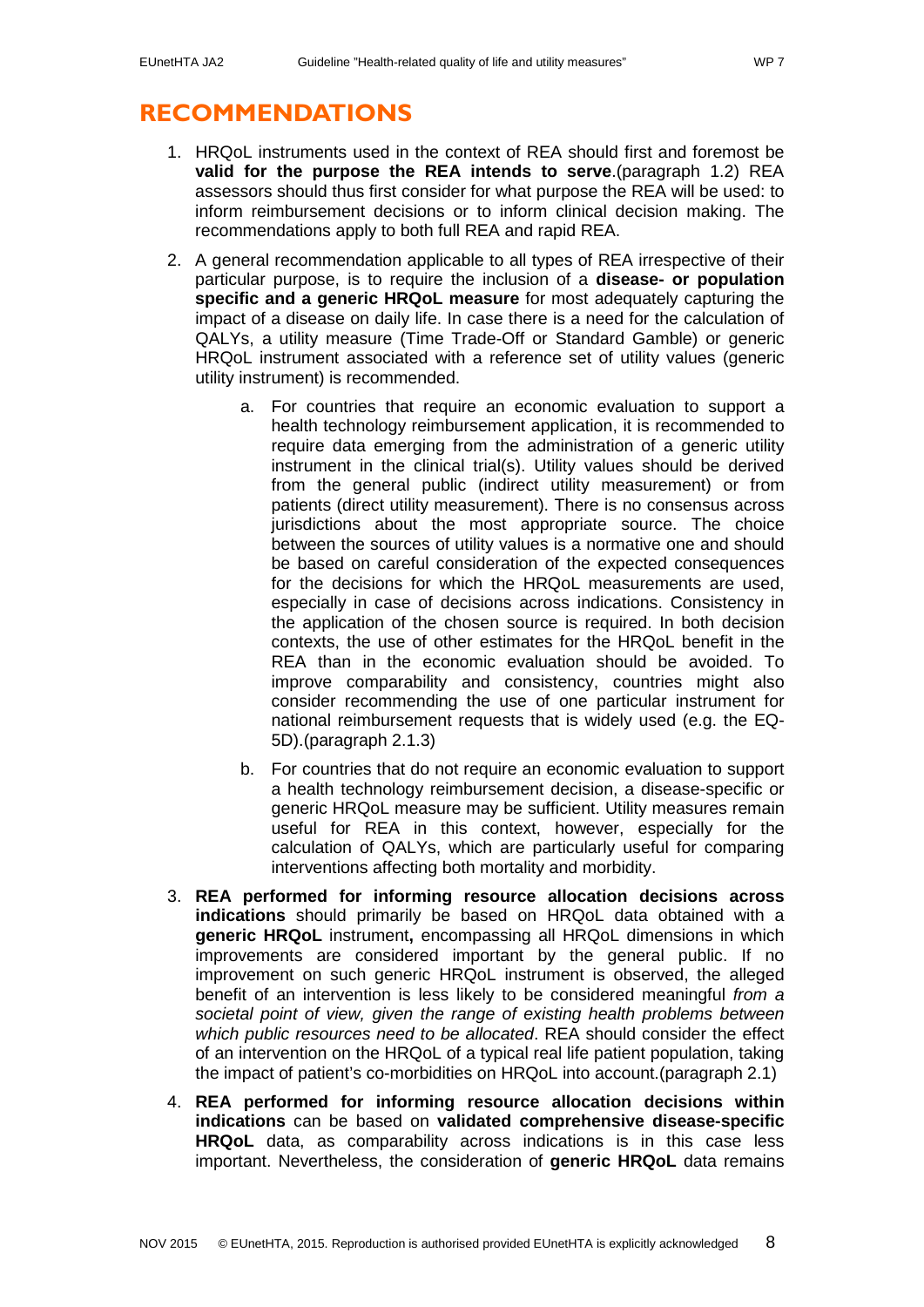useful for reasons of coherence in the valuation of health benefits, and in consequence, transparency of the decision-making process.(paragraph [2.1.2\)](#page-15-3)

- 5. **REA performed for the purpose of informing health care professionals and patients** could be based on **disease-specific HRQoL instruments.**  They can be considered as complementary to generic instruments in REA performed for policy purposes. Disease-specific HRQoL instruments may be useful for more in-depth assessment of the generic HRQoL dimensions affected by an intervention. It should be borne in mind that the burden imposed on respondents increases with the number of questionnaires used.(paragraph [2.1.2\)](#page-15-3)
- 6. HRQoL benefits of interventions should be demonstrated by means of **repeated measurements** in both the intervention and the control group.(paragraph [2.1.5.1\)](#page-21-2)
- 7. **Single item scores** for HRQoL alone are considered insufficient to demonstrate relative effectiveness because they are subject to bias and often too crude to detect changes in health. Single item scores are scores derived from one single question asking to value current overall health on a specific scale.(paragraph [2.1.5\)](#page-21-1)
- *8.* **Mapping** of disease-specific or generic instruments to preference-based instruments to obtain utility values is generally not recommended for REA. Authorities should encourage researchers to always include a preferencebased instrument in their clinical trial protocol in order to avoid the need for mapping. (paragraph [2.1.3.3\)](#page-19-0)
- 9. Documentation of the **validity, reliability, responsiveness** and **acceptability** of the HRQoL instruments used in REA should be provided, taking into account the applied mode of administration and possible cultural and/or language adaptations. (paragraphs [2.1.4,](#page-21-0) [2.1.5.2](#page-22-0) and [2.1.5.3\)](#page-22-1)
- 10. Evaluation of HRQoL by "**proxy judges**" is not recommended. Its acceptance is limited only to cases where the patient cannot contribute him/herself or where the use of proxies can be justified by the nature of the judgements to be made.(paragraph [2.1.5.4\)](#page-23-0)
- 11. **Transparent reporting within due time** of the results of all HRQoL measurements is recommended. If not (yet) published, it is required to make these results accessible for HTA bodies to allow critical appraisal.
- 12. When changes in survival and HRQoL are combined in one outcome measure such as the **QALY**, separate reporting of changes in survival and HRQoL and a description of the methods to combine the measurements should be requested to allow for separate consideration of both endpoints.(paragraph [2.2\)](#page-26-0)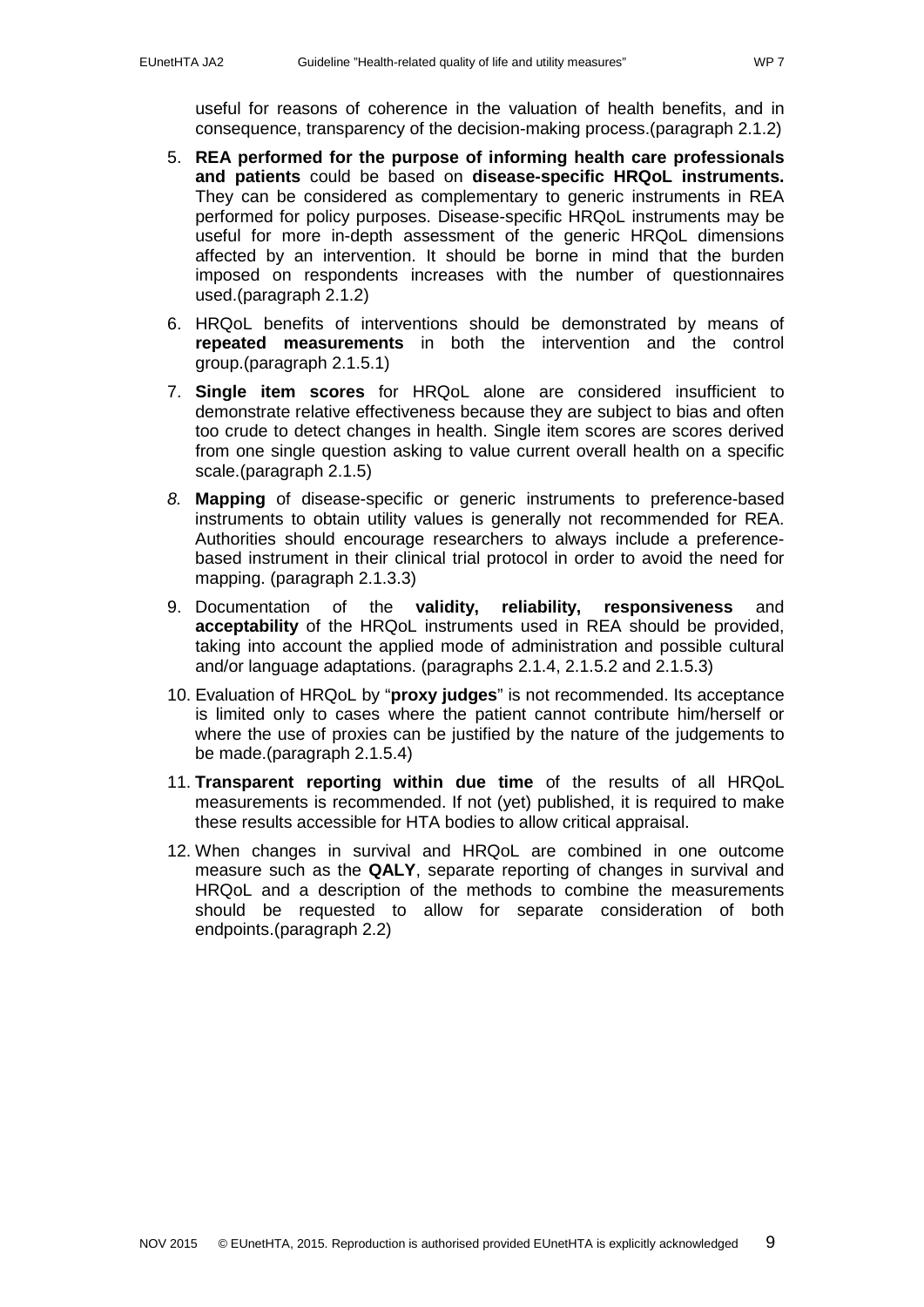## <span id="page-9-0"></span>**1. INTRODUCTION**

### <span id="page-9-1"></span>1.1. DEFINITIONS AND GENERAL INFORMATION

Quality of life has been defined by WHO as "individuals' perception of their position in life in the context of the culture and value systems in which they live and in relation to their goals, expectations and concerns." This is a general definition, referring not only to quality of life related to individuals' health status but to life in general. Overall quality of life is affected by health, but also by income, environment and freedom[.](#page-31-1)<sup>1</sup> Although income, freedom and environment may affect health, they are usually not the main focus of health policy measures.

The current guidelines relate to "health-related quality of life" (HRQoL), or quality of life related to factors that affect an individual's health[.](#page-31-2)<sup>2</sup> It is considered that the primary aim of a health care system is to maintain or improve health and HRQoL of the population, rather than overall quality of life or well-being. There is little agreement in literature about what constitutes  $H R QoL$ , even if the definition of HRQoL has as a common basis, being the definition of health given by the WHO. According to the definition of the WHO "health" is "a state of complete physical, mental and social well-being and not merely the absence of disease or infirmity".

HRQoL is a broad concept which can be defined as **a patient's general subjective perception of the effect of illness and intervention on physical, psychological and social aspects of daily life.** [4,](#page-31-4) [5](#page-31-5) Multidimensionality is a key characteristic of HRQoL. Each domain (physical, psychological etc.) consists of several dimensions. *Physical functioning* refers to mobility, self-care, usual activities and other functional abilities. *Psychological health* includes elements like cognitive functioning, emotional distress and anxiety. Finally, *social health* refers to the quantity and quality of social contacts and interactions[.](#page-31-6) $6$  A single domain, e.g. physical functioning, is insufficient to cover HRQoL, even though it is an endpoint relevant to patients.

HRQoL assessment is important in the context of relative effectiveness assessment (REA) because objectively measurable clinical parameters such as mortality and some measures of morbidity (e.g. myocardial infarction) are felt to be insufficient to capture the full impact of an intervention from the patient's perspective. Objective clinical measures may correlate poorly to a patient's own feeling of wellness.<sup>[7](#page-31-7) 8</sup>[I](#page-31-8)n non fatal -but sometimes severe- diseases where an intervention does not increase survival, an improvement of HRQoL due to the intervention may be as important as the improvements in the efficacy endpoints (e.g. psoriasis, irritable bowel syndrome, asthma). Including HRQoL in clinical or epidemiological studies facilitates understanding patients' perspectives on what is gained or lost as a result of a disease or illness or a medical intervention. It can give insight into the balance between therapeutic benefits and adverse effects of an intervention from the perspective of patients.

HRQoL is a patient-reported outcome (PRO) and fits within the definition of patient-relevant outcomes (see guideline on "Endpoints used in REA: Clinical endpoints"). PRO is an umbrella term used to describe any outcome evaluated directly by the patient himself/herself, without interpretation by clinicians or others, and based on patients' perception of a disease and its intervention(s). HRQoL represents a specific type/subset of PROs, distinguished by its multidimensionality.

Different types of instruments exist for the assessment of HRQoL [\(Table 1\)](#page-11-0). Each type of instrument is used to collect information on patients' perceptions of their current health state.

This guideline distinguishes four major **objectives of HRQoL measurement**. These are independent of the specific HRQoL instrument used. One instrument can be used for several objectives (e.g. generic utility instruments). HRQoL can be measured for the purpose of

1. describing the health status of a population (epidemiology of HRQoL),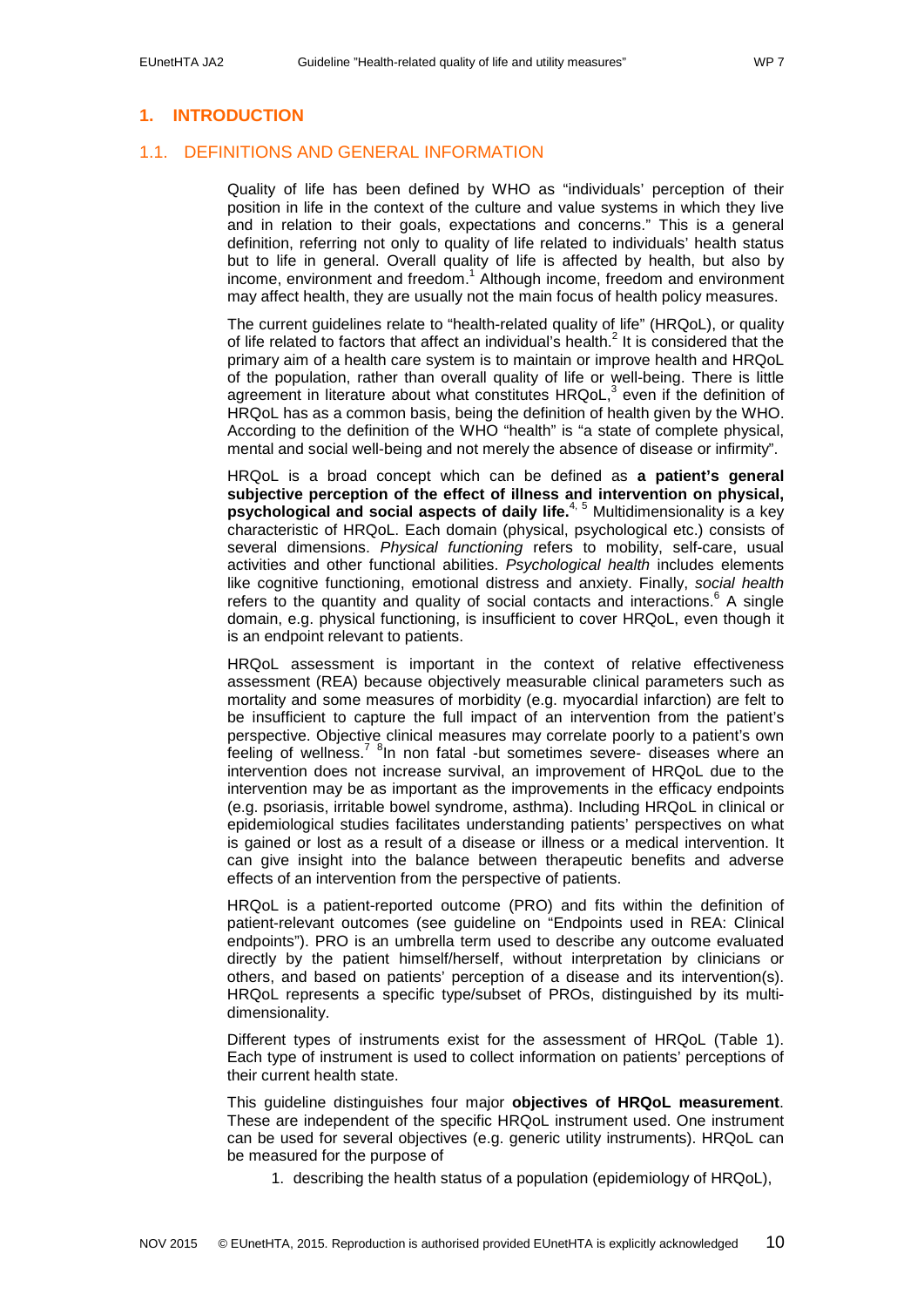-

- 2. assessing the relative effectiveness of a health technology (REA), and/or
- 3. assessing the cost-utility of a health technology (CUA).
- 4. Informing clinical decision making

Although the requirements for HRQoL measures may depend on the objective(s) they intend to serve, they are not necessarily conflicting. For example, a HRQoL instrument used for the calculation of quality adjusted life years in the context of a CUA, might also be useful for REA.

For the **description of a population's health status**, as for instance in national health surveys, descriptive HRQoL instruments are generally used. Descriptive HRQoL instruments are generally more comprehensive, encompassing more items than **evaluative** instruments used for REA. Several instruments (e.g. SF-36, EQ-5D) are used for both descriptive and evaluative purposes. The use of HRQoL instruments for descriptive purposes will not be considered further in this guideline because the focus is on HRQoL measurement in the context of REA. Evaluative instruments used for **REA** encompass a moderate number of items (using several processes for reducing the number of items during the psychometric validation) to reduce the burden of completion by patients and enhance the response rate. To be useful for **cost-utility analysis**, evaluative HRQoL instruments should moreover be associated with utility values for the health states that can be described with the instruments. When an evaluative instrument is used for CUA, utilities are measured indirectly. Alternatively, utilities can also be measured directly using specific utility measurement techniques that do not require the use of a descriptive or evaluative HRQoL questionnaire, e.g. by means of the Time Trade-Off (TTO) or Standard Gamble (SG).

In terms of their content a distinction can be made between:

- generic HRQoL instruments (e.g. EQ-5D, SF-6D, SF-36, WHOQOL)
- disease-specific HRQoL instruments (e.g. Asthma Quality of Life Questionnaire, the St Georges Respiratory Questionnaire) and
- population-specific HRQoL instruments (e.g. the Child Health Questionnaire).

In terms of the results, a distinction can be made between:

- HRQoL profile measures, giving a separate score for each of the health state dimensions included in the questionnaire and in some cases a summary score, and
- summary scores, giving one single score for overall HRQoL. Scores can be expressed on any type of scale and do not necessarily have cardinal or interv[a](#page-10-0)l properties.
- utility measures, -which can be regarded as a specific case of summary scores but are subject to additional conditions for the resulting scores. In contrast to summary scores, utilities are values on a 0 to 1 scale, where 0 is the value of death and 1 the value of perfect health (negative values are possible for health states considered worse than death). The scores must have interval properties, i.e. a change of 0.2 is twice as good as a change of 0.1.

For utilities, a further distinction is made based on the measurement technique. There are two possibilities:

<span id="page-10-0"></span><sup>&</sup>lt;sup>a</sup> Cardinal properties imply that a score of 80 on a scale from 0 to 100 is twice as good as a score of 40. Interval properties imply that changes in scores have cardinal properties; e.g. a change from 60 to 80 is twice as good as a change from 40 to 50.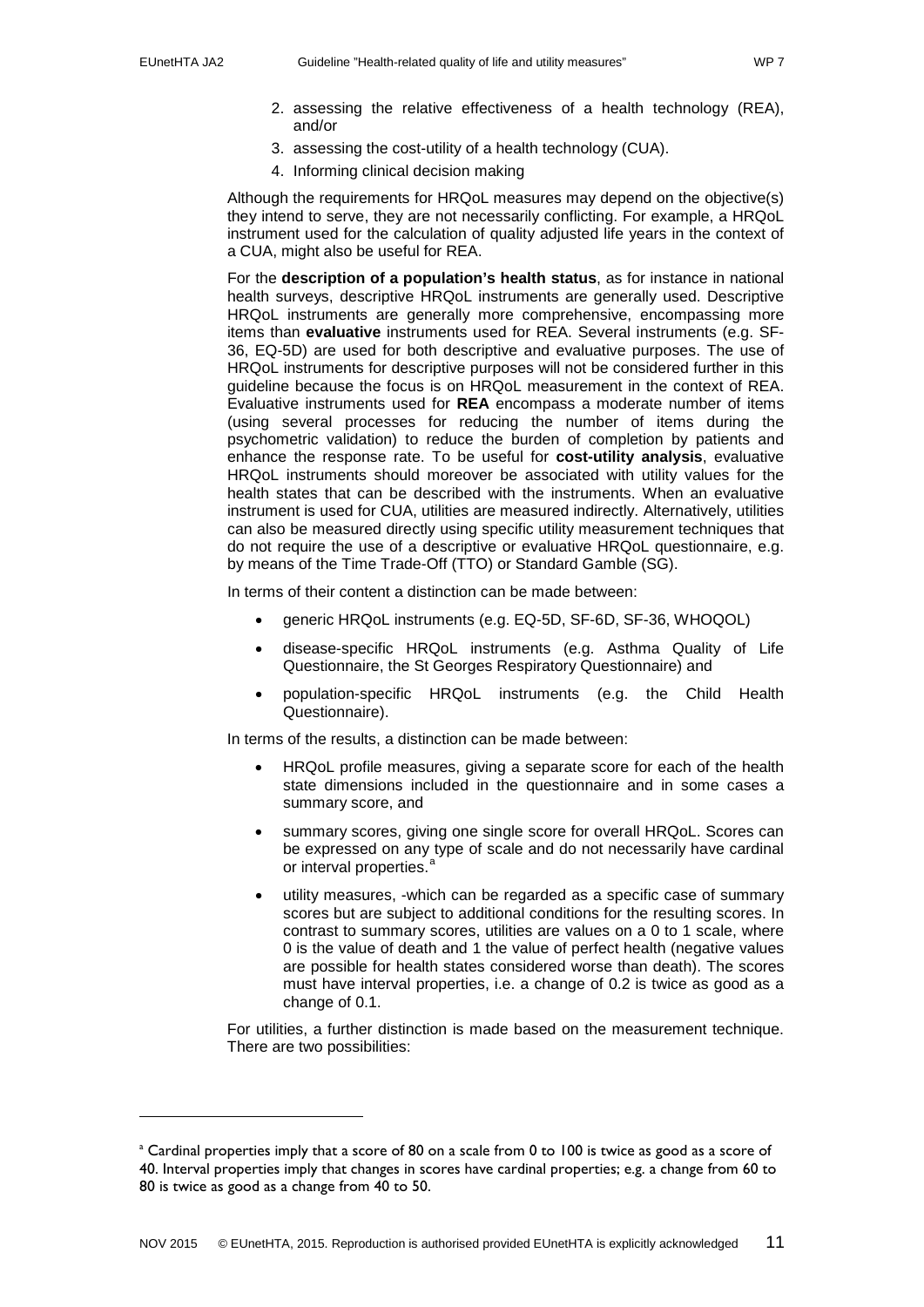- direct utility measurement, referring to the use of specific techniques to value the utility of health states (time trade-off (TTO) or standard gamble(SG)) rather than instruments or questionnaires,
- indirect utility measurement, referring to the use of multidimensional HRQoL instruments or questionnaires to which utility values that have been collected previously can be connected. The instrument can, in principle, be generic or disease-specific but is in practice most often generic (e.g. the EQ-5D).

Some HRQoL instruments combine a health status profile with a summary score or with a utility score. An example is the Health Utilities Index (HUI), which combines individual dimension scores with an overall score.

Single item HRQoL questions, asking to value current overall health on a specific scale (e.g. a Visual Analogue Scale) without a descriptive system accompanying the score, are not considered valid HRQoL measures for REA or cost-utility analysis and are therefore not considered further in this guideline.

<span id="page-11-0"></span>

|                                                            | Descriptive instrument for HRQoL                                                       |                                                                                                       | Evaluation of HRQoL                                                                                                                                                   |  |
|------------------------------------------------------------|----------------------------------------------------------------------------------------|-------------------------------------------------------------------------------------------------------|-----------------------------------------------------------------------------------------------------------------------------------------------------------------------|--|
| <b>Result</b>                                              | Disease-specific                                                                       | <b>Generic</b>                                                                                        | without using the<br>intermediary of<br>descriptive instrument                                                                                                        |  |
| Profile                                                    | Kidney Disease<br><b>Quality of Life Short</b><br>Form, Liver Disease<br>Symptom Index | Sickness Impact<br>Profile, Nottingham<br>Health Profile, SF-36                                       |                                                                                                                                                                       |  |
| Summary score                                              | End-stage Renal<br>Disease Symptom<br>Checklist*                                       | Functional<br><b>Limitations Profile</b><br>(total summary score<br>derived from<br>dimension scores) | SF-36 question about<br>change in HRQoL<br>over 1 year (not<br>scaled)**                                                                                              |  |
| Utility index (as a<br>special case of a<br>summary score) |                                                                                        | EQ-5D, Health<br>Utilities Index, SF-6D<br>(indirect valuation)                                       | Valuation of patients'<br>health state with Time<br>Trade-Off, Standard<br>Gamble or Visual<br>Analogue Scale<br>calibrated on 0 to 1<br>scale (direct<br>valuation). |  |

#### **Table 1: Examples of instruments and outcomes of HRQoL measures**

\* combines profile measures with summary score

\*\* Is a single item question, answered on an ordinal scale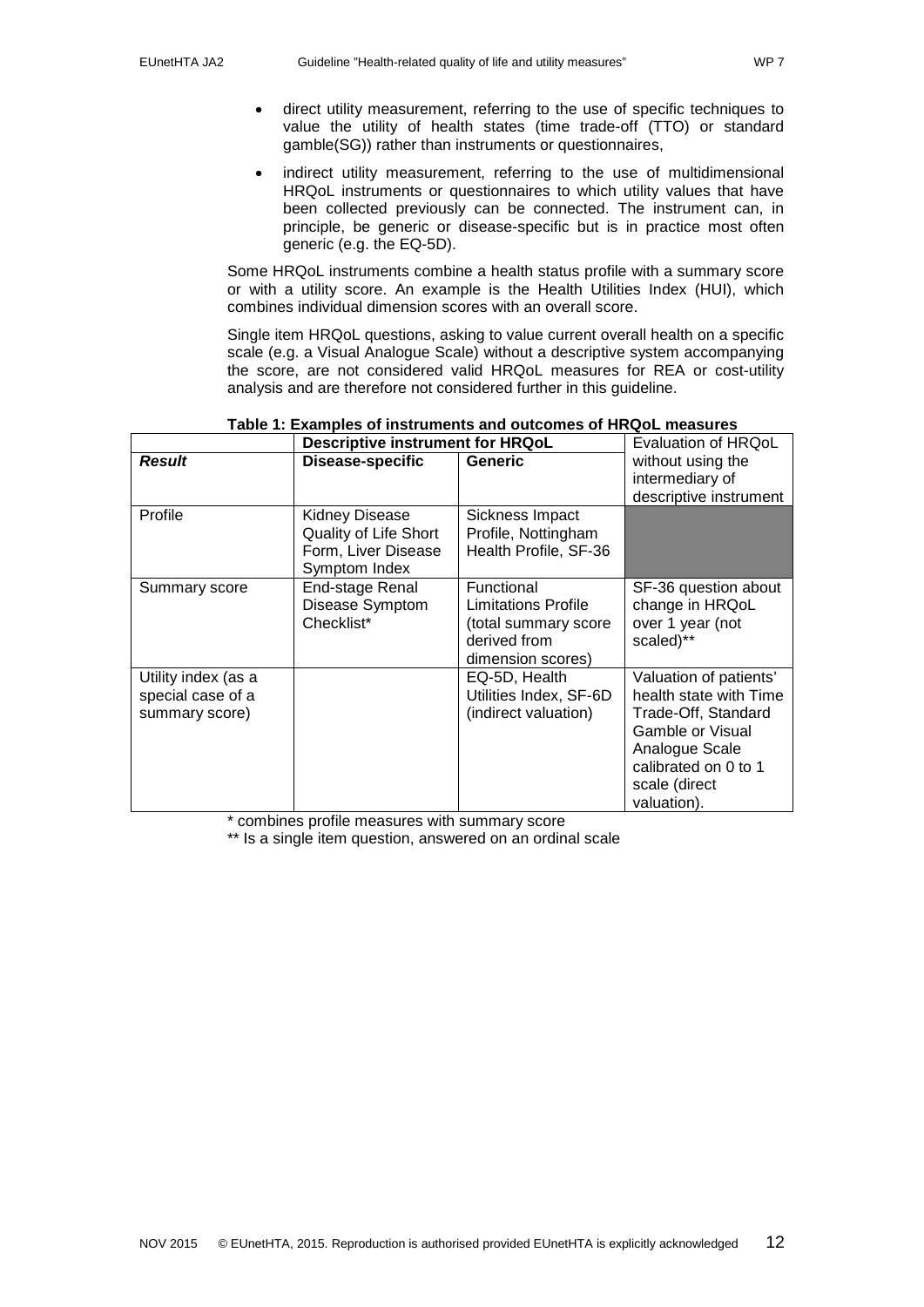## <span id="page-12-1"></span><span id="page-12-0"></span>1.2. CONTEXT

#### 1.2.1. Problem statement

The number of studies on HRQoL has been growing continuously over the past two decades. A bibliographic study of HRQoL measurement (2002) found that numerous HRQoL measures were developed, evaluated and used, with little standardisation even within specialties[.](#page-31-9)<sup>9</sup>

HRQoL is a broad concept that has an important inter-individual variability and different meaning to each person.<sup>[10](#page-31-10)</sup> HRQoL is by definition subjective, i.e. different respondents with the same health status might value their HRQoL differently, influenced or not by societal ideas of what constitutes minimal or optimal human happiness and well-being.<sup>[11](#page-31-11)</sup> In addition, there might be measurement issues related to HRQoL. For example, different instruments give different results, reducing the comparability of results across studies. Another example is the problem of HRQoL assessment in specific population groups (e.g. children or people with cognitive impairments). These issues need to be dealt with when considering the inclusion of HRQoL measures in a REA. Therefore, suitable study designs are needed to measure the effects of interventions on HRQoL. The credibility and usefulness of any intervention-related improvement in HRQoL may be jeopardised by the lack of standardisation in HRQoL<br>measurements<sup>[12](#page-31-12)</sup> measurements.

HRQoL can be measured for different purposes. The choice of the HRQoL instrument (generic versus disease-specific, utility versus profile measure) used will depend on the objective of the measurement. For cost-utility analyses, for instance, a utility measure is needed. For informing patients or clinicians, disease-specific HRQoL measures may be preferred over generic measures because they might capture better the specific impact of the disease and its intervention. For the REA of interventions that affect both HRQoL and survival, assessors might want to combine both outcomes into a single outcome measure, such as quality-adjusted life years (QALYs) or Healthy Years Equivalents (HYEs). This allows comparisons between interventions with diverging results on HRQoL and survival respectively and may help decision makers in comparing the relative value of interventions.<sup>[13](#page-31-13)</sup> QALYs are also frequently used as the outcome measure in cost-utility analyses, but may also be useful for REA.

### <span id="page-12-2"></span>1.2.2. Discussion (on the problem statement)

As explained in the 'background review paper of  $WPS<sup>14</sup>$ , the purpose of REA is "to inform health care professionals, patients and decision makers about the therapeutic added value of an intervention compared to already existing interventions". HRQoL assessment can be part of REA. Because the use of REA in reimbursement decisions differs between countries, the development of common guidelines for HRQoL assessment in REA is challenging. Three major reimbursement system/process characteristics determine the requirements for HRQoL measures in the context of REA:

- whether decision makers have to consider resource allocation across indications or only within indications,
- whether or not the relative cost-effectiveness of health technologies is considered during the reimbursement decision making process,<sup>[15](#page-31-15)</sup>
- whether or not the REA must serve at the same time the decision makers and the professionals and patients.

When decision makers take resource allocation across indications into account (when deciding on the reimbursement of for example a particular pharmaceutical), comparability of the HRQoL measure across indications is important. It is less important when resource allocation decisions are made within the same indication.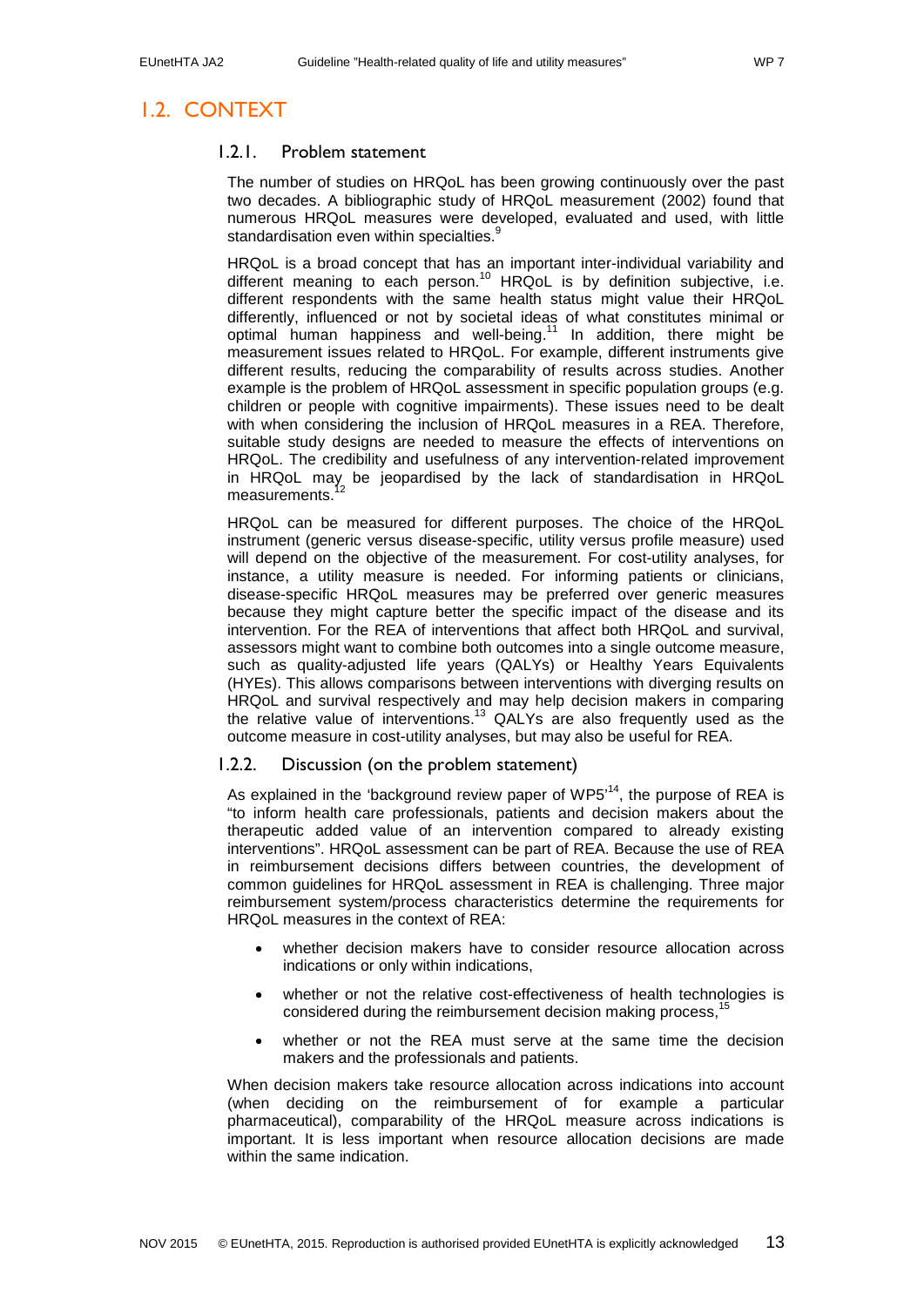When a cost-effectiveness analysis is required in the context of an application for a reimbursement decision, the HRQoL measure should allow the calculation of QALYs. The relevance of HRQoL measurement for economic evaluation does not preclude its relevance for REA. A synergy between both objectives may be found.

When a REA must serve at the same time the decision makers and the professionals and patients, it should include the relevant information for each of them. It can be argued that the same information should guide both clinical and reimbursement decisions. Although this is generally true, clinicians faced with an individual patient and different intervention strategies may still want more specific information on the HRQoL dimensions affected by a disease or its intervention.

In summary, the purpose of the REA and the policy context determine the best practice guidelines for HRQoL measurement in the context of REA.

## <span id="page-13-0"></span>1.3. SCOPE/OBJECTIVE(S) OF THE GUIDELINE

Guidelines on the way HRQoL should be assessed are needed to ensure that HRQoL measurements are relevant and useful for the REA of interventions in the context of health technology assessment. This guideline encompasses HRQoL measures used for assessing HRQoL as one of the **patient-reported outcomes** of an intervention targeting morbidity reduction as well as HRQoL measures used in combination with life expectancy. As such, it relates mainly to the use of HRQoL measures in clinical trials. The perspective taken is that of the assessor of the relative effectiveness of an intervention in the context of a reimbursement request.

HRQoL is also one of the **patient-relevant endpoints** (defined as morbidity, mortality, and HRQoL); detailed discussion on patient-relevant endpoints is out of scope of this guideline. For more information, please refer to the EUnetHTA guideline on "Endpoints used in REA: Clinical endpoints".

The guideline does not relate to the development of HRQoL instruments, nor to the use of HRQoL measures in clinical practice, for case-mix adjustments in the financing of health care services or for the assessment of the health status of the general population. Also measurement of specific dimensions of morbidity only (e.g. pain), without the measurement of their influence on physical, psychological or social functioning, falls outside the scope of this guideline. Finally, this guideline does not provide specific guidance on which disease-specific instruments are preferred for specific diseases.

The guideline for HRQoL measurement in the context of REA is formulated based on a literature review – done for the elaboration of this guideline during JA 1 – addressing the following questions:

- Which types of HRQoL measures are relevant for REA and what are their pros and cons?
- What are potential issues with HRQoL data that should be considered in a REA?
- What do existing guidelines say about HRQoL measurement in the context of a reimbursement request?

It has a double purpose: (1) support assessors in identifying the strengths and weaknesses in the evidence provided and (2) inform researchers about the requirements regarding HRQoL assessment in order to allow them to anticipate the collection of the required data for REA when developing trial protocols.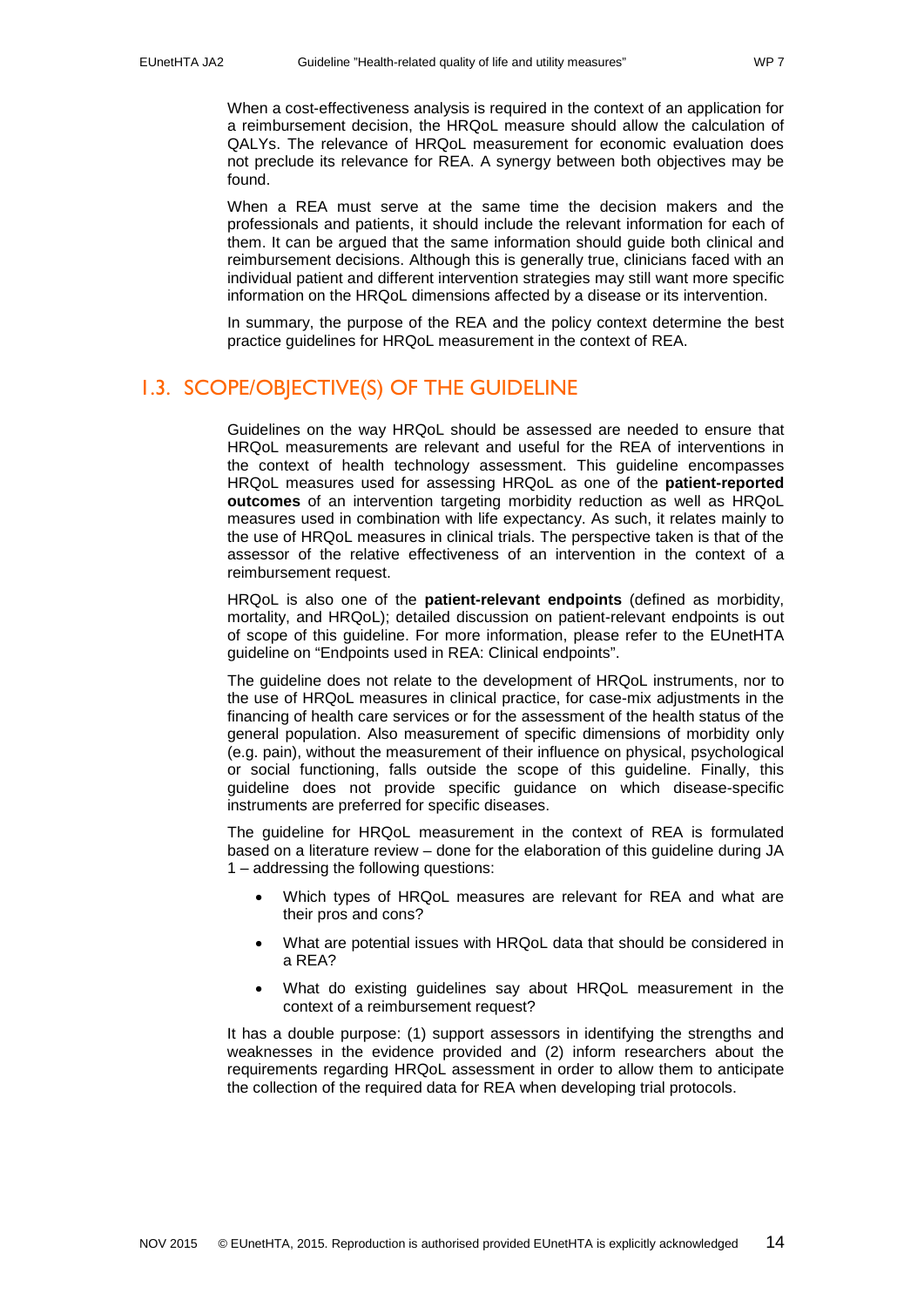## <span id="page-14-0"></span>1.4. RELATED DOCUMENTS

This document should be read in conjunction with the following documents:

- EUnetHTA guideline: Endpoints used for REA: Clinical endpoints
- Methodological guidelines related to the assessment of patient-reported outcomes in the context of marketing authorisation applications:
	- o U.S. Department of Health and Human Services, FDA Center for Drug Evaluation and Research, U.S. Department of Health and Human Services, FDA Center for Biologics Evaluation and Research, U.S. Department of Health and Human Services, FDA Center for Devices and Radiological Health. Guidance for industry: patient-reported outcome measures: use in medical product development to support labeling claims. 2009. http://www.fda.gov/downloads/Drugs/GuidanceComplianceRegul atoryInformation/Guidances/UCM193282.pdf
	- o European Medicines Agency Committee for Medicinal Products for Human Use. Reflection Paper on the Regulatory Guidance for the Use of Health-related Quality of Life (HRQL) Measures in the Evaluation of Medicinal Products. London, 2005. EMEA/CHMP/EWP/139391/2004. www.ema.europa.eu/docs/en\_GB/document\_library/Scientific\_g uideline/2009/09/WC500003637.pdf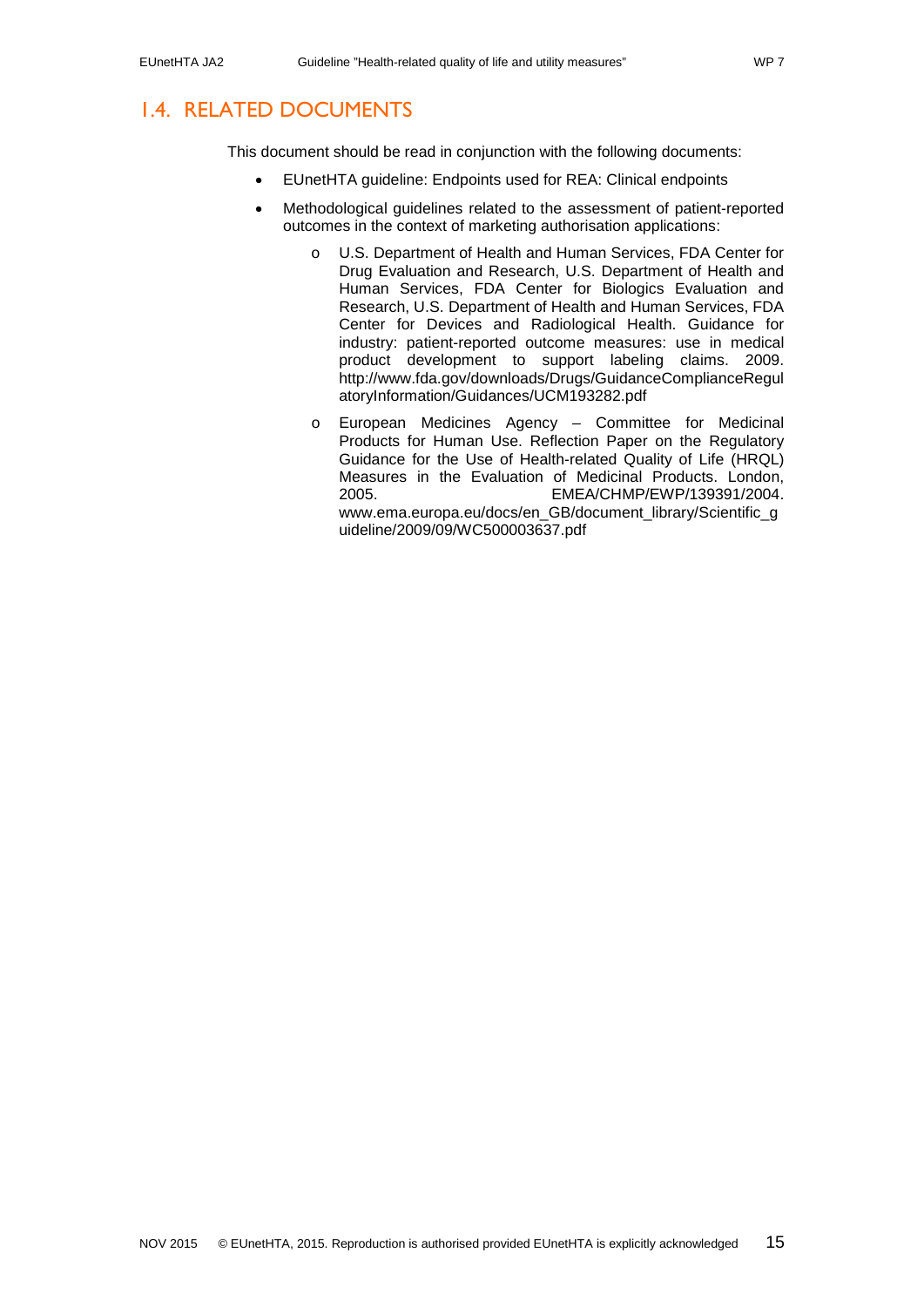-

## <span id="page-15-0"></span>**2. SUMMARY OF THE ANALYSED LITERATURE[b](#page-15-4)**

## <span id="page-15-2"></span><span id="page-15-1"></span>2.1. HEALTH-RELATED QUALITY OF LIFE MEASUREMENT FOR REA

#### 2.1.1. Profiles and summary measures

There is a diverse range of HRQoL instruments available, most often reflecting differences in objectives and focus. While some instruments focus on one particular dimension of HRQoL (e.g. physical functioning) others aim to measure HRQoL as a whole.<sup>[16](#page-31-16)</sup> The common denominator of all instruments is that they address some aspect of the patient's subjective experience of health and the consequences of illness or its intervention[.](#page-31-3)<sup>3</sup>

Descriptive measures for HRQoL usually consist of different items (questions), grouped into dimensions (e.g. physical functioning, cognitive functioning, anxiety and distress)[.](#page-31-1) <sup>1</sup> Each of the items is scored by the respondent. Scoring systems may use a binary scale (e.g. yes/no), an ordinal scale (e.g. 7-point Likert scale) or a continuous scale (e.g. a Visual Analogue Scale, VAS). A dimension usually consists of several items. Scores on separate items within a dimension are sometimes combined as a weighted or unweighted sum to create dimensionspecific global measures. Descriptive measures for HRQoL find their theoretical basis in psychometric theory.

The separate items and dimensions can be considered HRQoL endpoints in themselves if they have been fully developed and validated. The study protocol should then ideally have specified that a given dimension will be the main focus of the HRQoL analyses and have taken this into account when determining the power of the trial. The statistical analysis will in that case mainly be descriptive. Interpretation problems may arise when an intervention performs better than its comparator on one item (or dimension) but worse on another. In REA the relative importance of the different HRQoL domains needs to be determined in order to draw conclusions with respect to the 'net' relative effectiveness of an intervention. This weighting –currently mostly implicit- might be controversial and subject to discussion.<sup>[2,](#page-31-2) [15](#page-31-15)</sup> If the global score is calculated by simply summing the scores on all items in all dimensions, a dimension containing more items will get a relatively higher weight. If the global score is calculated as the mean of dimension scores, all the dimensions have the same weight. Relative weights may also be determined based on observational data, using scores from a factor analysis, summary item scores collected alongside separate item responses $^{17}$  $^{17}$  $^{17}$  or utility values obtained from a utility instrument administered alongside the descriptive measures[.](#page-31-2) $2$  A regression of summary or utility scores on individual item responses can reveal the relative weight of the individual items.

More frequently, researchers opt for one summary item, generating a single score for HRQoL, leaving the implicit weighing of the different dimensions to the individual patient. Although there is evidence for validity and reproducibility of summary items, such items do not allow the identification of opposing trends in different dimensions of health.<sup>[3](#page-31-3)</sup> Especially if the response categories of simple summary items are limited to a few items, the response categories may be too crude to detect subtle but important changes in health.<sup>[18](#page-31-18)</sup>

#### <span id="page-15-3"></span>2.1.2. Generic and disease-specific instruments

HRQoL instruments can be generic or specific for a disease or population. Generic HRQoL instruments measure general aspects and are applicable to a broad range of indications, whereas specific instruments are only applicable to a specific indication, population or intervention. [Table 2](#page-16-0) briefly summarizes the advantages and disadvantages of disease-specific and generic instruments, mainly based on a review by Fitzpatrick et al[.](#page-31-3) $3$ .

<span id="page-15-4"></span>**b Details on the original literature search conducted during JA1 and inclusion/exclusion criteria are** presented in Appendix 1 and Appendix 2.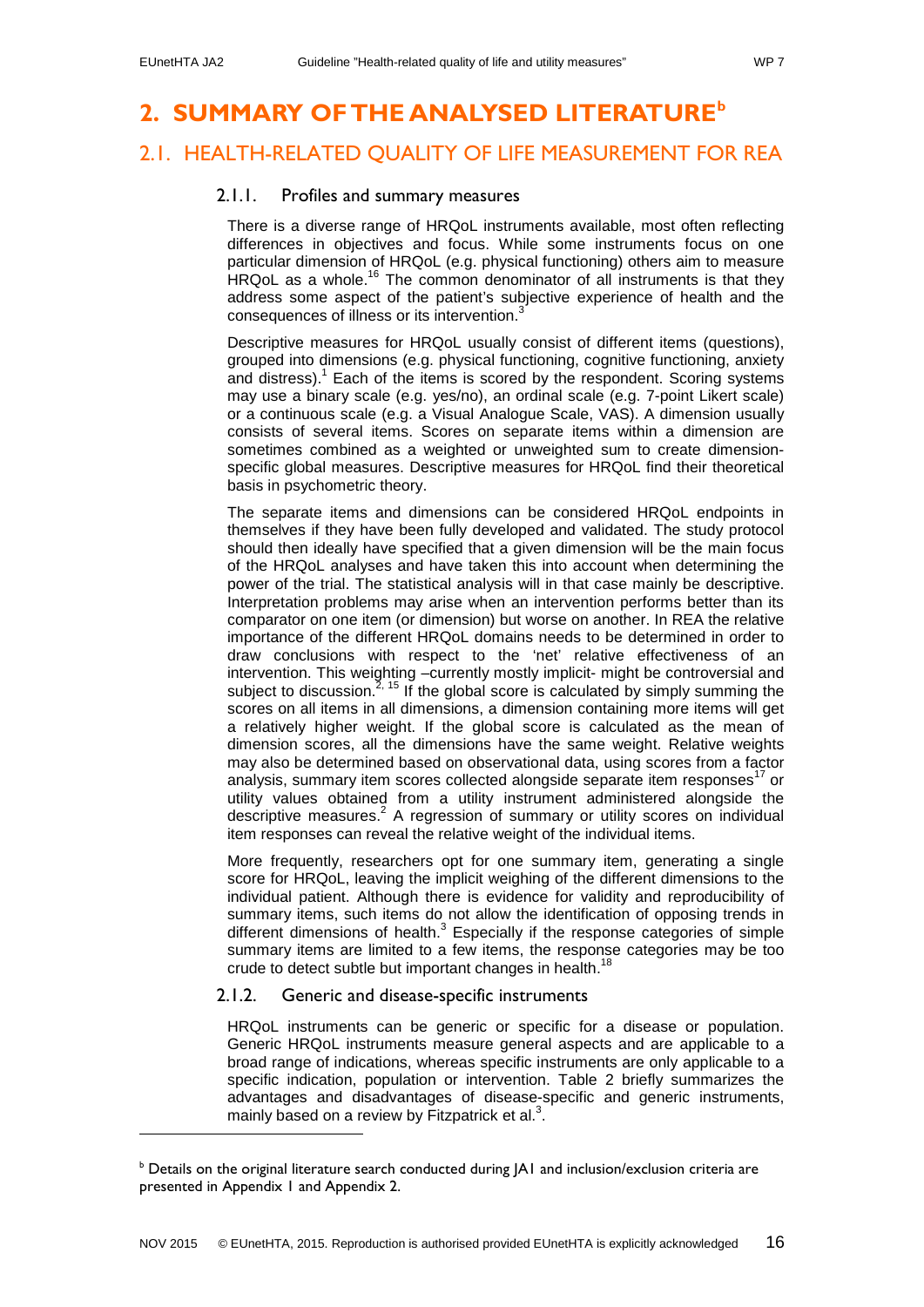|--|--|

<span id="page-16-0"></span>

|                        | <b>Advantages</b>                                                                                                                                                                                                                                                                                                                                                                                                                                                                                                 | <b>Disadvantages</b>                                                                                                                                                                                                                                                                       |
|------------------------|-------------------------------------------------------------------------------------------------------------------------------------------------------------------------------------------------------------------------------------------------------------------------------------------------------------------------------------------------------------------------------------------------------------------------------------------------------------------------------------------------------------------|--------------------------------------------------------------------------------------------------------------------------------------------------------------------------------------------------------------------------------------------------------------------------------------------|
| Disease-specific       | Are expected to:                                                                                                                                                                                                                                                                                                                                                                                                                                                                                                  | It is impossible to:                                                                                                                                                                                                                                                                       |
| instruments            | have relevant content<br>be more likely to detect<br>important changes that<br>occur over time in the<br>disease studied<br>be more acceptable to<br>patients and thus have a<br>higher response rate                                                                                                                                                                                                                                                                                                             | administer disease-<br>specific instruments on<br>samples who do not have<br>the disease<br>make comparisons with<br>HRQoL outcomes of<br>interventions in other<br>disease areas<br>may fail to capture<br>unexpected change in<br>HRQoL not addressed by<br>the instrument <sup>19</sup> |
| Generic<br>instruments | Useful for broad range of<br>٠<br>health problems<br>Enables comparisons<br>across interventions for<br>patients with different<br>diseases<br>May detect unexpected<br>positive or negative effects<br>of an intervention<br>Reduced patient burden if<br>generic instrument replaces<br>(battery of) disease-specific<br>instruments<br>Potential to enhance the<br>value and interpretability of<br><b>HRQoL</b> outcomes if trials<br>generally converged on the<br>use of (a) generic HRQoL<br>instrument(s) | Less detail in terms of<br>relevance to specific<br>illnesses<br>May sometimes be less<br>sensitive to changes due<br>to an intervention                                                                                                                                                   |

**Table 2: Advantages and disadvantages of disease-specific and generic HRQoL instruments**

Source: adapted from Fitzpatrick et al[.](#page-31-3)<sup>3</sup>

Several authors have argued that the choice between using a generic or a disease-specific instrument depends on the purpose of the study and the future use of the data resulting from the study. $3^{1/20}$  $3^{1/20}$  $3^{1/20}$  In contrast to disease-specific instruments, generic HRQoL instruments allow comparisons of outcomes across a range of diseases. Therefore, they are generally considered to be of greater interest to policy makers having to allocate health care resources across different disease areas. However, even in situations where reimbursement decisions are made on a case-by-case basis and where policy makers assess resource allocations within one particular indication rather than across indications, generic HRQoL instruments are useful. In both contexts, the value of the health benefits of the different interventions needs to be determined. This value is by definition always relative and depending on several parameters. The systematic use of generic HRQoL instruments in all indications allows increasing the consistency in this value judgement (or appraisal) process. For the sake of legitimacy of the decision making process, coherence between decisions is important and, in the apparent absence of consistency with previous decisions, justification is required. [15](#page-31-15) The justification for an apparently inconsistent decision can be based on disease-specific outcomes or other relevant decision criteria, such as the number of patients contributing to a specific increment in HRQoL.<sup>[15](#page-31-15)</sup> The major argument in favour of the consideration of generic HRQoL measures in REA is the potential for increasing the consistency between decisions across disease areas and hence transparency of the reimbursement system. Moreover, it should be borne in mind that disease-specific instruments might not capture unexpected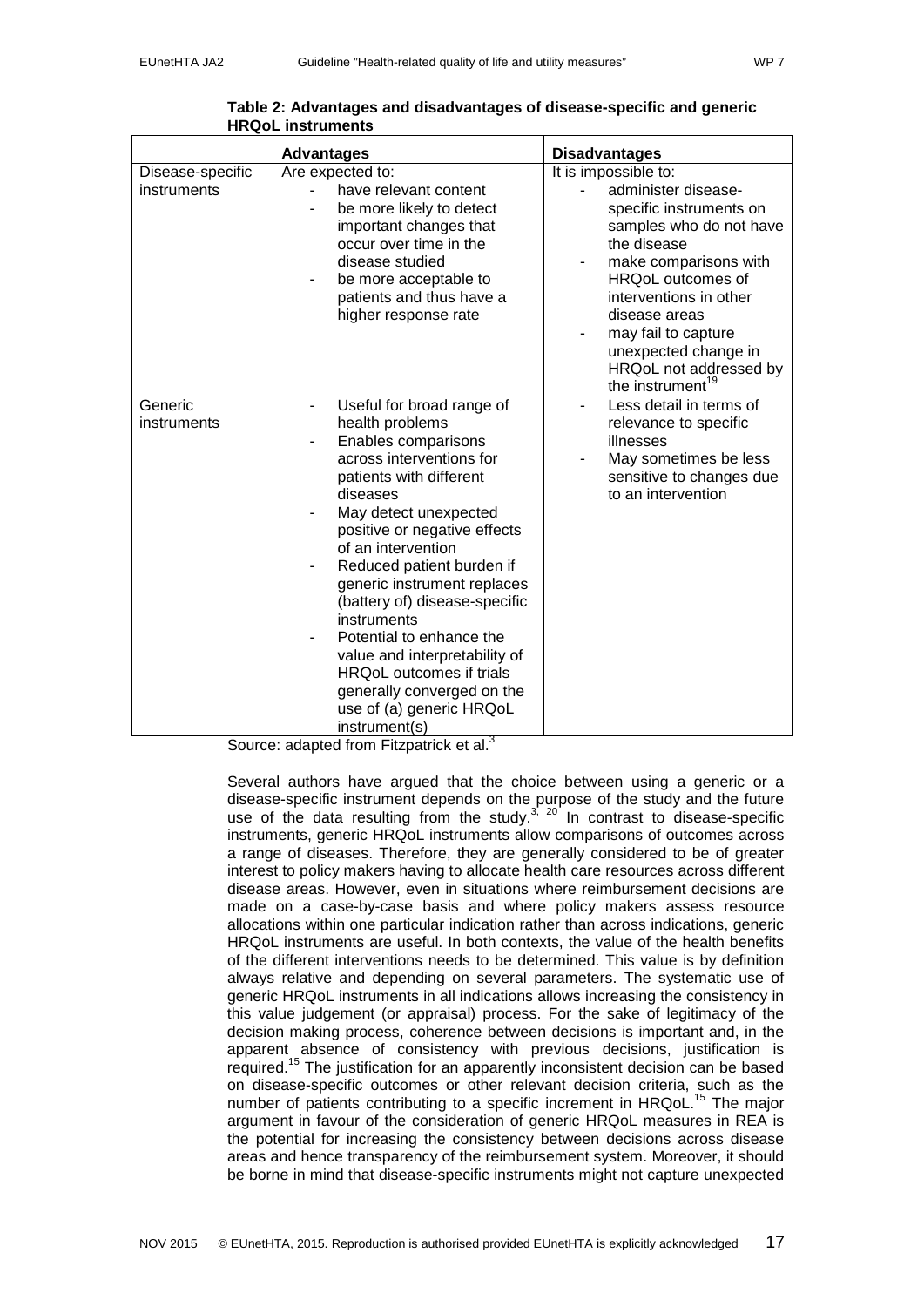changes in dimensions of HRQoL that are not included in the disease-specific instrument but are, nevertheless, important. Complementing disease-specific instruments with a generic instrument is therefore always useful.

Generic HRQoL instruments are believed to be less responsive than diseasespecific instruments, although empirical evidence confirming this belief is often missing. However, it should be kept in mind that the goal is not to measure the largest difference in *specific* HRQoL outcomes, but rather to measure the impact on *general* HRQoL. Nevertheless, as demonstrated by the development of the EQ-5D-5L (EQ-5D with 5 levels of severity in each dimension instead of 4), researchers acknowledge this critique and are looking for ways to increase the responsiveness of generic HRQoL instruments, while maintaining their advantage of being generic.

Disease-specific instruments may be specific to a disease (e.g. asthma), a site or region (e.g. the hip), a population (e.g. the elderly), a certain function (e.g. sleep) or a HRQoL dimension (e.g. pain). They are considered to be of greatest interest to patients and clinicians.<sup>[1,](#page-31-1) [3](#page-31-3)</sup> However, disease-specific HRQoL instruments are also useful in the context of REA for policy making purposes. They can allow to justify reimbursement decisions that are, apparently, inconsistent with previous decisions. For example, a positive reimbursement decision for a pharmaceutical with the same effect on HRQoL than non-reimbursed pharmaceutical for another indication, ceteris paribus, might be justified by the disease-specific HRQoL effects. It might happen that the effect on a disease-specific HRQoL questionnaire –although important from the patients' point of view- is insufficient to bring about an observable effect on any of the domains of a generic HRQoL questionnaire. In that case, the information provided by the disease-specific HRQoL instrument is relevant for the REA.

In clinical trials that study an intervention's efficacy, lack of specificity of HRQoL measures may sometimes be considered to be a problem: if a person has multiple co-morbidities, changes in overall HRQoL or absence of changes in HRQoL may be related to aspects that have nothing to do with the intervention.<sup>[21](#page-31-21)</sup> This argument is often used to justify the use of a disease-specific HRQoL instrument. However for REA, aiming to assess the intervention's efficacy in real life, co-morbidities and their impact on HRQoL are extremely relevant, in very much the same way as all-cause mortality is more important than diseasespecific mortality. Whenever a significant improvement is observed on a diseasespecific HRQoL measure and no effect on a generic HRQoL measure, the assessor should critically evaluate whether the changes in disease-specific HRQoL do not inflate the estimated effect of an intervention.

For a policy-oriented REA, it is recommended that the results of generic HRQoL measures are at least considered in the assessment. The generic instrument should include all HRQoL dimensions on which improvement is considered meaningful from a societal point of view. Any improvement on such a generic HRQoL instrument can then be considered meaningful according to society. In other words, a generic HRQoL instrument should be valid for its purpose of informing health care policy. This validity requirement is not different from the validity requirement imposed upon disease-specific instruments for their purpose (informing practitioners or health care policy makers assessing efficiency within indications). A specific caveat applies to disease-specific HRQoL instruments. Assessors should assess whether all potentially relevant dimensions are actually included in the disease-specific instrument used to demonstrate relative effectiveness, not only the dimensions on which an improvement is expected following the intervention. This is important so that the effects of unexpected side-effects are covered by HRQoL outcomes.

Disease-specific instruments can be considered relevant in the following cases:

• To get additional information on HRQoL for registration purposes, e. g. during the assessment of the risk-benefit of a pharmaceutical.<sup>[20](#page-31-20)</sup>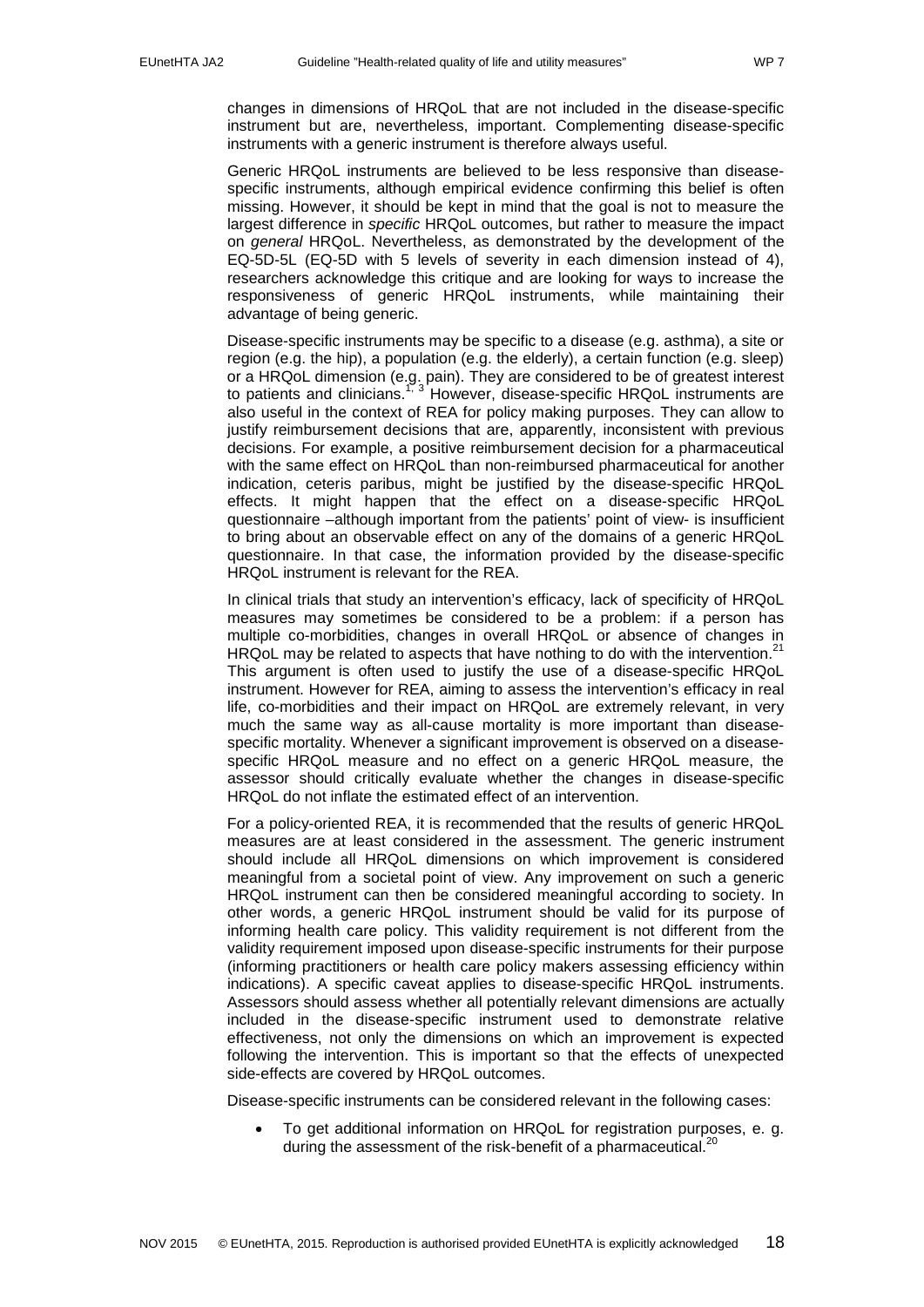j

- More in-depth assessment of how life is affected precisely if an **effect** is observed **on a generic HRQoL** instrument. In this case disease-specific HRQoL measures provide complementary information to generic HRQoL measures.
- Assessment of the HRQoL benefits of a health technology compared to a relevant comparator for the same indication if **no effect on a generic HRQoL instrument** is found but a HRQoL benefit is nevertheless assumed.
- Assessment of HRQoL benefits of a health technology if **no** adequate **generic instrument**, reflecting the HRQoL dimensions on which change is considered meaningful according to the society, is **available**. As most commonly used generic HRQoL instruments have been assessed on this point, this might be considered to be a rather theoretical possibility.

## <span id="page-18-0"></span>2.1.3. Utility measures

Utility measures for HRQoL are measures that lead to a single score for HRQoL with specific properties. In contrast to the summary item scores or aggregate HRQoL scores obtained by summing weighted or unweighted item or dimension scores, utilities are obtained using preference-based or choice-based methods. Utilities could reflect either patients' preferences for specific health states or the general publi[c](#page-18-1)'s preferences for these states.<sup>c</sup> The major significance of utility measures is that, first, a single index directly elicits the individual's overall preference for a health state and, second, they provide a simpler figure for the analysis of the net health benefit of interventions, compared with the many outcomes produced by multi-dimensional HRQoL measures[.](#page-31-3)<sup>3</sup> The theoretical background for utility measures comes from the field of economics and decision theory.

## *2.1.3.1. Methods for utility measurement*

Instruments used for utility measurement are the **time trade-off** (TTO), the **standard gamble** (SG) and the **visual analogue scale** (VAS). The SG and TTO are choice-based methods, requiring respondents to make a choice between two hypothetical situations and deriving utility values for health states based on the choices made by the respondent. The VAS is a preference-based method, not involving a choice but asking to reveal the relative value of health states on a thermometer-like scale. Utilities are measured on a continuous 0 to 1 scale, where 0 is the value for death and 1 the value for perfect health. Negative scores are possible. Utility values can be used for the calculation of Quality Adjusted Life Years (QALYs), a frequently used outcome measure in cost-utility analyses.

## *2.1.3.2. Direct and indirect methods*

There are two different methods for assessing patient utilities: the direct method and the indirect method[.](#page-31-3)<sup>3</sup> The **direct method** implies the elicitation of utilities directly from patients who are in the health states of interest using a TTO, SG or VAS. Because utility scores obtained in this way do not provide information on which domains of HRQoL are affected by an intervention, this method is often used in combination with a descriptive generic or disease-specific $^{22}$  $^{22}$  $^{22}$  HRQoL instrument in which the patient describes his current health state. As such, descriptive information on the health state as well as the value of that health state for the patient is obtained. For example, the EQ-5D, a descriptive measure consisting of five HRQoL dimensions with three levels of severity in each dimension, can be used to describe a patient's health state, while the TTO can be used to derive the utility for this health state from the patient. The same health state on this descriptive system might be valued differently by different individuals, depending on the relative importance of each of the dimensions for

<span id="page-18-1"></span>c The terms 'preference' and 'utility' are frequently used as synonyms, although technically, 'utilities' are preferences obtained by methods that involve uncertainty (i.e. the standard gamble approach).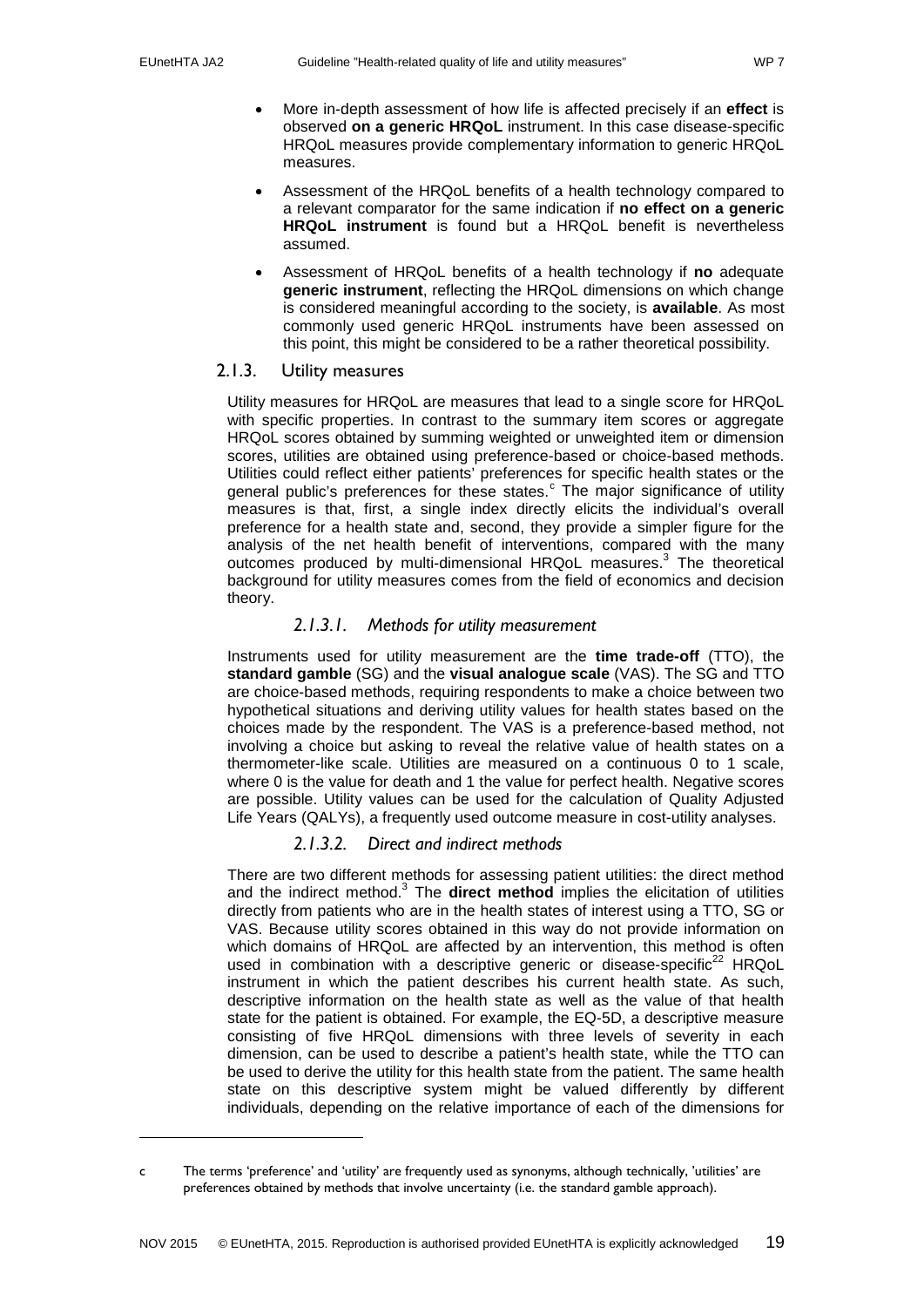these individuals. These interpersonal differences in preferences need to be taken into account when analysing and presenting HRQoL data. For example, comparing utility scores of individual patients over time make sense, while comparing utility scores, obtained through direct elicitation, of different people is less meaningful.

The **indirect method** involves the use of a descriptive generic HRQoL instrument, on which patients report their health states. The utility values subsequently attached to these health states come from prior survey data, in which utilities have been measured from appropriate samples of respondents. A well-known and frequently used instrument used for this approach is the EuroQol EQ-5D with the EuroQol "tariff". The "tariff" is a list of the utility values of every health state that can be described with the EQ-5D. The utility values are derived from the general public. The public values are derived based on a sample of the general public valuing hypothetical health states described by means of the EQ-5D. In clinical trials, patients simply complete the 5-dimensional EQ-5D to describe their health state. Subsequently, the corresponding utility value from the "tariff" is assigned to the patient's health state. Other examples of generic descriptive instruments for which utility values have been collected from the general public in some countries are the Quality of Well-Being Scale (QWB), the Health Utilities Index (HUI), the SF-6D (6 dimensions of the SF-36), the 15D and the Australian Assessment of Quality of Life Instrument AQoL. In all cases a multi-attribute utility function gives the utility value corresponding to each of the health states that can be described with the instrument. For some instruments, various tariffs exist. This is due to the fact that the selection of the multi-attribute utility function that will be used to generate the tariff values is not straightforward and is often a matter of choice. Results of the assessment may vary depending on the utility function applied. Moreover, different generic utility instruments may yield different results. It is therefore recommended to select one instrument with one tariff and apply this to all assessments to ensure consistency in the REA. The disadvantages of the indirect methods for assigning utilities to health states are the same as the disadvantages of the generic descriptive HRQoL instruments (see Table 2).

#### *2.1.3.3. Mapping*

<span id="page-19-0"></span>The indirect approach mostly uses a generic descriptive instrument, although the use of a disease-specific instrument is theoretically possible. However, utility values for disease-specific descriptive instruments are rarely available. Therefore, **mapping** of disease-specific data to a generic HRQoL measure is sometimes applied in order to assign utility values generated with the generic instrument to the disease-specific health state descriptions.[22](#page-31-22) This approach is also used when generic HRQoL data have not been collected in a trial or a generic instrument was used in a trial for which no utility values exist.<sup>[22,](#page-31-22) [23](#page-32-0)</sup> Utility data are required to assess the cost-utility of an intervention,<sup>[24](#page-32-1)</sup> but because costutility assessment is usually not the primary purpose of a trial, generic HRQoL instruments allowing translation of health state descriptions to utility scores are often missing in the trial protocol. Mapping of disease-specific to generic or generic non-utility measures to generic utility measures always introduces uncertainty.<sup>[23,](#page-32-0) [25,](#page-32-2) [26](#page-32-3)</sup>

Considering the arguments for mapping, it can be argued that mapping is actually a compensation for an imperfect trial protocol. It demonstrates the need for careful consideration of the purpose and future use of trial data when designing the protocol of a study. If HRQoL is expected to be an important outcome and trial data are meant to be informative for policy makers assessing the relative effectiveness of interventions, the appropriate HRQoL measures should be included in the study protocol. $^{23}$  $^{23}$  $^{23}$  As for clinical data, post-hoc solutions to solve the problem of uncollected HRQoL data such as mapping, should be scrutinised in REA, because such solutions are by definition inferior to adequate data collection.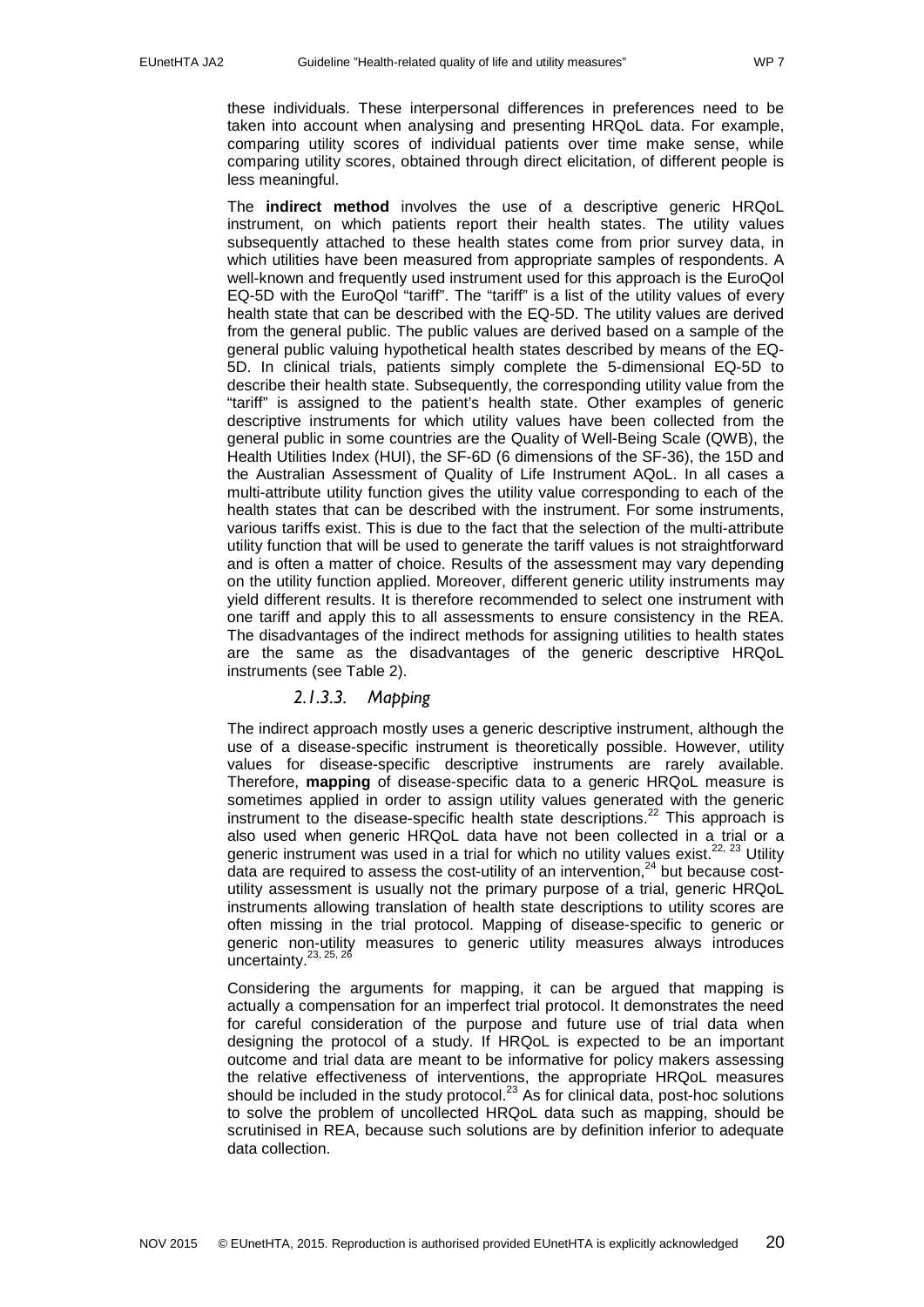### *2.1.3.4. From whom to derive utility values*

The choice of the people from whom to derive utility is a crucial one. It is determined by the purpose of the data collection. The two main options are patients and the general public. In general, it seems most appropriate to use utility values from patients if the objective is to address a particular clinical question, while it seems more appropriate to use values from the general public if the objective is to inform resource allocation decisions (decisions across indications). [3](#page-31-3)

In the context of *economic evaluations*, intended to inform the process of assessing the societal value of an intervention, health state utilities used have therefore usually been derived from the general public. This has also been proven to be a practical approach. However, there is no overall consensus about whether patients' utility values or the general public's values should be used. It is recognized that both approaches have their advantages and disadvantages.<sup>[16](#page-31-16)</sup> Different countries may have different opinions. For decisions within indications, utility values from patients could be used for economic evaluations without any clear objection.

For *REA*, however, the choice is not straightforward. On the one hand, REA is concerned with patient-relevant outcomes and thus patient preferences are most relevant. On the other hand, REA is performed to serve a certain goal, being to make a decision about the appropriateness of reimbursement. In this case, utilities from the general public become more relevant. When using individual patient utility values, issues related to the analysis of patient preferences should not be neglected (e.g. problem of inter-personal comparability, making it less straightforward to assess baseline differences in health status utility between experimental and control group). This problem is avoided when using public utility values, because the same health state description cannot have different utility values. It goes without saying that the use of public utility values is not without problems either (e.g. lack of distributions in scores, giving a false image of preciseness of the utility values). The only fixed health states are death (value of 0) and perfect health (value of 1).

It is important to be clear about *how to handle the choice between patient utilities and utilities of the general public* in REA, in order to avoid confusion with the public. How to deal with a situation where the gain in utility is much higher if measured directly in patients than if measured indirectly, using preference values from the general public? The opposite might also happen: the gain in utility might be much higher if measured indirectly than if measured directly in patients because patients (especially those with chronic diseases) might have coped with their condition. It makes little sense to use a different health benefit estimate for the assessment of the relative effectiveness than for the assessment of the value for money. The distinction between decisions across and within indications becomes relevant again. The effect of coping with a disease might have important consequences for the outcomes of cost-utility analyses. If patients are coping well with their disease, their directly measured utility will be relatively high compared to the utility assigned to this health state by the general public. As a consequence, the potential utility gain will be lower when directly measured utilities are used than when indirectly measured utilities are used in cost-utility analyses. For decisions within an indication, this is not a problem, as utilities are measured in patients suffering from the same condition. For decisions across indications, the conclusion might be that the interventions targeted to these conditions with which the patients cope well are not cost-effective, because of the limited potential gain in utility. As coping is more frequently occurring in patients with chronic conditions than in patients with acute conditions, equity issues may arise. It is therefore a social choice whether a country prefers to use utility values directly measured in patients or utility values derived from the general public. Awareness of the pros and cons of each approach and the possible consequences when using them for decision making is crucial. Moreover, consistency in the applied approach is essential. Once it has been decided to use utilities derived directly from patients, this approach should be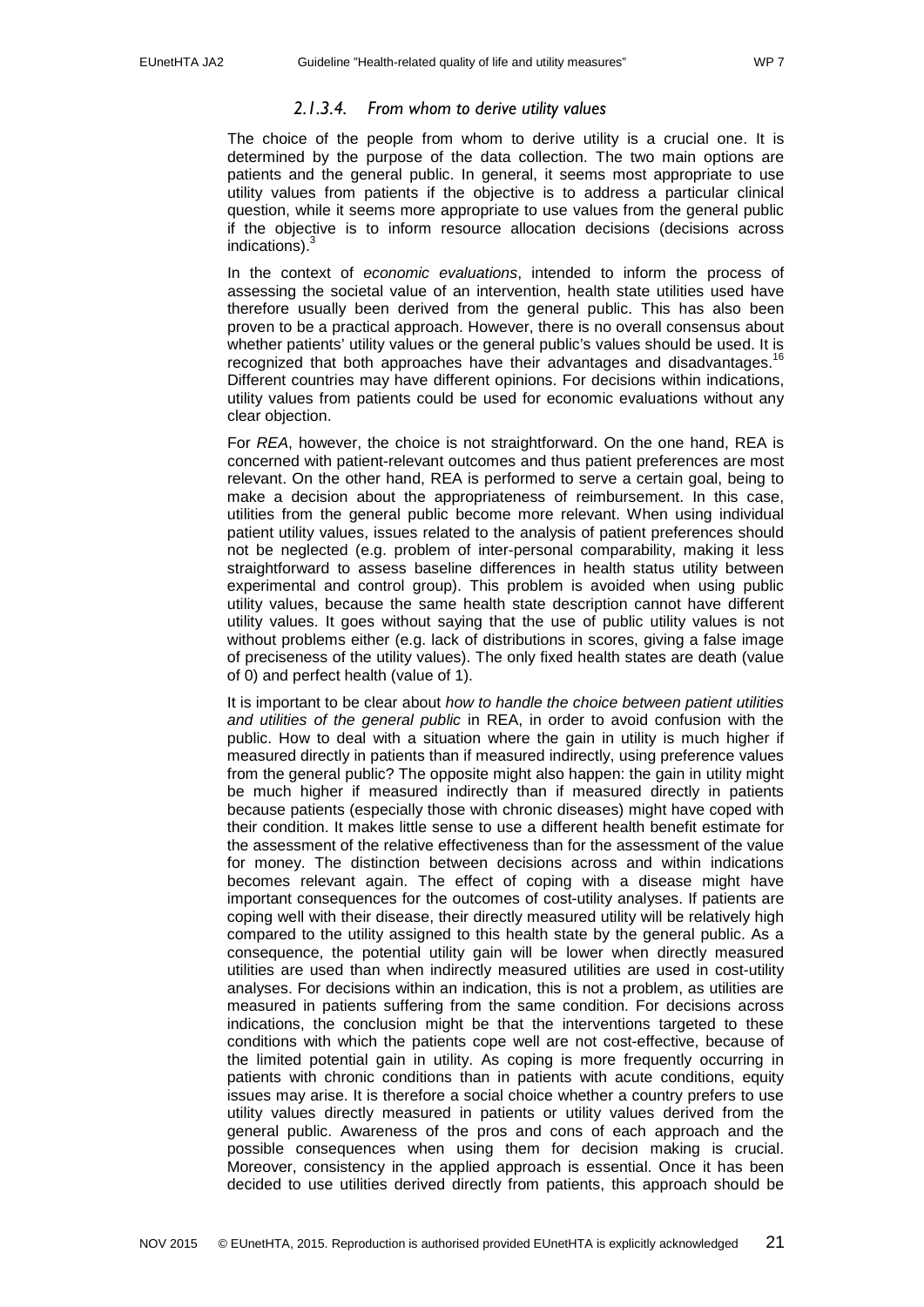applied to all evaluations. The feasibility of this choice, as compared to using a generic utility instrument, should be carefully considered.

## <span id="page-21-0"></span>2.1.4. Psychometric properties of HRQoL measures

The psychometric requirements for HRQoL measures are similar to those for other patient-relevant endpoints such as patient satisfaction. To be useful for relative effectiveness assessment, HRQoL measures must be valid, reliable, responsive and acceptable.<sup>[1,](#page-31-1) [27](#page-32-4)</sup> An overview of these concepts, based on the framework used by the FDA for its guidelines on  $PROs$ <sup>5</sup> is given in Appendix 3.

The problem is that the criteria of validity, reliability, responsiveness and acceptability are not consistently defined in the literature. It is therefore difficult, if not impossible, to make explicit statements about the extent to which a HRQoL measure used in a particular trial satisfies these criteria. $3$  Nevertheless, it is reasonable to expect at least an indication for the performance of the HRQoL measure on each of these criteria in the REA. Several guidelines for assessing the psychometric properties of HRQoL instruments have been developed by int[e](#page-21-4)rnational societies such as the  $ISOQOL<sup>d</sup>$  $ISOQOL<sup>d</sup>$  $ISOQOL<sup>d</sup>$  and  $ISPOR<sup>e</sup>$ . In addition, the FDA has published recommendations for assessing the psychometric properties of PROs.<sup>3</sup> We refer to these references for further information on this aspect.

## <span id="page-21-2"></span><span id="page-21-1"></span>2.1.5. Measurement issues

## *2.1.5.1. Repeated measurements*

In the context of REA, one is interested in the change in HRQoL due to an intervention. This implies repeated measurement of HRQoL in groups of patients, at least before and after intervention and at crucial events (e.g. occurrence of serious side-effects or complications). The results should provide information concerning statistical differences within groups and among groups and rates of response for the HRQoL dimensions. For utility measures, used in a reimbursement decision context, this is less relevant, as the decision will in that case be based on the *societal value* of the demonstrated improvement in utility, reflected by how much society is willing to pay for the increase in utility.

Single item scores asking about changes in HRQoL compared to the past are prone to many biases and should not be used to draw conclusions about the relative effectiveness of interventions. It has been shown that individuals tend to recall poorer health states than actually experienced and that the degree of improvement tends to be exaggerated, and that respondents' answer may be influenced by their current health state when asked to compare current with past health states.<sup>[3,](#page-31-3) [28](#page-32-5)</sup>

When dealing with longitudinal multidimensional HRQoL data, multilevel analysis can be applied. The first level relates to the analysis of the various HRQoL dimensions. The second level involves the analysis of the observations over time. The third level is the level of the individual patients.<sup>[29](#page-32-6)</sup> The advantage of multilevel modelling is that it provides estimates of the intervention effect for each dimension separately as well as  $-$  if appropriate  $-$  an overall summary estimate and the corresponding test statistics.

Multilevel modelling should only be applied if it can be assumed that the missing data mechanism is 'ignorable', i.e. missing data are missing completely at random. This is often not the case in longitudinal  $HRQoL$  studies.<sup>2</sup> Often, missing data are informative, for instance, if data are missing due to drop-out as a consequence of illness or death. A more complete discussion on missing data is provided in paragraph [2.1.6.1.](#page-24-1)

-

<span id="page-21-3"></span><sup>d</sup> http://www.isoqol.org/

<span id="page-21-4"></span><sup>e</sup> http://www.ispor.org/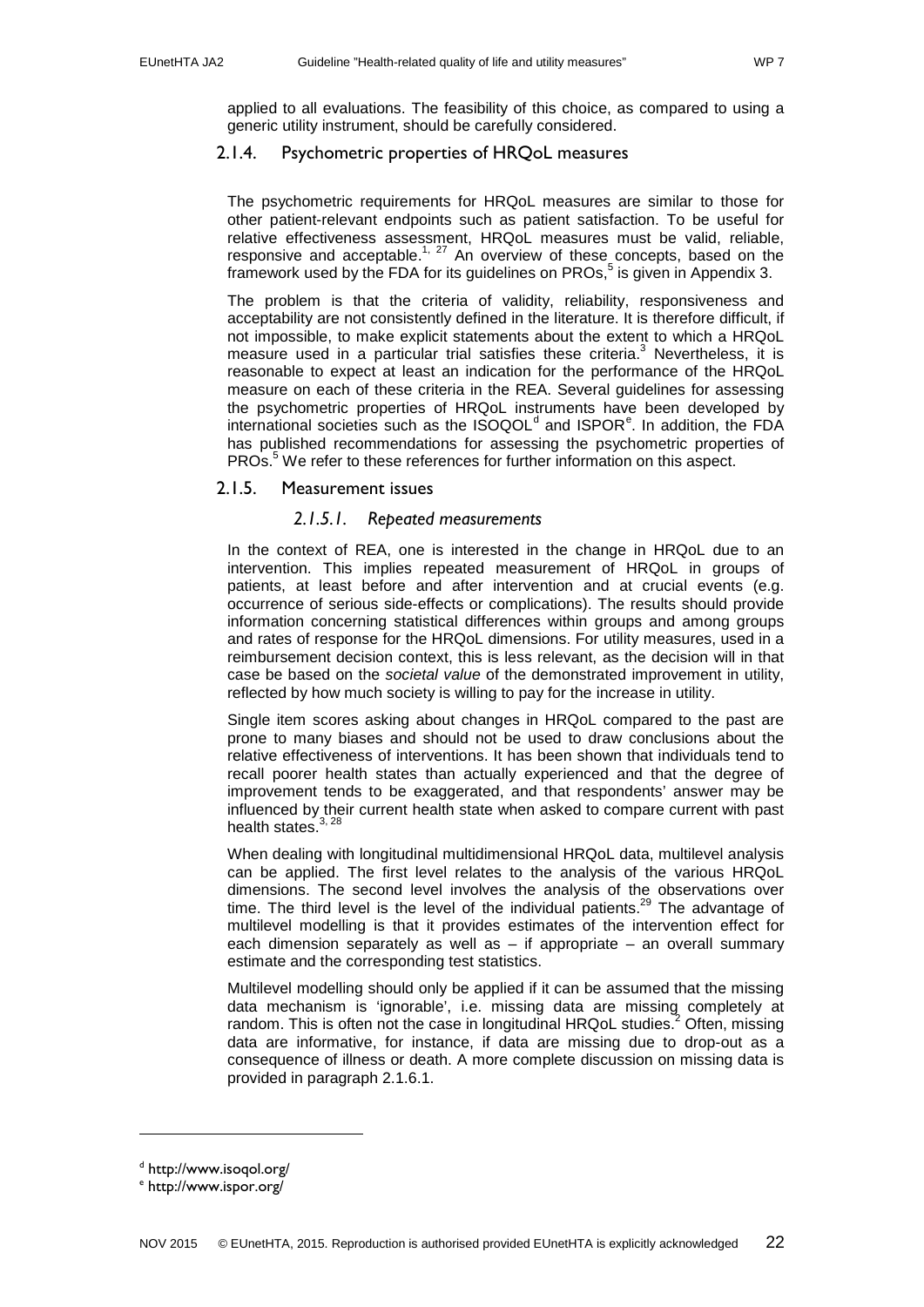## *2.1.5.2. Cultural and language barriers*

<span id="page-22-0"></span>Questionnaires developed and tested in a specific language cannot simply be translated and supposed to have the same psychometric properties as in the language and country of origin.<sup>30</sup> Translated versions might be interpreted differently and cultural differences might adversely affect an instrument's measurement properties[.](#page-31-1)<sup>1</sup> Therefore, translated HRQoL instruments should be properly validated and tested before use in clinical studies that aim to demonstrate improved relative effectiveness of an intervention.<sup>3</sup>

A literature review of methods to translate HRQoL questionnaires concluded that there is no empirical evidence in favour of one specific method for translating HRQoL instruments.<sup>[32](#page-32-9)</sup> The translation and cultural adaptation process should cover an assessment of equivalence. Equivalence covers several concepts, e.g. conceptual, item, semantic, operational, measurement and functional equivalence.<sup>[33](#page-32-10)</sup>

For REA it is important that the assessments of equivalence are documented when HRQoL data are derived with translated and adapted instruments. The assessor of the relative effectiveness should evaluate the methodological rigour of the translation and cultural adaptation process, as well as the psychometric properties of the translated and adapted version, if this has not been done before, e.g. at the level of EMA if new HRQoL data is presented for a pharmaceutical compared to the registration document. Several questionnaires have been translated, adapted and tested for cross-cultural applicability (e.g. SF- $36^{30, 34}$ , EQ-5D<sup>35</sup>).

## *2.1.5.3. Modes of administration*

<span id="page-22-1"></span>HRQoL data can be obtained by administering HRQoL instruments through different modes: interview, mailing, telephone or self-administration. It has been demonstrated that the mode of administration can have an impact of HRQoL scores (see, for example, a study by Lyons et al.<sup>36</sup>) The advantages and disadvantages of the different modes of administration from the perspective of the researcher have been described by Guyatt et al.<sup>1</sup>[,](#page-31-7) Jackowski et al.<sup>7</sup>, Coons et al. $3^7$  and Hacker<sup>38</sup>. Possible sources of bias related to the mode of administration, to be considered for the REA, are described in Table 3.

|                     | Possible type of bias                                                         |
|---------------------|-------------------------------------------------------------------------------|
| Self-administration | Selection bias (non-response, exclusion of illiterate, less educated, other   |
|                     | language)                                                                     |
|                     | Respondent may misunderstand the questions                                    |
|                     | Researcher may misunderstand the answers                                      |
| Interview           | Interviewer bias                                                              |
|                     | Reporting bias                                                                |
|                     | Characteristics of the interviewer (voice inflections, age, race, gender) may |
|                     | introduce bias                                                                |
| Telephone with live | Selection bias (only respondents with a telephone can be surveyed)            |
| interviewer         | Voice inflections of the interviewer may introduce bias                       |
| Mailing             | Selection bias (non-response, exclusion of illiterate, less educated, other   |
|                     | language)                                                                     |
|                     | Respondent may misunderstand the question                                     |
|                     | Researcher may misunderstand the answers                                      |
| Telephone with      | Selection bias                                                                |
| interactive voice   |                                                                               |
| response            |                                                                               |
| Computer-based      | Selection bias possible, although it might also reduce selection bias, by     |
| technology          | applying easily accessible formats with touch screen and audio components.    |
| Web/internet-       | Selection bias (only patients with access to the internet)                    |
| based technology    |                                                                               |

| Table 3: Possible sources of bias related to modes of administration of |
|-------------------------------------------------------------------------|
| <b>HRQoL</b> instruments                                                |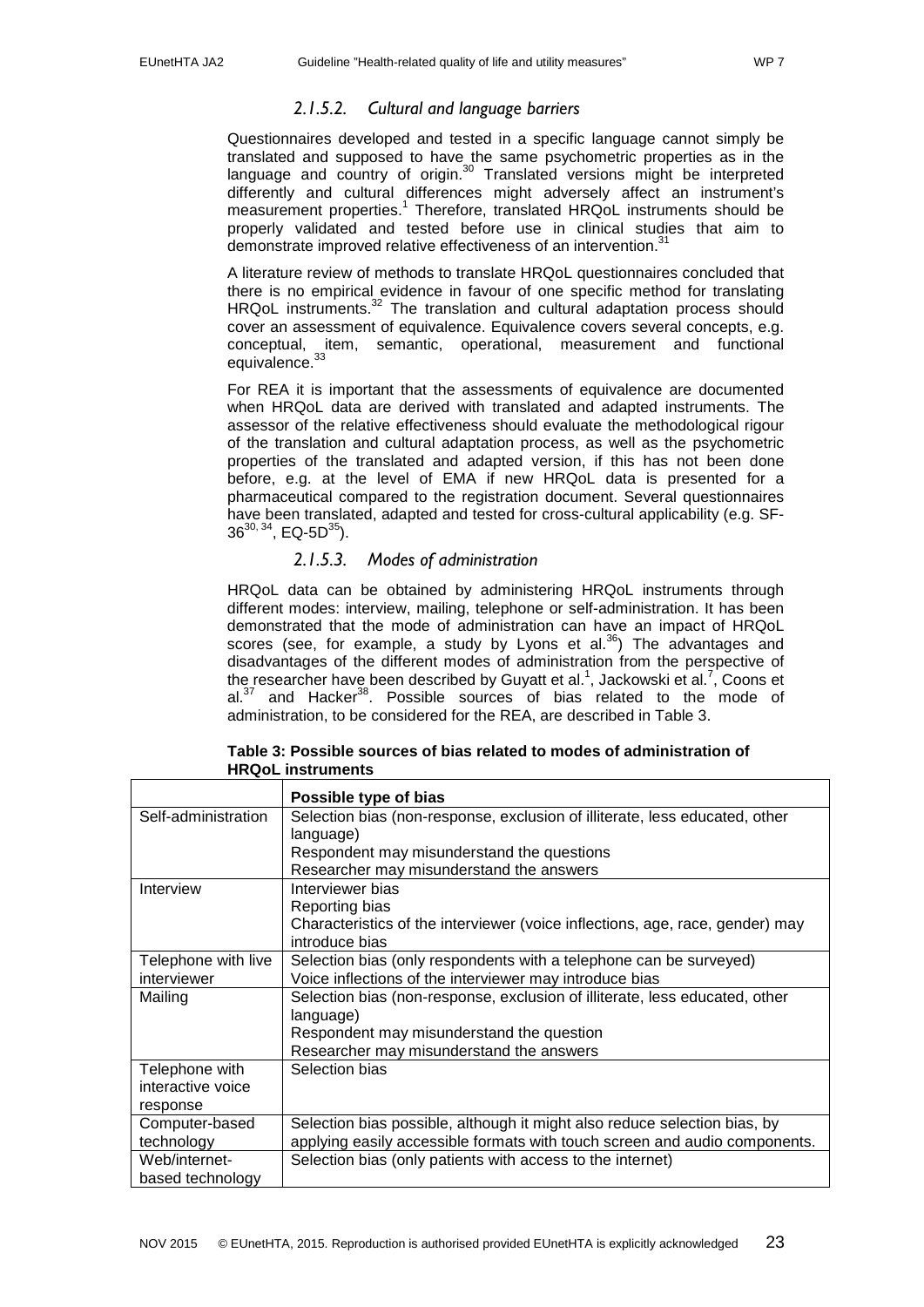-

Today, interactive voice response (IVR), computer-based and web-based technology are increasingly used for collecting HRQoL data. Several HRQoL instruments initially developed for paper-and-pencil administration are now available in IVR version, e.g. the EQ-5D.<sup> $138$ </sup> The use of multimedia tools for the collection of HRQoL data has several advantages: it may reduce the number of missing data by notifying respondents of unanswered questions, allows for the application of features that help people with low literacy, allows the language to be chosen, can reach populations in a variety of geographic locations and enables 24 hours data collection.<sup>[38](#page-32-15)</sup> Computer adaptive testing programmes for HRQoL assessment, where the type and order of the questions depends on the answers of the respondent to previous questions, are a recent development within HRQoL research.<sup>[39](#page-32-16)</sup> The experience with this approach is still limited and therefore the relevance of data collected in this way for REA is still unclear.

It is recommended to document the psychometric properties of a HRQoL instrument, given the mode of administration. Because the mode of administration may have an impact on the psychometric properties of an instrument, these need to be re-evaluated whenever a different mode of administration is applied. $38,40$  $38,40$  For example, an interview-based standard gamble may yield different results from a paper-based standard gamble.<sup>[41](#page-32-18)</sup> For electronic versions of paper HRQoL questionnaires, the measurement equivalence should be addressed using the appropriate techniques. The appropriateness of techniques for measurement equivalence testing depends on the magnitude of modifications to the content and format of the original paper version of the questionnaire required during the migration process.<sup>[37](#page-32-14)</sup> Ideally, such measurement equivalence testing should have been performed before application of the electronic version of an originally paper questionnaire in a clinical trial that is performed to inform REA processes.

Some researchers suggest that, given the differences in responses depending on the mode of administration, mode-specific population norms should be established and used when HRQoL data from patients are compared to those of the general public as the standard population.<sup>[42](#page-33-0)</sup>

## *2.1.5.4. Evaluation by patients versus proxies*

<span id="page-23-0"></span>It is recommended that HRQoL, as a patient reported outcome, be assessed by patients themselves (self-report). The use of proxies, such as caregivers or family, should be avoided where possible. However, the use of proxies for the measurement of HRQoL is unavoidable in some cases, e.g. cognitively impaired patients, small children. Sometimes patients are too ill to complete HRQoL questionnaires. Recording this as missing data would potentially bias the results. Using proxy judges may be an option to this. However, evaluators should be aware that the correspondence between patient and proxy response to HRQoL measures varies depending on the domain assessed and the choice of the proxy. A review of empirical studies concluded that proxy responses on more observable domains, such as physical functioning and cognition, are generally more highly correlated with responses from patients, whereas proxies tend to overestimate patients' functional limitations (proxies tend to overestimate patient dysfunction relative to the patients themselves).<sup>[1](#page-31-1)</sup> Medical professionals may be inclined to focus on the limitations a particular functional impairment presents, whereas patients may emphasise the possibilities still left to them.<sup>[43](#page-33-1)</sup>

Because of the demonstrated lack of agreement between patients-reported and proxy-reported HRQoL, proxy valuation is generally discouraged and accepted only if the patient cannot contribute him/herself[.](#page-31-3) <sup>3</sup> There might be scope for proxy judgements of HRQoL if the reason for patients not contributing is ill health *and* the judgements are relatively simple. For instance, it might be acceptable to let proxies fill out a simple generic utility instrument and subsequently assign public utility values to these health states if patients are not able to fill out the

<span id="page-23-1"></span><sup>f</sup> http://www.euroqol.org/eq-5d/eq-5d-products/eq-5d-3l-translations/alternative-modes.html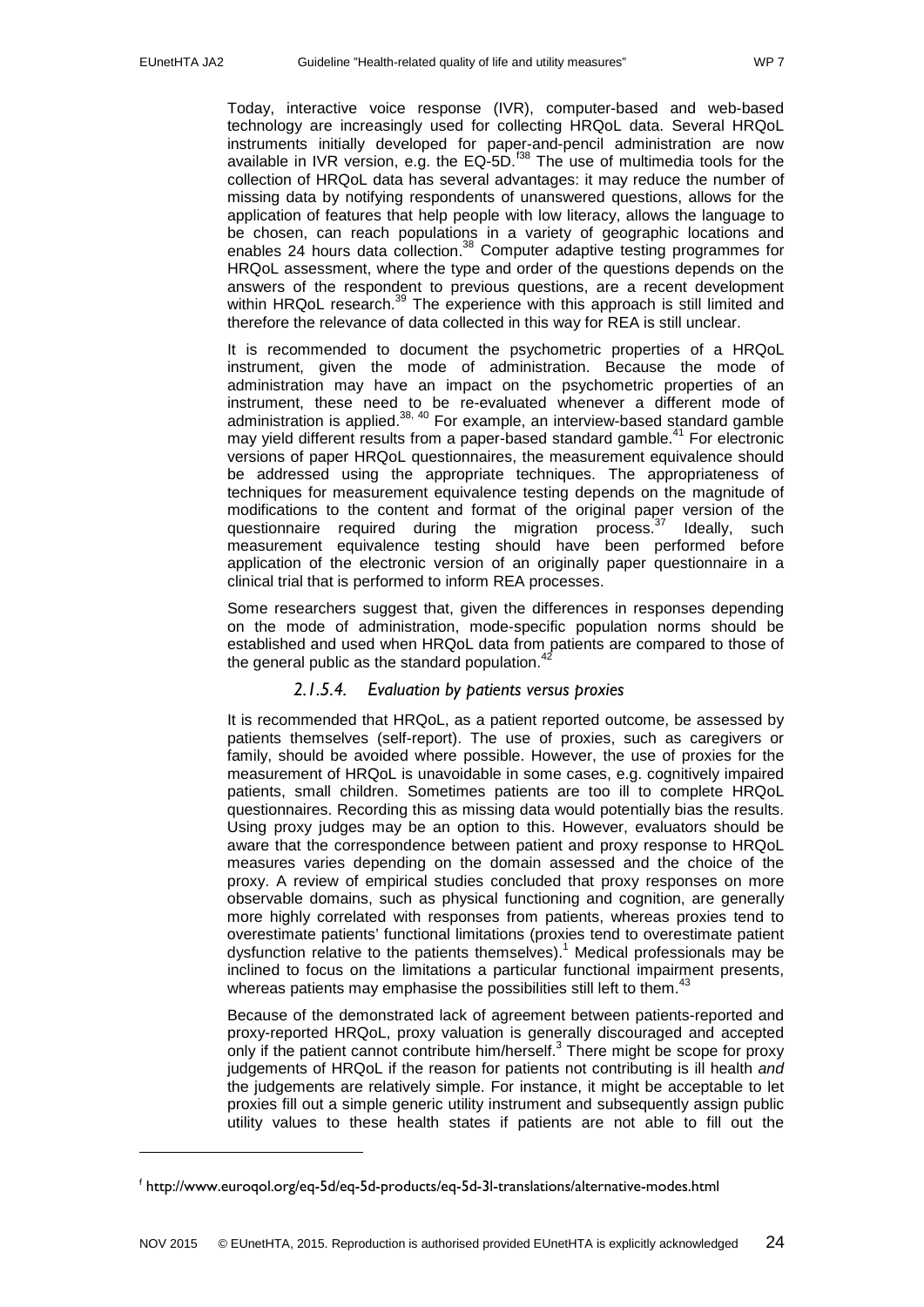descriptive questionnaire themselves. It is less evident to assume that a multidimensional HRQoL questionnaire, where items are to be valued on a VAS reflecting patient's feelings, filled out by a proxy is valid and hence useful for REA. By using public utility values for the health states, the influence of differences in subjective perceptions about HRQoL between the proxy and the patient is limited to potential differences in the health state descriptions. Because the proxy judges do not *value* the health state of the patients but only *describe* the patients' health state, differences in preferences do not influence the judgements. In principle, it is recommended not to use proxy data if important differences between patient and proxy assessment are possible.

When designing a study protocol, researchers should carefully consider the possibility of non-response due to ill health and possible solutions to this risk. For example, alternative modes of administration might be considered for HRQoL instrument(s) if there is a risk of a higher drop-out rate with self-completed paper questionnaires due to ill health.

In this context, it should be noted that low literacy or visual impairment does not justify the use of proxy judges or the exclusion of these patients from the study. It would lead either to bias in the results or lack of representativeness of the sample, which are both important considerations in REA. In these cases, the administration mode for the HRQoL instruments could be changed to allow patients to participate in the study (e.g. interview or self-administrated multimedia survey<sup>40</sup> instead of self-completed paper survey).

Reasons for using proxy judges should always be justified.

<span id="page-24-1"></span><span id="page-24-0"></span>2.1.6. Data analysis issues specific for HRQoL

### *2.1.6.1. Missing data*

Missing data in a longitudinal HRQoL study induce similar problems as in other types of longitudinal studies. However, there are some specific issues with missing data in multi-dimensional and multi-item HRQoL instruments. Types of missing data are item non-response (responses on some items are missing) and unit non-response (the whole questionnaire is missing). Unit non-response can be due to patient drop-out from the study, intermittent missing questionnaires and late entry into the study.<sup>[44](#page-33-2)</sup> The major undesirable effects of both types of missing data are the introduction of bias due to inadequate modes of analysis and the loss of efficiency due to reduced sample sizes (loss of power) and, as a consequence, the diminished ability to draw useful conclusions from the study.<sup>[45](#page-33-3)</sup> The particular problem with item non-response in HRQoL studies is that they can drastically reduce the number of patients for analyses which assume availability of complete patient data. This may be a major issue where repeated HRQoL measurements are required to demonstrate relative effectiveness.

The assessor should be able to evaluate whether the researchers have done everything to minimize avoidable missing data: e.g. by maintaining confidentiality at all times, clearly describing the purpose of the assessment to patients, planning for sufficient time in good material conditions, explaining that there are no incorrect answers. It is recommended to follow the HRQoL-instrumentspecific guidelines for handling missing data if these are available. The assessors should be able to access the reference to these instrument-specific guidelines.

At the level of the statistical analysis, it is essential to distinguish between data missing completely at random, data missing at random and data missing not at random.<sup>[44,](#page-33-2) [46,](#page-33-4) [47](#page-33-5)</sup> There is a difference between data missing completely at random and data missing at random. A HRQoL questionnaire is missing completely at random if the probability of having a missing questionnaire is independent of scores on previous observed questionnaires and independent of the current and future scores had they been observed. It means that the reason for missingness must be independent of the patient's HRQoL. For missingness at random, the probability of having a missing questionnaire may depend on previous scores but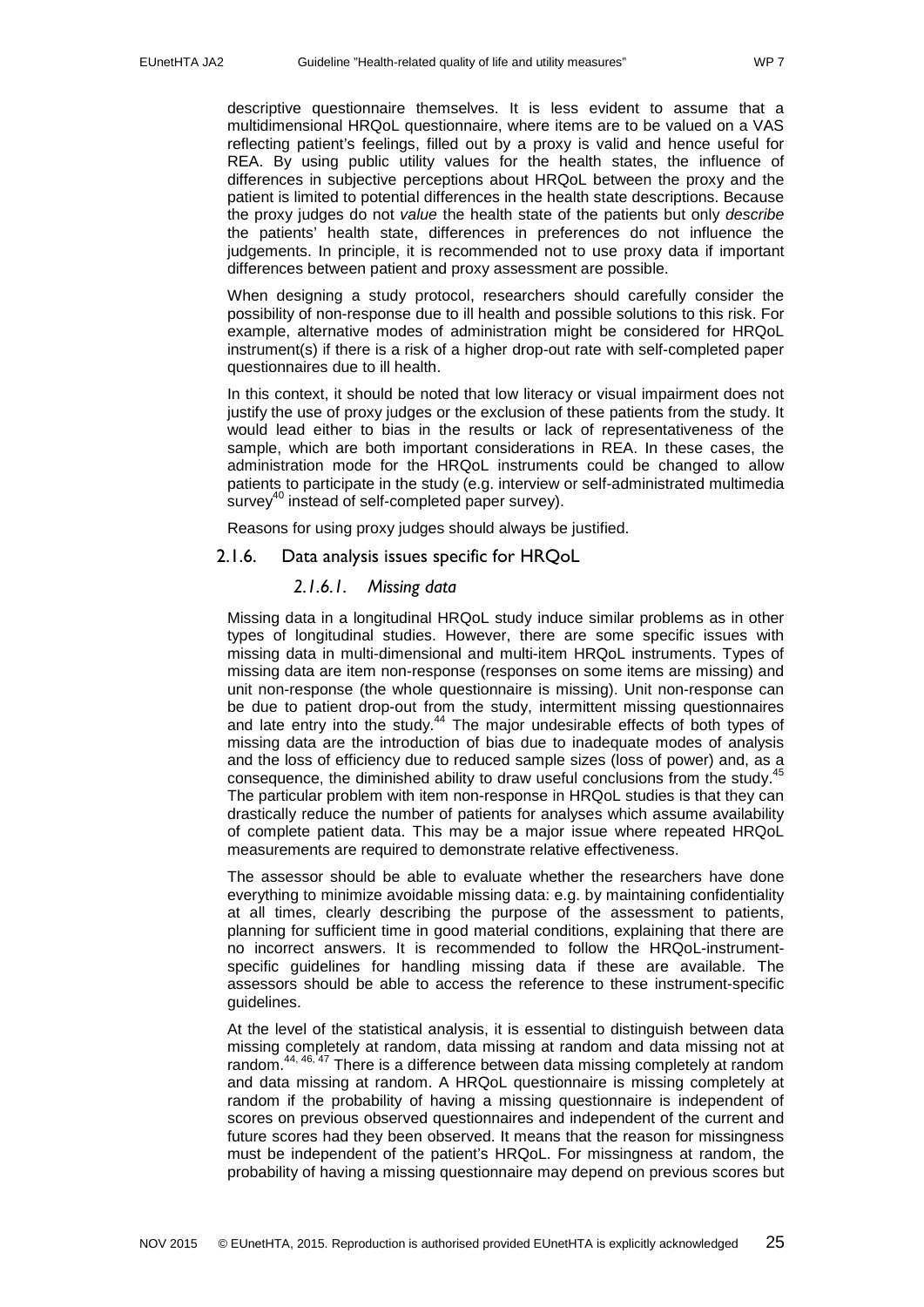must be independent of the current and future scores, i.e. current HRQol should not be the reason for the missingness, although previous poor HRQoL may have an impact on the likelihood of missingness at the current assessment.<sup>[44](#page-33-2)</sup> Theoretically, it can be tested whether data are missing completely at random or at random.<sup>46</sup> However, this is not trivial and relies on fundamentally un-testable assumptions. [44](#page-33-2) Informative drop-out – i.e. patient drop-out due to ill health or death – should be recorded as such, as it is not random. Several approaches can be used for adjusting for informative dropout (e.g. generalized linear mixed models, conditional linear models).<sup>[48](#page-33-6)</sup>

In general, it can be recommended that missing data should be avoided and if not, they should be replaced in the analysis with a value derived from hypotheses about the HRQoL of patients with missing data.

Missing data on single items in a HRQoL study mainly cause problems in the calculation of global scores. Values for items missing in the dataset need to be imputed or the calculation of global scores needs to accommodate them.<sup>[2,](#page-31-2) [45](#page-33-3)</sup> Values can be imputed if the number of items on which data are missing is limited, e.g. from values of the other items in the patient's HRQoL questionnaire, from the patient's values of the other items within the same dimension or from the patient's values of the item on t-1 and t+1. $^{2,45}$  Alternatively, the global score could be expressed as a percentage of the maximum achievable score over all completed items. A final option is to record the global score as missing if one of the item scores is missing.<sup>[45](#page-33-3)</sup> The latter approach should always be applied if the item non-reponse is non-random.

## *2.1.6.2. Multiple testing*

Due to the multi-dimensional nature of many descriptive HRQoL instruments, the problem of multiple testing may arise if a hypothesis is formulated for the outcome of each of the dimensions included in the instrument[.](#page-31-2)<sup>2</sup> The multiple testing problem refers to the increasing probability of finding a false-positive result as the number of tests increases. Suggested ways to deal with this problem are:

- 1. to limit the number of hypotheses tested (i.e. specify a priori the dimensions of particular interest, which serve as the basis for the principal analysis on HRQoL) and analyse the remaining variables descriptively,
- 2. to combine dimension scores to create a summary score (if this is provided for in the HRQoL questionnaire),
- 3. to combine results of univariate tests on multiple outcomes (e.g. Bonferroni correction or other methods), and
- 4. to apply a hierarchical approach. $^{2,5}$  $^{2,5}$  $^{2,5}$

The hierarchical approach has been recommended by the FDA. It implies a clear definition of the hierarchy of endpoints and relationships between them in the study protocol and sequential testing, i.e. testing the secondary endpoints only after success on the primary endpoint[.](#page-31-5) <sup>5</sup> Multilevel modelling is also an example of the hierarchical approach for longitudinal multi-dimensional HRQoL data.<sup>2</sup>

#### <span id="page-25-0"></span>2.1.7. Presentation of the results of HRQoL studies

Results of HRQoL studies can be presented in various ways, depending on the type of instrument (descriptive multi-dimensional or generating a summary measure for HRQoL) and the design of the study (longitudinal or crosssectional). Specific guidelines for reporting results of quality of life assessments in clinical trials have been published.<sup>[19,](#page-31-19) [49,](#page-33-7) [50](#page-33-8)</sup>

Important to retain is that means and medians are not meaningful in the case of ordinal HRQoL scales. For ordinal or binary data, proportions of patients with a specific score should be used.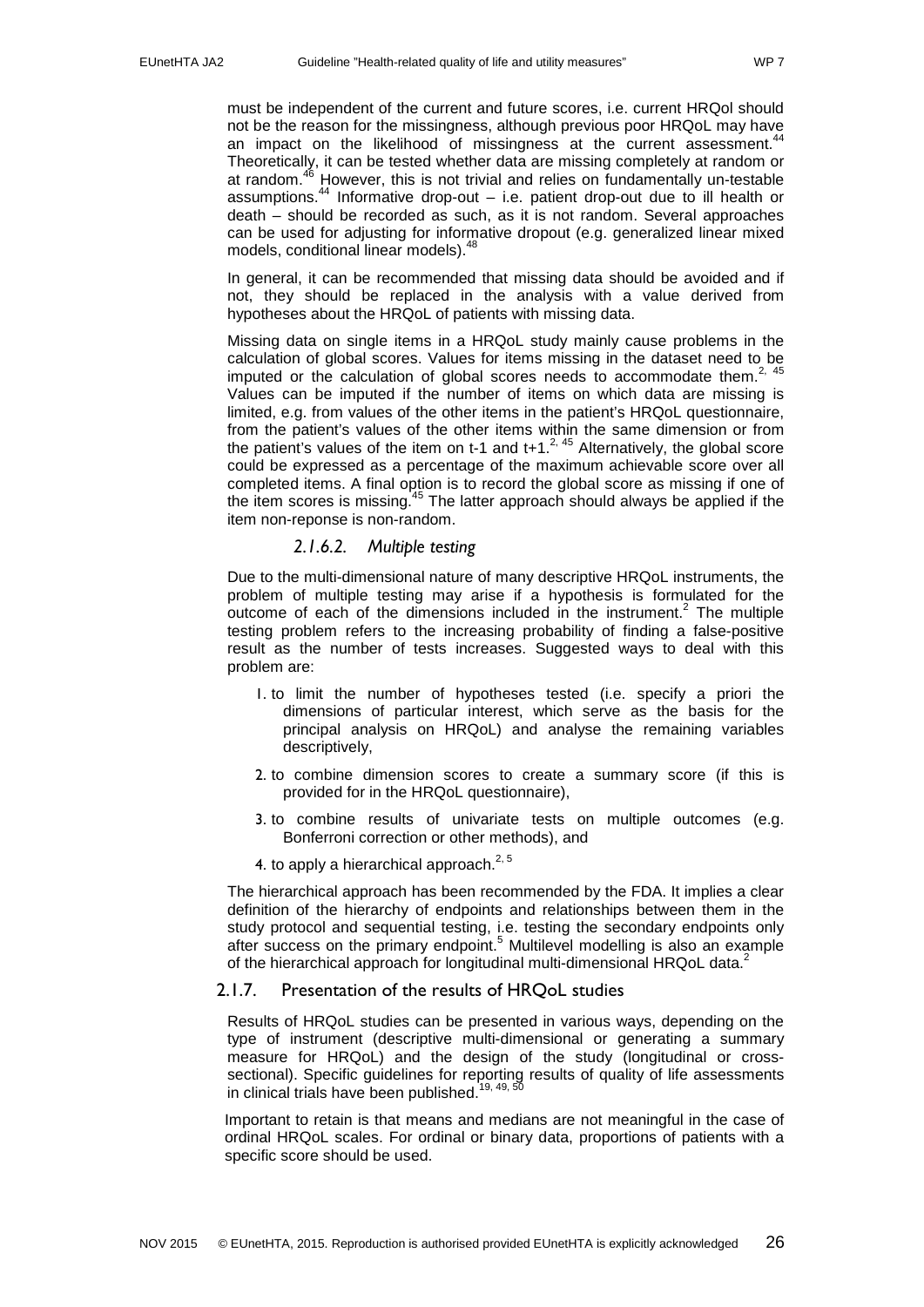For longitudinal studies using global measures for HRQoL, individual data on each time point could be plotted. The individual summary measures could then also be stratified by survival time to reveal a consistent pattern across patients.<sup>[18](#page-31-18)</sup> This approach may, however, not be practical for large studies[.](#page-31-2) $<sup>2</sup>$ </sup>

For groups of patients, the mean and the median of a summary measure for HRQoL can be presented or the proportion of patients with a certain level of HRQoL (in both cases with their appropriate confidence interval), depending on the properties of the scores obtained with the HRQoL instrument. The same can be done for separate domains of HRQoL, to see whether the overall pattern of response to the various dimensions differs between treatments.<sup>[51](#page-33-9)</sup>

## <span id="page-26-0"></span>2.2. MEASURES COMBINING HEALTH-RELATED QUALITY OF LIFE AND LIFE EXPECTANC[Y19,](#page-31-19) [52](#page-33-10)

In health care, it is important to consider not only HRQoL (morbidity) but also life years (mortality). An intervention may reduce mortality at the expense of a worse HRQoL (e.g. intensive end-of-life treatment) or vice versa (e.g. an invasive surgical procedure with a high operative mortality but good HRQoL for survivors). Combining these two dimensions results in a combined outcome measure, that is the number of life years adjusted for HRQoL. The most frequently used outcome measure combining HRQoL and survival is the QALY. This measure is also often used in economic evaluations to support rational decision making. QALYs allow outcomes to be compared across different disease areas and are therefore useful for health care policy systems aiming to allocate resources efficiently across disease areas, where efficiency is defined as maximising health given the available resources. For systems focussing on efficiency within disease areas, QALYs might be used as a way to combine HRQoL and mortality outcomes in one measure.

A published review of reimbursement agency requirements for HRQoL data in Australia, Canada, England & Wales, Germany, Scotland, and Sweden revealed many differences between agencies' requirements regarding methods for deriving utilities.<sup>[53](#page-33-11)</sup> The authors conclude that standardisation of approaches to the collection of utility data would reduce variation in REA and in economic evaluations. They further observe that for utilities, there seems to be a general agreement that choice-based methods to collect preferences are to be prefered, that a societal perspective should be taken that includes national preferences rather than the preferences from other countries. Generic measures such as the EQ-5D, HUI and SF-6D seem to be the favorites.<sup>[53](#page-33-11)</sup>

All guidelines reviewed for the first version of this guideline in JA1 recommend that HRQoL be considered if it is a clinical relevant or principal intended outcome and mention its use to develop a cost-utility analysis (CUA) when meaningful differences in HRQoL between intervention and comparators have been demonstrated. There is also a consensus that health effects should be expressed in terms of QALYs in economic evaluations. QALYs are preferred for CUA because of their clarity, simplicity, ease of application, and face validity.<sup>[54,](#page-33-12) [55](#page-33-13)</sup> The strengths and weaknesses of alternative measures such as the healthy-year equivalent are considered not to be fully established.<sup>56</sup>

While most HTA institutes use QALYs as an outcome measurement, there is less consensus on which instrument to use to measure HRQoL weights when calculating QALYs. QALYs require the use of preference weights for HRQoL.<sup>[57](#page-33-15)</sup> Appendix 5 provides an overview of opinions and/or recommendations regarding which instrument can/should be used.

Most guidelines on utility measures recommend explicitly the use of a preference-based measure (i.e. a generic instrument with an index measure), especially if the data are to be used for the calculation of QALYs. These instruments measure health on a cardinal scale with death being scored 0 and perfect health 1 and allow scores less than 0 for health states worse than death.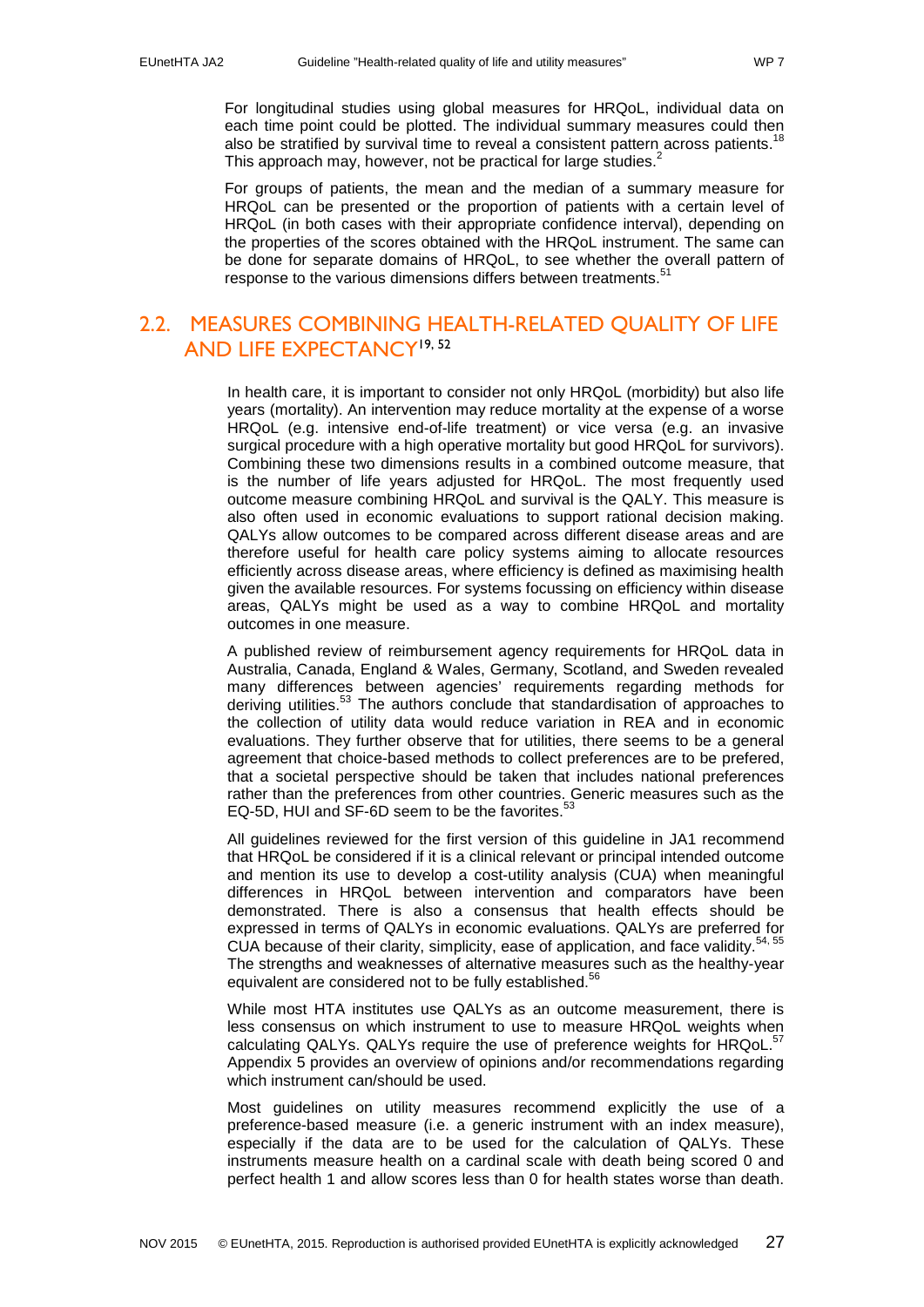The following instruments are most often recommended / mentioned in the retrieved guidelines:

- $EQ-5D^{13, 54-68}$  $EQ-5D^{13, 54-68}$  $EQ-5D^{13, 54-68}$  $EQ-5D^{13, 54-68}$
- Health Utilities Index (HUI)<sup>[13,](#page-31-13) [54-58,](#page-33-12) [61,](#page-33-16) [63,](#page-33-17) [65-67,](#page-34-0) [69,](#page-34-1) [70](#page-34-2)</sup>
- Quality of Well-being  $(QWB)^{55, 63, 65, 69}$  $(QWB)^{55, 63, 65, 69}$  $(QWB)^{55, 63, 65, 69}$  $(QWB)^{55, 63, 65, 69}$  $(QWB)^{55, 63, 65, 69}$  $(QWB)^{55, 63, 65, 69}$
- SF-6D<sup>[54,](#page-33-12) [55,](#page-33-13) [57,](#page-33-15) [58,](#page-33-18) [62,](#page-33-19) [64](#page-33-20)</sup>
- $15D^{13, 54}$  $15D^{13, 54}$  $15D^{13, 54}$  $15D^{13, 54}$
- $AQoL^{13, 55, 57, 58}$  $AQoL^{13, 55, 57, 58}$  $AQoL^{13, 55, 57, 58}$  $AQoL^{13, 55, 57, 58}$  $AQoL^{13, 55, 57, 58}$

The overview shows that there is no gold standard for HRQoL measurement. Nevertheless, to maximise comparability across submissions, it is frequently recommended that a generic HRQoL instrument associated with 'off-the-shelf' utility values be consistently administered in randomised trials.<sup>[57,](#page-33-15) [60](#page-33-21)</sup> Currently,  $\frac{1}{56}$  $\frac{1}{56}$  $\frac{1}{56}$ ,  $\frac{1}{10}$ ,  $\frac{1}{10}$ ,  $\frac{1}{10}$ ,  $\frac{1}{10}$ ,  $\frac{1}{10}$ ,  $\frac{1}{10}$ ,  $\frac{1}{10}$ ,  $\frac{1}{10}$ ,  $\frac{1}{10}$ ,  $\frac{1}{10}$ ,  $\frac{$ only NICE explicitly identifies a specific instrument (the EQ-5D) to be used. Also ISPOR recommends that analysts collect preference weights as part of clinical trials[.65](#page-34-0) To support availability of HRQoL data for economic evaluations and to improve comparability across disease areas, the use of a preferencebased utility measure in clinical trials should be encouraged. This does not preclude the use of a complementary disease-specific measure in trials.

In the base-case, i.e. the minimally required analysis, it is often preferred that patients describe their health state<sup>[57,](#page-33-15) [64](#page-33-20)</sup> (or proxy judges - their carers rather than healthcare professionals<sup>[56](#page-33-14)</sup> – if appropriate). The preference weights connected with these health states are preferably generated by a representative sample of the general public.<sup>[54,](#page-33-12) [56,](#page-33-14) [60,](#page-33-21) [71](#page-34-3)</sup> A US guideline<sup>70</sup> mentions that the choice depends on the perspective of the study. Values can be provided by the population at large or by a sample of patients with the condition for which the intervention is being evaluated. If the issue is allocating resources between competing programmes the former might be used; if it is deciding the best way to treat a given condition the latter might be used. In contrast to other guidelines, Sweden recommends these weights to be derived from persons in the health state described.<sup>[72](#page-34-4)</sup> The survival data (i.e. length of life) and assessment of the health state (i.e. the quality weight) should be reported separately.<sup>[54,](#page-33-12) [64,](#page-33-20) [67,](#page-34-5) [71](#page-34-3)</sup> The procedure to combine these two elements should be reported transparently.<sup>[54,](#page-33-12) 64,</sup>  $\frac{1}{71}$  $\frac{1}{71}$  $\frac{1}{71}$ 

While it is generally preferred that utility scores are derived from the country's own population,<sup>[55](#page-33-13)</sup> it is recognised that these scores are often not available. Moreover, primary data on patients' individual health state descriptions are often also not publicly available, as a consequence of which it becomes impossible to assign national utility values to patients' reported health states. For example, a REA might be partly based on results of studies published in scientific literature, in which case the results might not be country-specific. Therefore, it is often allowed to use utility scores from the general public of other countries with similar cultural or political backgrounds and economic circumstances.<sup>[57,](#page-33-15) [63,](#page-33-17) [64](#page-33-20)</sup>

Several HTA institutes mention several methodological disadvantages linked to QALYs as well as disadvantages related to their practical use in the context of reimbursement decisions. Concerns relate to the distributive justice and equity of the resource allocation resulting from the use of the cost-per-QALY as an absolute decision criterion. Therefore, cost-per-QALY is more often considered as one of the decision criteria, amongst others.<sup>[15,](#page-31-15) [73](#page-34-6)</sup> Full elaboration of these issues is outside the scope of this guideline.

In conclusion, although there is no consensus on the most appropriate instrument, the use of a standard instrument to measure HRQoL would improve comparability and reliability of economic evaluations. If HRQoL aspects seem to be important, systematically adding a generic utility HRQoL instrument associated with utility values from the general public (e.g. EQ-5D), could be a big step forward in countries where economic evaluations are used in reimbursement decision making. Investigators using instruments that do not use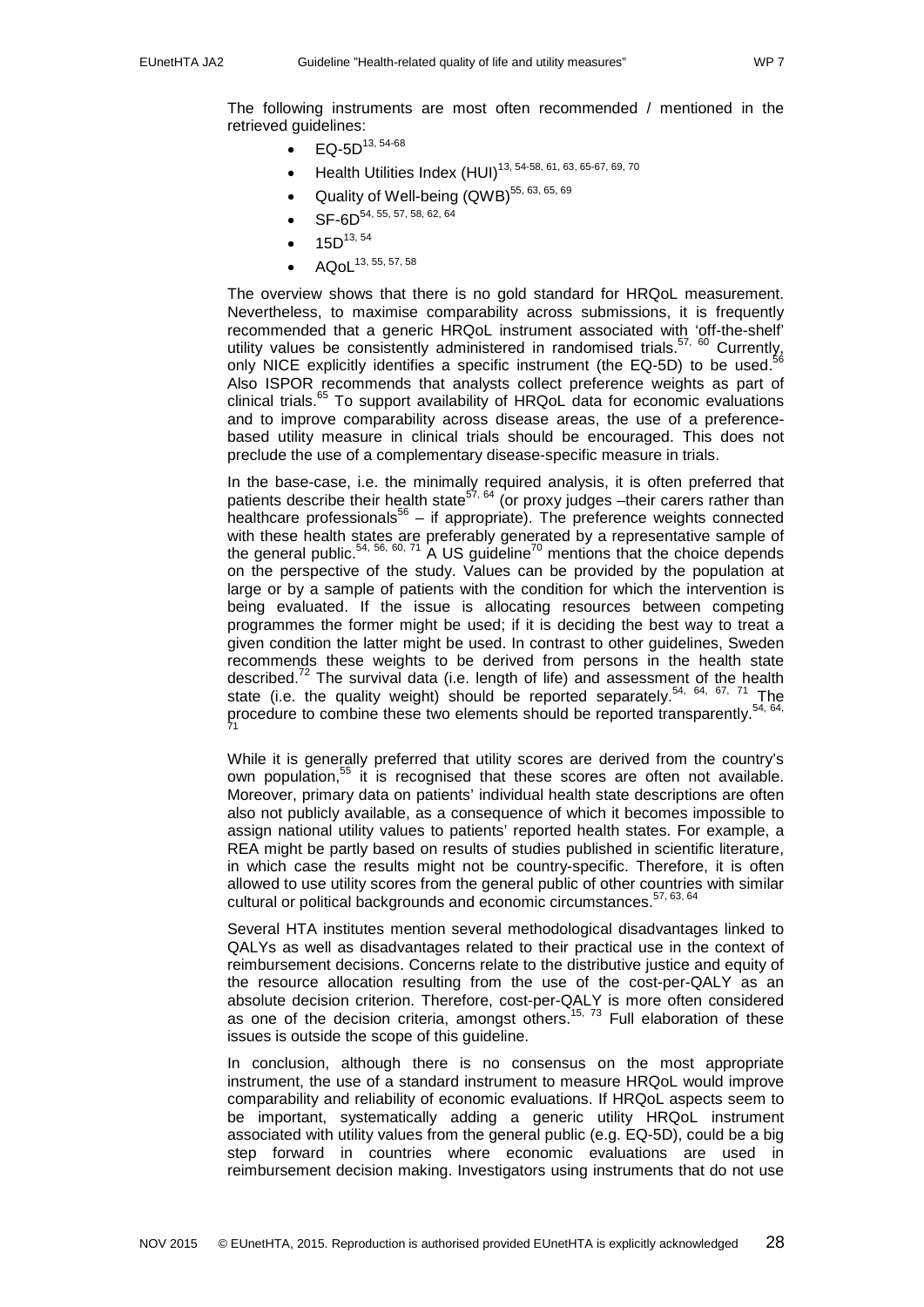a single index need to think carefully about the future use of the results of their study.<sup>74</sup> If one of the (future) aims might be to calculate an intervention's cost effectiveness to support a reimbursement request, measuring the impact on HRQoL with a generic utility instrument may improve the comparability of the outcomes of these analyses.<sup>[75](#page-34-8)</sup>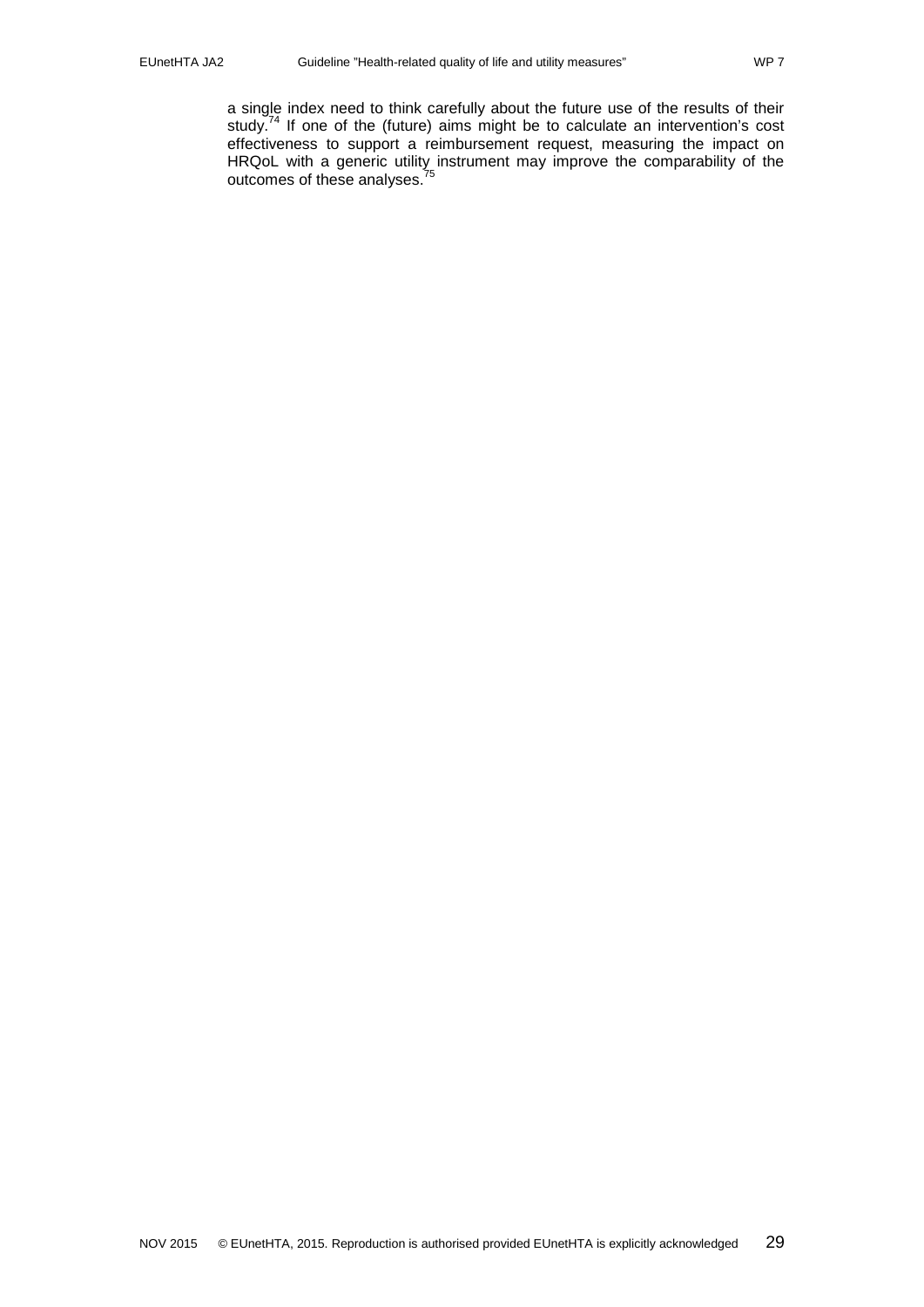## <span id="page-29-0"></span>**3. DISCUSSION AND CONCLUSION**

The measurement of HRQoL is especially important when assessing the impact of long-term illness or chronic disease where the goal of intervention is to improve how people are able to function.<sup>[7](#page-31-7)</sup> It can have different aims: to inform clinicians about the intervention most likely to improve a patients' HRQoL, to inform patients about the expected impact of an intervention on his or her HRQoL as compared to alternative interventions, to inform regulatory authorities about the relative benefits of a health technology from the perspective of the patient and to inform policy makers about the relative effectiveness and/or costeffectiveness of a health technology, compared to an alternative intervention for the same disease or compared to alternative courses of action elsewhere in the health care sector.

HRQoL assessment in the context of a relative efficacy assessment for registration purposes is distinct from REA for reimbursement purposes. Guidelines for HRQoL measurement for e.g. pharmaceutical product registration purposes can therefore not be simply extended to REA. While safety and benefitrisks are the prior concerns for registration e.g. in the case of pharmaceuticals, REA is primarily concerned with relative effectiveness compared to existing alternatives. The role of HRQoL is different in case of risk-benefit assessments than in REA. For example, HRQoL is only considered in a registration dossier at EMA if efficacy and safety have been demonstrated on the primary endpoint (hierarchical testing), while in REA HRQoL is one of clinical endpoints assessed together with other clinical endpoints to substantiate an added benefit of a pharmaceutical (see EunetHTA guideline on clinical endpoints). Nevertheless, there are also similarities between the requirements for HRQoL measures for product registration and the requirements for REA.

For example, guidelines related to HRQoL assessment for clinical trial protocols have been published.<sup>19, [52](#page-33-10)</sup> Proof of validity of the HRQoL instrument for the condition studied is required as a prerequisite of its use as well as a definition of clinical meaningful changes in HRQoL scores. Statistical analyses of HRQoL outcomes should be of the same rigor as for other clinical efficacy endpoints. Ways of handling missing data in the statistical analyses should be described in the study protocol. The same requirements could be imposed on the evidence for claims of HRQoL improvements in REA: results from clinical trials, based on a protocol specifying with which validated HRQoL instrument HRQoL would be measured and which hypothesis would be tested, including definitions of meaningful improvements in HRQoL scores, should be presented. It needs to be defined whether decrements in any domain are acceptable or not. There is no scientific guidance for this matter, as it is basically a matter of weighting. The outcome of the weighting process depends for instance on the relative importance of the domain that deteriorates compared to the domain that improves.

In REA, the definition of the hierarchy of endpoints seems to be crucial. HRQoL data will often not even be considered if an intervention shows a deterioriation on the primary endpoints such as overall survival. When HRQoL does become a consideration in the REA, there are still different options for HRQoL measurement, depending on whether or not countries wish to make comparisons across indications and whether or not countries consider cost-utility in their decision making process.

Disease-specific HRQoL instruments are generally considered to be more sensitive to small changes in HRQoL. If no benefit in HRQoL is observed on a generic HRQoL instrument, a disease-specific instrument might still show an added benefit of the intervention. Such instruments might be useful for comparisons within one indication, but still need to be treated with caution as they may ignore changes in domains of HRQoL that are not included in the disease-specific questionnaire but are nevertheless important to patients.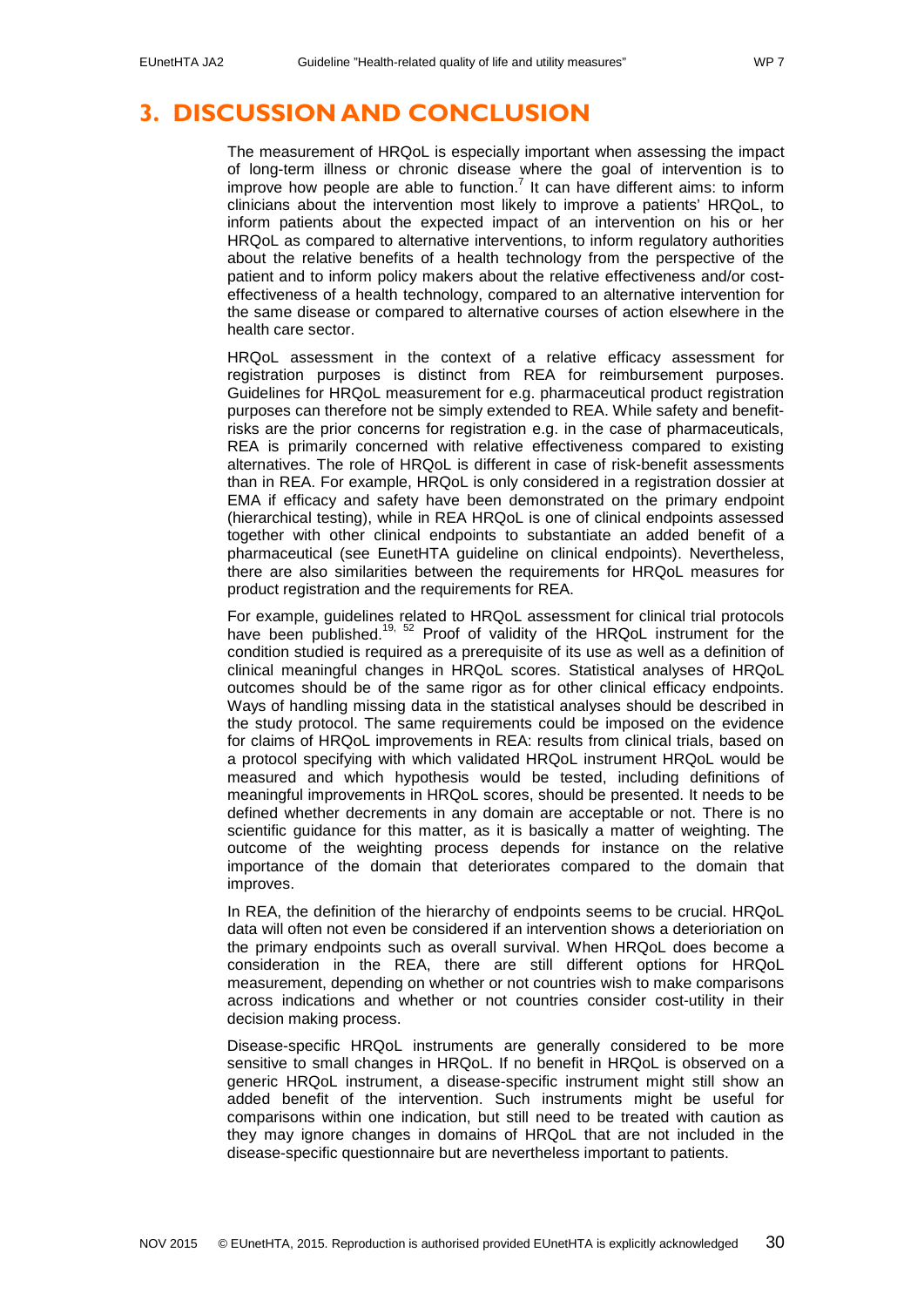REA is often used in a policy context to assess if the product should be paid for from public resources. Some countries use REA to inform decisions about the allocation of resources *across* indications, while others use REA to assess the relative value of interventions *within* indications.

**For informing resource allocation decisions across indications**, REA, being one element in the decision making process, is mainly concerned with the value of a therapeutic benefit from a societal point of view. Value is a relative concept, i.e. the value of a particular therapeutic benefit depends on the benefits that can be obtained elsewhere in the health care sector. This implies the need for comparisons across disease areas and types of interventions. Only generic HRQoL instrument, covering a broad range of HRQoL dimensions, allow such comparisons. Disease-specific instruments are useful complements to provide more detailed information on the HRQoL dimensions that have improved/deteriorated. This is especially relevant if besides HRQoL, interventions have an equal weight on all other relevant decision making criteria.

For informing **resource allocation decisions within indications**, diseasespecific HRQoL instruments are often preferred, because comparability with HRQoL outcomes in other indications is considered less important. However, it should be noted that generic HRQoL instruments remain relevant and useful for decision makers in this case. When judging the efficiency of different interventions for the same indication, policy makers still have to define the *value* of the health benefits. By using the same generic HRQoL instruments across different indications, decision makers can build up reference cases in order to determine this value. Even though the value of an equal benefit on a generic HRQoL can differ between indications (e.g. because of the weight given to the disease-specific outcomes), it potentially increases the transparency of the appraisal process.<sup>[15](#page-31-15)</sup>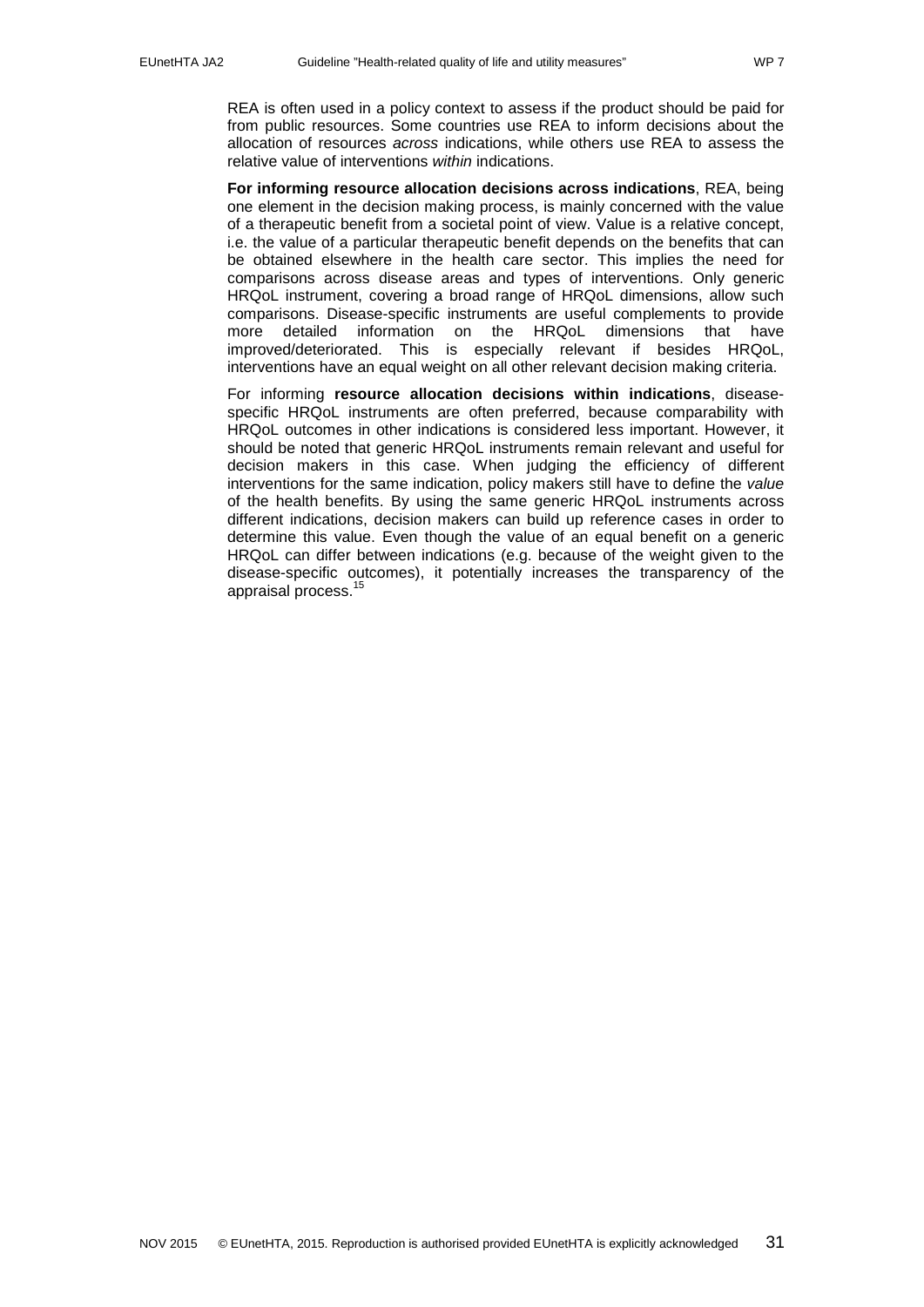# <span id="page-31-0"></span>**BIBLIOGRAPHY**

- <span id="page-31-1"></span>1. Guyatt GH, Feeny DH, Patrick DL. Measuring health-related quality of life. Ann Intern Med. 1993;118(8):622-9.
- <span id="page-31-2"></span>2. Billingham LJ, Abrams KR, Jones DR. Methods for the analysis of quality-of-life and survival data in health technology assessment. Health Technol Assess. 1999 3(10):1- 152.
- <span id="page-31-3"></span>3. Fitzpatrick R, Davey C, Buxton MJ, Jones DR. Evaluating patient-based outcome measures for use in clinical trials. Health Technol Assess. 1998;2(14):i-iv, 1-74.
- <span id="page-31-4"></span>4. European Medicines Agency. Reflection paper on the regulatory guidance for the use of health-related quality of life (HRQL) measures in the evaluation of medicinal products. London: EMA; 2006 January 2006. EMEA/CHMP/EWP/139391/2004 Available from:<http://www.ispor.org/workpaper/emea-hrql-guidance.pdf>
- <span id="page-31-5"></span>5. Food and Drug Administration. Guidance for Industry. Patient-Reported Outcome Measures: Use in Medical Product Development to Support Labeling Claims. 2009.
- <span id="page-31-6"></span>6. Goodman CS. Healthcare technology assessment: methods, framework, and role in policy making. Am J Manag Care. 1998 4 Spec No:SP200-6.
- <span id="page-31-7"></span>7. Jackowski D, Guyatt G. A Guide to Health Measurement. Clin. Orthop. Relat. Res. 2003(413):80-9.
- <span id="page-31-8"></span>8. Jonsson B. Changing health environment: the challenge to demonstrate costeffectiveness of new compounds. PharmacoEconomics. 2004 22 Suppl 4:5-10.
- <span id="page-31-9"></span>9. Garratt A, Schmidt L, Mackintosh A, Fitzpatrick R. Quality of life measurement: bibliographic study of patient assessed health outcome measures. British Medical Journal. 2002;324(7351):1417.
- <span id="page-31-10"></span>10. Lubeck DP. Health-related quality of life measurements and studies in rheumatoid arthritis. Am J Manag Care. 2002 8(9):811-20.
- <span id="page-31-11"></span>11. Hoedemaekers R. Introduction: Towards Better Integration of Normative Judgements in Health Care Package Decisions. Health Care Anal. 2003;11(4):275-8.
- <span id="page-31-12"></span>12. Contopoulos-Ioannidis DG, Karvouni A, Kouri I, Ioannidis JPA. Reporting and interpretation of SF-36 outcomes in randomised trials: systematic review. Bmj. 2009;338(7687):152-4.
- <span id="page-31-13"></span>13. Kristensen F, Sigmund H. Health Technology Assessment Handbook. Copenhagen: Danish Centre for Health Technology Assessment, National Board of Health; 2007.
- <span id="page-31-14"></span>14. Kleijnen S, Goettsch W, d'Andon A, Vitre P, George E, Goulden S, et al. EUnetHTA JA WP5: Relative Effectiveness Assessment (REA) of Pharmaceuticals. Background review. July 2011 (version 5B). 2011. Available from: [http://www.eunethta.eu/sites/5026.fedimbo.belgium.be/files/Final%20version%20of%](http://www.eunethta.eu/sites/5026.fedimbo.belgium.be/files/Final%20version%20of%20Background%20Review%20on%20Relative%20Effectiveness%20Assessment+appendix.pdf) [20Background%20Review%20on%20Relative%20Effectiveness%20Assessment+ap](http://www.eunethta.eu/sites/5026.fedimbo.belgium.be/files/Final%20version%20of%20Background%20Review%20on%20Relative%20Effectiveness%20Assessment+appendix.pdf) [pendix.pdf](http://www.eunethta.eu/sites/5026.fedimbo.belgium.be/files/Final%20version%20of%20Background%20Review%20on%20Relative%20Effectiveness%20Assessment+appendix.pdf)
- <span id="page-31-15"></span>15. le Polain M, Franken M, Koopmanschap M, Cleemput I. Drug reimbursement systems : international comparison and policy recommendations. 147C ed. Bruxelles: KCE (Federaal Kenniscentrum voor de gezondheiszorg / Centre fédéral d'expertise des soins de santé / Belgian Health Care Knowledge Centre); 2011.
- <span id="page-31-16"></span>16. Brazier J, Ratcliffe J, Salomon JA, Tsuchiya A. Measuring and Valuing Health Benefits for Economic Evaluation. Oxford: Oxford University Press; 2007.
- <span id="page-31-17"></span>17. Lumley T, Simes RJ, Gebski V, Hudson HM. Combining components of quality of life to increase precision and evaluate trade-offs. Statistics in Medicine. 2001;20:3231- 49.
- <span id="page-31-18"></span>18. Machin D, Weeden S. Suggestions for the presentation of quality of life data from clinical trials. Statistics in Medicine. 1998;17(5-7):711-24.
- <span id="page-31-19"></span>19. Calvert MJ, Freemantle N. Use of health-related quality of life in prescribing research. Part 2: methodological considerations for the assessment of health-related quality of life in clinical trials. Journal of Clinical Pharmacy & Therapeutics. 2004;29(1):85-94.
- <span id="page-31-20"></span>20. Papanicolaou S, Sykes D, Mossialos E. EMEA and the evaluation of health-related quality of life data in the drug regulatory process. INT. J. TECHNOL. ASSESS. HEALTH CARE. 2004;20(3):311-24.
- <span id="page-31-21"></span>21. Greenfield S. Health profiles and quality of life. Acad Radiol. 1999 6 Suppl 1:S89-99.
- <span id="page-31-22"></span>22. Petrillo J, Cairns J. Converting condition-specific measures into preference-based outcomes for use in economic evaluation. Expert Rev. Pharmacoecon. Outcomes Res. 2008;8(5):453-61.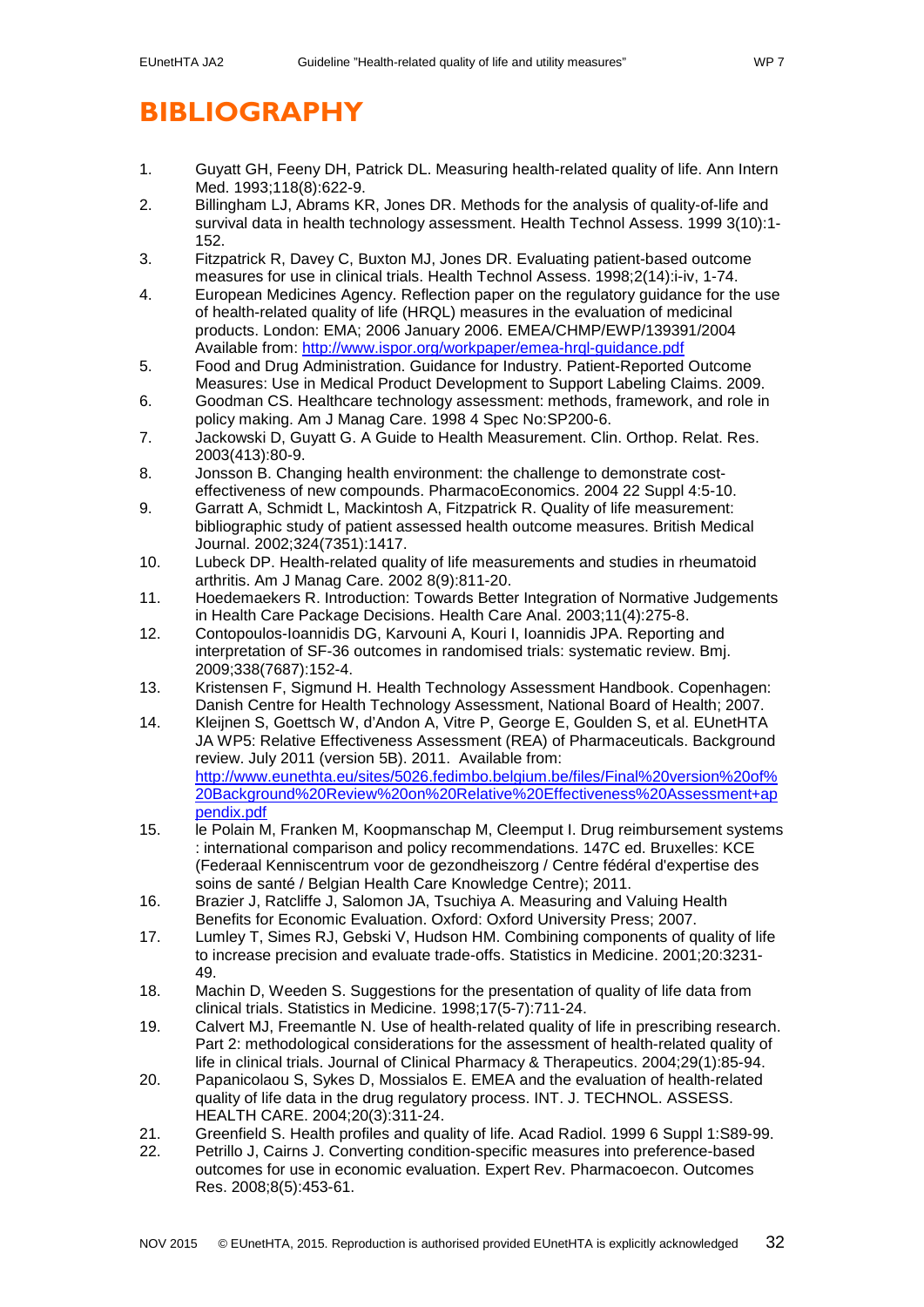- <span id="page-32-0"></span>23. Chuang LH, Kind P. Converting the SF-12 into the EQ-5D: an empirical comparison of methodologies. PharmacoEconomics. 2009;27(6):491-505.
- <span id="page-32-1"></span>24. Brazier J, Yang Y, Tsuchiya A. Review of methods for mapping between condition specific measures onto generic measures of health. Sheffield: University of Sheffield; 2007. Report prepared for the Office of Health Economics Available from: [http://www.ohe.org/lib/liDownload/588/5%20Mapping%20disease%20specifc%20to%](http://www.ohe.org/lib/liDownload/588/5%20Mapping%20disease%20specifc%20to%20generic%20measures%20research%20report.pdf?CFID=4642125&CFTOKEN=20179228) [20generic%20measures%20research%20report.pdf?CFID=4642125&CFTOKEN=20](http://www.ohe.org/lib/liDownload/588/5%20Mapping%20disease%20specifc%20to%20generic%20measures%20research%20report.pdf?CFID=4642125&CFTOKEN=20179228) [179228](http://www.ohe.org/lib/liDownload/588/5%20Mapping%20disease%20specifc%20to%20generic%20measures%20research%20report.pdf?CFID=4642125&CFTOKEN=20179228)
- <span id="page-32-2"></span>25. Franks P, Lubetkin EI, Gold MR, Tancredi DJ, Jia H. Mapping the SF-12 to the EuroQol EQ-5D Index in a national US sample. Medical Decision Making. 2004;24(3):247-54.
- <span id="page-32-3"></span>26. Lawrence WF, Fleishman JA. Predicting EuroQoL EQ-5D preference scores from the SF-12 Health Survey in a nationally representative sample. Medical Decision Making. 2004;24(2):160-9.
- <span id="page-32-4"></span>27. Frei A, Svarin A, Steurer-Stey C, Puhan MA. Self-efficacy instruments for patients with chronic diseases suffer from methodological limitations--a systematic review. Health Qual Life Outcomes. 2009;7:86.
- <span id="page-32-5"></span>28. Stull DE, Leidy NK, Parasuraman B, Chassany O. Optimal recall periods for patientreported outcomes: challenges and potential solutions. Curr Med Res Opin. 2009;25(4):929-42.
- <span id="page-32-6"></span>29. Beacon HJ, Thompson SG. Multi-level models for repeated measurement data: application to quality of life data in clinical trials. Statistics in Medicine. 1996;15(24):2717-32.
- <span id="page-32-7"></span>30. Cheung YB, Machin D, Fong KY, Thio ST, Thumboo J. Discriminative ability of the short-form 36 health survey: a tale of two versions. Quality of Life Research. 2005;14(2):555-9.
- <span id="page-32-8"></span>31. Wild D, Eremenco S, Mear I, Martin M, Houchin C, Gawlicki M, et al. Multinational trials-recommendations on the translations required, approaches to using the same language in different countries, and the approaches to support pooling the data: the ISPOR Patient-Reported Outcomes Translation and Linguistic Validation Good Research Practices Task Force report. Value Health. 2009;12(4):430-40.
- <span id="page-32-9"></span>32. Acquadro C, Conway K, Hareendran A, Aaronson N. Literature review of methods to translate health-related quality of life questionnaires for use in multinational clinical trials. Value in Health. 2008;11(3):509-21.
- <span id="page-32-10"></span>33. Herdman M, Fox-Rushby J, Badia X. A model of equivalence in the cultural adaptation of HRQoL instruments: the universalist approach. Qual Life Res. 1998;7(4):323-35.
- <span id="page-32-11"></span>34. Ware JE, Jr., Keller SD, Gandek B, Brazier JE, Sullivan M. Evaluating translations of health status questionnaires. Methods from the IQOLA project. International Quality of Life Assessment. International Journal of Technology Assessment in Health Care. 1995;11(3):525-51.
- <span id="page-32-12"></span>35. Gao F, Ng GY, Cheung YB, Thumboo J, Pang G, Koo WH, et al. The Singaporean English and Chinese versions of the EQ-5D achieved measurement equivalence in cancer patients. Journal of Clinical Epidemiology. 2009;62(2):206-13.
- <span id="page-32-13"></span>36. Lyons RA, Wareham K, Lucas M, Price D, Williams J, Hutchings HA. SF-36 scores vary by method of administration: implications for study design. J Public Health Med. 1999;21(1):41-5.
- <span id="page-32-14"></span>37. Coons SJ, Gwaltney CJ, Hays RD, Lundy JJ, Sloan JA, Revicki DA, et al. Recommendations on evidence needed to support measurement equivalence between electronic and paper-based patient-reported outcome (PRO) measures: ISPOR ePRO Good Research Practices Task Force report. Value Health. 2009;12(4):419-29.
- <span id="page-32-15"></span>38. Hacker ED. Technology and quality of life outcomes. Semin Oncol Nurs. 2010 26(1):47-58.
- <span id="page-32-16"></span>39. Cook KF, O'Malley KJ, Roddey TS. Dynamic assessment of health outcomes: time to let the CAT out of the bag? Health Serv Res. 2005 40(5 Pt 2):1694-711.
- <span id="page-32-17"></span>40. Hahn EA, Bode RK, Du H, Cella D. Evaluating linguistic equivalence of patientreported outcomes in a cancer clinical trial. Clinical Trials. 2006;3(3):280-90.
- <span id="page-32-18"></span>41. Buskirk TD, Stein KD. Telephone vs. mail survey gives different SF-36 quality-of-life scores among cancer survivors. Journal of Clinical Epidemiology. 2008;61(10):1049- 55.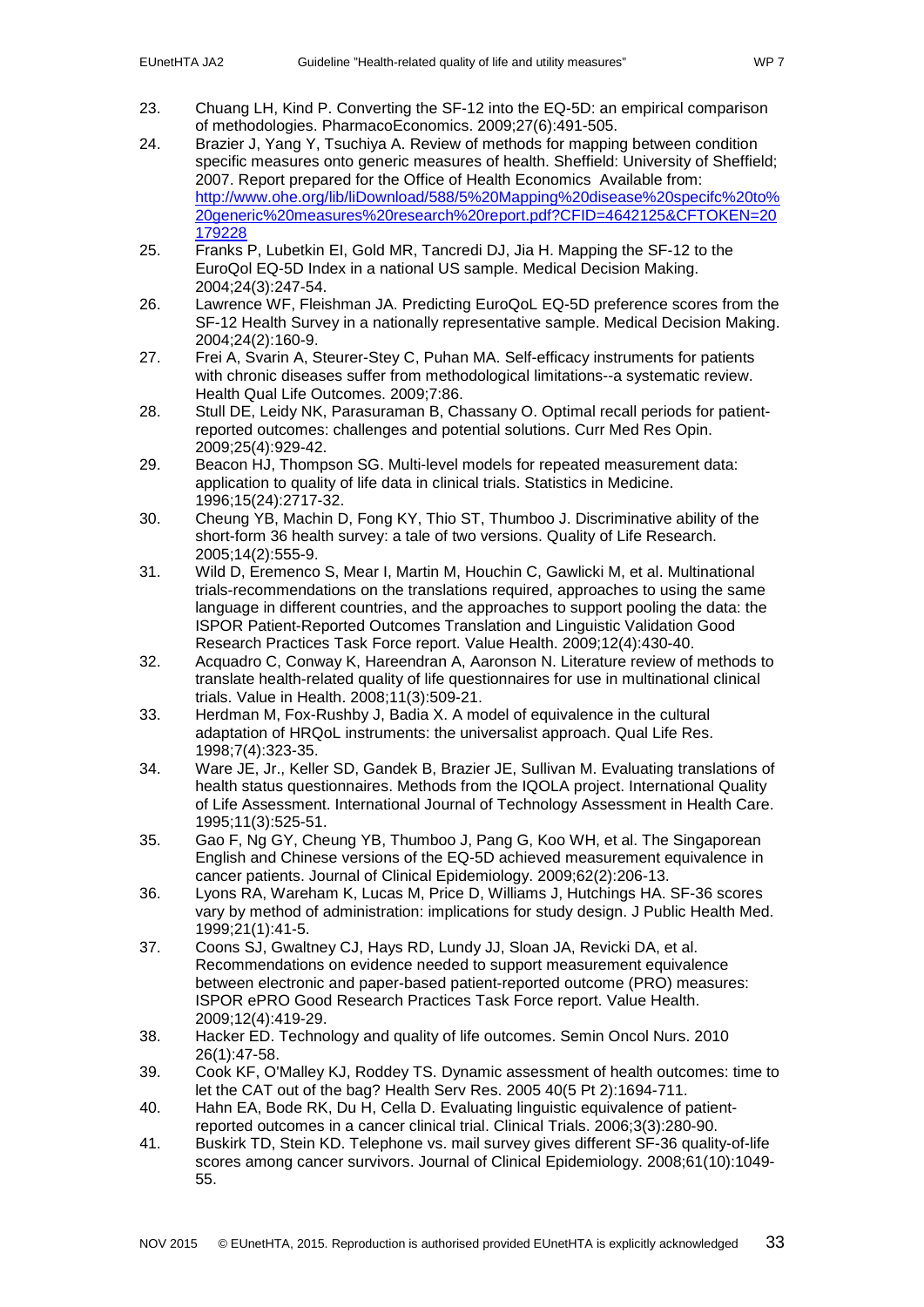- <span id="page-33-0"></span>42. Bowling A, Bond M, Jenkinson C, Lamping DL. Short Form 36 (SF-36) Health Survey questionnaire: which normative data should be used? Comparisons between the norms provided by the Omnibus Survey in Britain, the Health Survey for England and the Oxford Healthy Life Survey. Journal of Public Health Medicine. 1999;21(3):255- 70.
- <span id="page-33-1"></span>43. Hoedemaekers R, Dekkers W. Key concepts in health care priority setting. Health Care Anal. 2003 11(4):309-23.
- <span id="page-33-2"></span>44. Curran D, Bacchi M, Schmitz SF, Molenberghs G, Sylvester RJ. Identifying the types of missingness in quality of life data from clinical trials. Statistics in Medicine. 1998;17(5-7):739-56.
- <span id="page-33-3"></span>45. Fayers PM, Curran D, Machin D. Incomplete quality of life data in randomized trials: missing items. Statistics in Medicine. 1998;17(5-7):679-96.
- <span id="page-33-4"></span>46. Troxel AB, Fairclough DL, Curran D, Hahn EA. Statistical analysis of quality of life with missing data in cancer clinical trials. Statistics in Medicine. 1998;17(5-7):653-66.
- <span id="page-33-5"></span>47. Fielding S, Fayers PM, Ramsay CR. Investigating the missing data mechanism in quality of life outcomes: a comparison of approaches. Health and Quality of Life Outcomes. 2009;7:57.
- <span id="page-33-6"></span>48. Wu MC, Borkowf CB, Albert PS. Analysis of longitudinal quality of life data with informative dropout. In: Mesbah M, Cole BF, Lee MT, editors. Statistical Methods for Quality of life Studies, Design, Measurements and Analysis. Netherlands: Kluwer Academic Publishers; 2002.
- <span id="page-33-7"></span>49. Staquet M, Berzon R, Osoba D, Machin D. Guidelines for reporting results of quality of life assessments in clinical trials. Quality of Life Research. 1996;5(5):496-502.
- <span id="page-33-8"></span>50. EuroQol Group How to report. [2013 [cited 21/02/2013]. Available from: <http://www.euroqol.org/about-eq-5d/how-to-use-eq-5d/how-to-report.html>
- <span id="page-33-9"></span>51. Fayers PM, Machin D. Quality of life: assessment, analysis, and interpretation. Chichester, New York: John Wiley; 2000.
- <span id="page-33-10"></span>52. Fayers PM, Hopwood P, Harvey A, Girling DJ, Machin D, Stephens R. Quality of life assessment in clinical trials - guidelines and a checklist for protocol writers: the UK Medical Research Council experience. European Journal of Cancer. 1997;33(1):20-8.
- <span id="page-33-11"></span>53. Lloyd A, Wild D, Gallop K, Cowell W. Reimbursement agency requirements for health-related quality-of-life data: A case study. Expert Rev. Pharmacoecon. Outcomes Res. 2009;9(6):527-37.
- <span id="page-33-12"></span>54. Canadian Agency for Drugs and Technologies in Health. Guidelines for the economic evaluation of health technologies: Canada. Ottawa: Canadian Agency for Drugs and Technologies in Health (CADTH); 2006. 3rd ed
- <span id="page-33-13"></span>55. Pharmaceutical management Agency (PHARMAC). Prescription for Pharmacoeconomic Analysis - Methods for cost-utility analysis. May 2007. Version 2
- <span id="page-33-14"></span>56. National Institute for Health and Clinical Excellence (NICE). Guide to the methods of technology appraisal. June 2008.
- <span id="page-33-15"></span>57. Pharmaceutical Benefits Advisory Committee. Guidelines for preparing submissions to the Pharmaceutical Benefits Advisory Committee (Version 4.3). Australian Government, Department of Health and Ageing; December 2008.
- <span id="page-33-18"></span>58. Medical Services Advisory Committee. Economics Section of the MSAC Guidelines. Australian Government, Department of Health and Ageing; August 2008.
- <span id="page-33-22"></span>59. Behmane D, Lambot K, Irs A, Steikunas N, Hill S, Freemantle N. Baltic guidelines for economic evaluation of pharmaceuticals (pharmacoeconomic analysis). August 2002.
- <span id="page-33-21"></span>60. Cleemput I, Van Wilder P, Vrijens F, Huybrechts M, Ramaekers D. Guidelines for Pharmacoeconomic Evaluations in Belgium. Health Technology Assessment (HTA). Brussels: Health Care Knowledge Centre (KCE); 2008. KCE Reports 78C.
- <span id="page-33-16"></span>61. Haute Autorité de Santé. L'évaluation économique à la Haute Autorité de Santé Principes et méthodes. Décembre/janvier 2010.
- <span id="page-33-19"></span>62. Graf von der Schulenburg JM, Greiner W, Jost F, Klusen N, Kubin M, Leidl R, et al. German recommendations on health economic evaluation: third and updated version of the Hanover Consensus. Value Health. 2008;11(4):539-44.
- <span id="page-33-17"></span>63. Szende Á, Mogyorósy Z, Muszbek N, Nagy J, Pallos G, Dózsa C. Methodological guidelines for conducting economic evaluation of healthcare interventions in Hungary: a Hungarian proposal for methodology standards. Eur J Health Econom. 2002;3:196– 206.
- <span id="page-33-20"></span>64. Health Information and Quality Authority. Guidelines for the Economic Evaluation of Health Technologies in Ireland. 2010.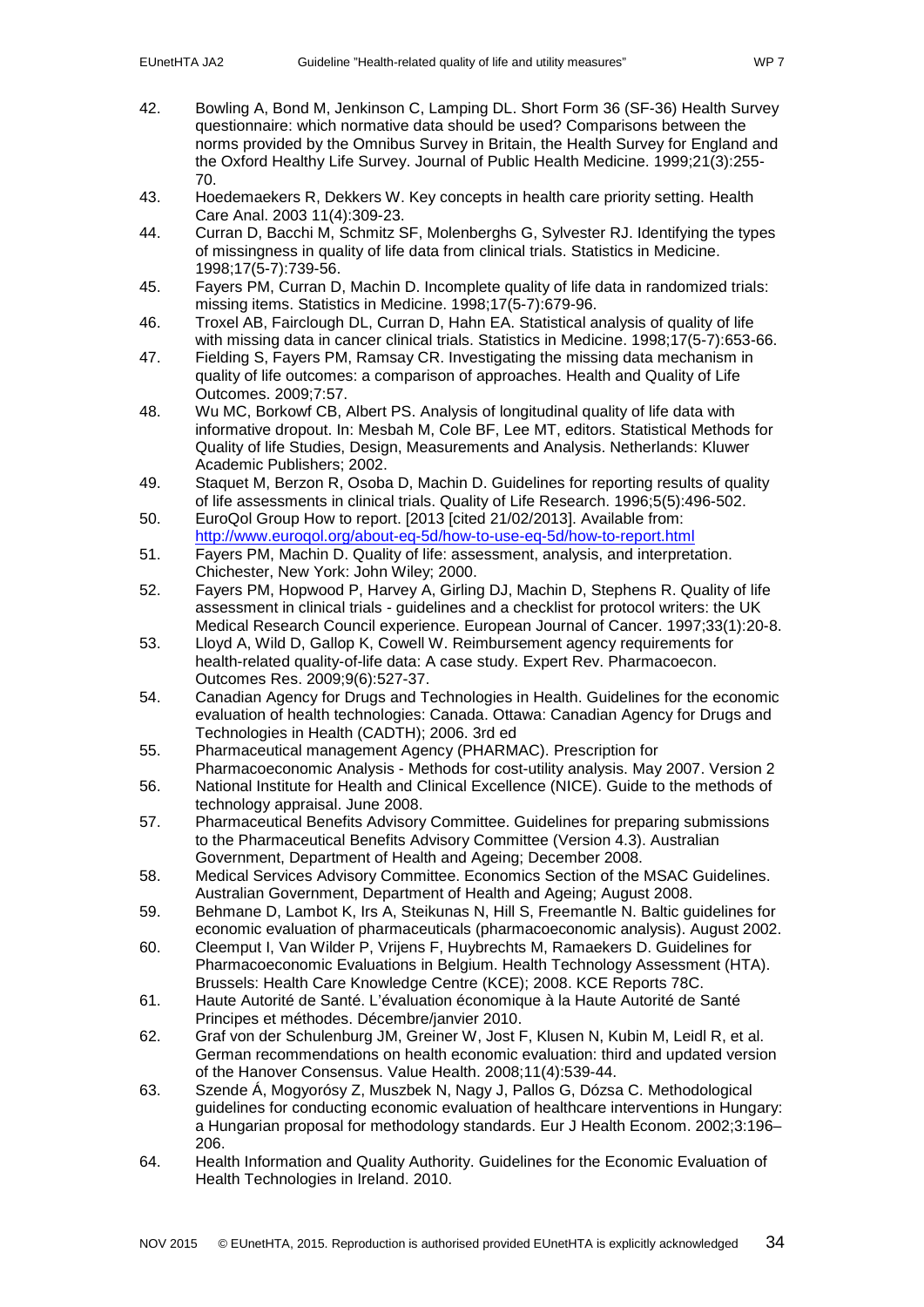- <span id="page-34-0"></span>65. Ramsey S, Willke R, Briggs A, Brown R, Buxton M, Chawla A, et al. Good research practices for cost-effectiveness analysis alongside clinical trials: the ISPOR RCT-CEA Task Force report. Value Health. 2005;8(5):521-33.
- <span id="page-34-11"></span>66. Capri S, Ceci A, Terranova L, Merlo F, Mantovani L, Attanasio E, et al. Guidelines for economic evaluations in Italy: Recommendations from the Italian group of pharmacoeconomic studies. Drug Inf. J. 2001;35(1):189-201.
- <span id="page-34-5"></span>67. College voor zorgverzekeringen. Guidelines for pharmacoeconomic research, updated version. 2006.
- <span id="page-34-12"></span>68. Norwegian Medicines Agency. Norwegian guidelines for pharmacoeconomic analysis in connection with applications for reimbursement. 2005.
- <span id="page-34-1"></span>69. Collège des Économistes de la Santé. French guidelines for the economic evaluation of health care technologies. September 2004.
- <span id="page-34-2"></span>70. Academy of managed care pharmacy (AMCP). The AMCP Format for Formulary Submissions, version 2.1. A Format for Submission of Clinical and Economic Data in Support of Formulary Consideration by Health Care Systems in the United States. April 2005.
- <span id="page-34-3"></span>71. López-Bastida J, Oliva J, Antoñanzas F, García-Altés A, Gisbert R, Mar J, et al. Spanish recommendations on economic evaluation of health technologies. European Journal of Health Economics. 2010;11(5):512-20.
- <span id="page-34-4"></span>72. Pharmaceutical Benefits Board. General guidelines for economic evaluations from the Pharmaceutical Benefits Board. 2003.
- <span id="page-34-6"></span>73. Cleemput I, Neyt M, Thiry N, De Laet C, Leys M. Threshold values for costeffectiveness in health care. Brussel: Federaal Kenniscentrum voor de Gezondheiszorg/Centre fédéral d'expertise des soins de santé/Belgian Health Care Knowledge Centre (KCE); 2008. 100C
- <span id="page-34-7"></span>74. Deverill M, Brazier J, Green C, Booth A. The use of QALY and non-QALY measures of health-related quality of life. Assessing the state of the art. PharmacoEconomics. 1998;13(4):411-20.
- <span id="page-34-8"></span>75. Neyt M. Towards more consistent use of generic quality-of-life instruments. PharmacoEconomics. 2010;28(4):345-6.
- <span id="page-34-9"></span>76. Walter E, Zehetmayr S. Guidelines on Health Economic Evaluation. Consensus paper. IPF Institut für Pharmaökonomische Forschung; April 2006.
- <span id="page-34-10"></span>77. IQWIG, Institute for Quality and Efficiency in Health Care. General Methods (Version 3.0 of 27.05.2008). 2008.
- <span id="page-34-13"></span>78. Agency for Health Technology Assessment. Guidelines for conducting Health Technology Assessment (HTA). Warsaw: April 2009.
- <span id="page-34-14"></span>79. da Silva E, Pinto V, Sampaio C, Pereira J, Drummond M, Trindade R. Guidelines for Economic Drug Evaluation Studies. Infarmed; 1998.
- <span id="page-34-15"></span>80. Hiebinger C, Pertl D, Stürzlinger H, Zsifkovits J. Vorarbeiten zum Methodenhandbuch für HTA-Berichte: Übersicht zu nationalen und internationalen HTA Methodenhandbüchern (Austria). Mai 2009.
- 81. Stürzlinger H, Fröschl B, Hiebinger C, Pertl D, Zsifkovits J. Prozesshandbuch für Health Technology Assessment (Austria). Mai 2009.
- 82. No author. Metodická pomôcka: pre vykonávanie farmako-ekonomického rozboru lieku a medicínsko-ekonomického rozboru zdravotníckej pomôcky ku vyhláške Ministerstva zdravotníctva Slovenskej republiky (Slovakia). 2008.
- 83. Manso de Mello Vianna C, Caetano R. Diretrizes Metodológicas para Estudos de Avaliação Econômica de Tecnologias para o Ministério da Saúde (Brazil). 2007.
- 84. Gálvez González A. Guía metodológica para la evaluación económica en salud. Cuba. 2003.
- 85. Ministério da Saúde. Secretaria de Ciência, Tecnologia e Insumos Estratégicos. Departamento de Ciência e Tecnologia. Diretrizes Metodológicas : estudos de avaliação econômica de tecnologias em saúde (Brasília). 2009.
- 86. Health Insurance Review Agency. 의약품 경제성평가지침 (Korea). 2006.
- 87. No author. Guidelines of Methodological Standards for Pharmacoeconomic Evaluations (Taiwan). 2006.
- <span id="page-34-16"></span>88. Drummond MF, Schwartz JS, Jonsson B, Luce BR, Neumann PJ, Siebert U, et al. Key principles for the improved conduct of health technology assessments for resource allocation decisions. Int J Technol Assess Health Care. 2008;24(3):244-58; discussion 362-8.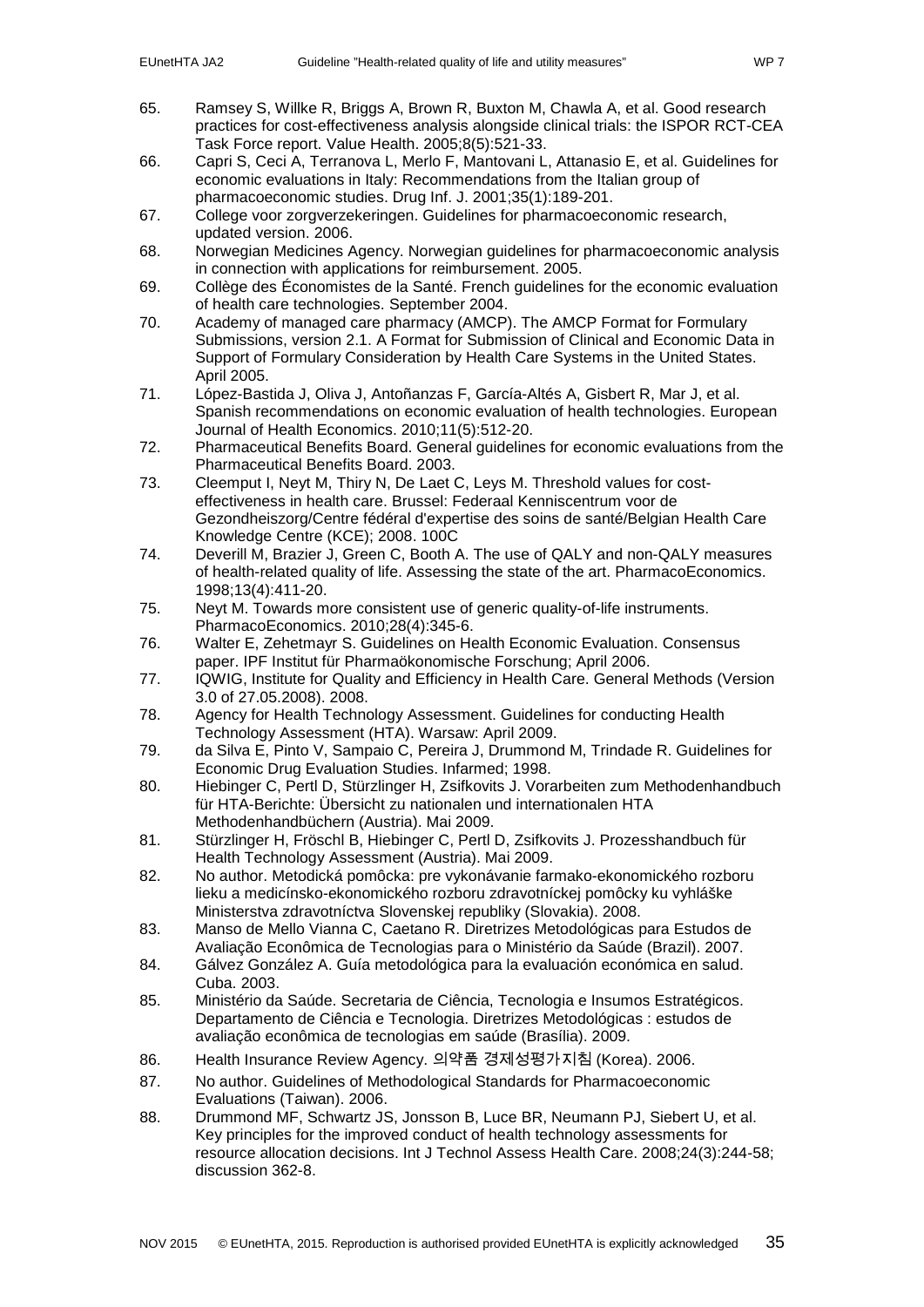- 89. IQWIG, Institute for Quality and Efficiency in Health Care. Technical Document Modelling (Version 1.0 of 09.10.2008). 2008.
- 90. No author. The Standardization System in the Russian Federation Health Care System Clinico-Economic Studies. 2002.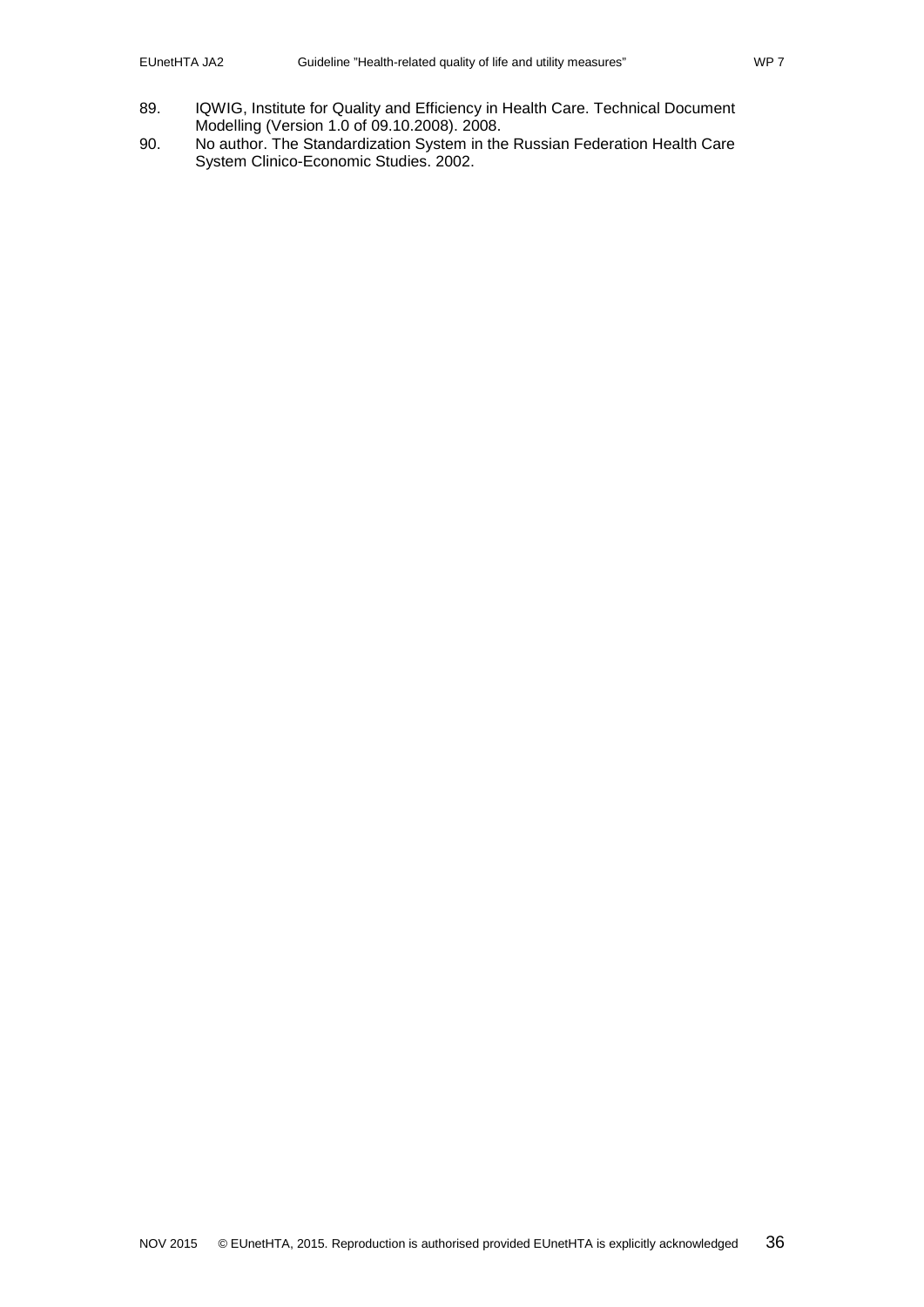# <span id="page-36-0"></span>**APPENDIX 1: METHODS OF THE LITERATURE**

<span id="page-36-1"></span>**SEARCH (CONDUCTED DURING ORIGINAL GUIDELINE ELABORATION IN JA 1)**

## **KEYWORDS**

The keywords used for HRQoL were defined as broadly as possible, in order to be as sensitive as possible. Besides HRQoL, keywords such as well-being, utility and preferences were used to retrieve relevant literature. These were then combined with a set of keywords related to REA. The different sets of keywords used in the search strategy are presented in [Table 4.](#page-36-5)

<span id="page-36-5"></span>

| <b>Topic</b>                                | <b>Keywords</b>                    |
|---------------------------------------------|------------------------------------|
| Quality of life                             | quality of life                    |
|                                             | QoL                                |
|                                             | life quality                       |
|                                             | quality life                       |
|                                             | well being                         |
|                                             | wellbeing                          |
| <b>Utilities</b>                            | Utilities, utility                 |
|                                             | preference(s)                      |
| Measures combining quality of life and life | quality adjusted                   |
| expectancy                                  | quality of life adjusted           |
|                                             | QALY, QALD, QALE, HYE, HYEs, HYE's |
|                                             | quality survival time              |
|                                             | healthy life expectancy            |
|                                             | healthy years equivalent(s)        |
| Relative effectiveness                      | technology assessment              |
|                                             | relative effectiveness             |
|                                             | comparative effectiveness          |
|                                             | drug reimbursement                 |
| Guidelines for quality of life research     | Guidelines                         |

**Table 4: Topics and keywords used for the search strategy on HRQoL and relative effectiveness assessment**

All keywords for quality of life, utilities and combined measures were combined using the Boolean expression "or" in order to capture all references related to these topics. Subsequently, the yield was reduced by requiring that at least one of the keywords related to relative effectiveness or guidelines were relevant for the reference. This was done by using the Boolean expression "and".

## <span id="page-36-3"></span><span id="page-36-2"></span>SEARCH ENGINES AND SOURCES OF INFORMATION

Guidelines, reports, recommendations from regulatory agencies

European Medicines Agency (EMA): "Reflection Paper On The Regulatory Guidance For The Use Of Health-related Quality Of Life (Hrql) Measures In The Evaluation Of Medicinal Products", 2005.<sup>[4](#page-31-4)</sup>

FDA: "Patient-Reported Outcome Measures: Use in Medical Product Development to Support Labeling Claims", 2009.<sup>[5](#page-31-5)</sup>

<span id="page-36-4"></span>(Pharmacoeconomic) guidelines, reports and recommendations

Guidelines and templates for reimbursement request files for pharmaceuticals were screened for specific guidance on HRQoL measures in the context of the demonstration of relative effectiveness. They were retrieved through screening of web-sites of reimbursement agencies. The search was not limited to Europe guidelines from Canada, Australia and New Zealand were also included. In addition, guidelines for economic evaluations of health interventions were screened in order to make meaningful recommendations for HRQoL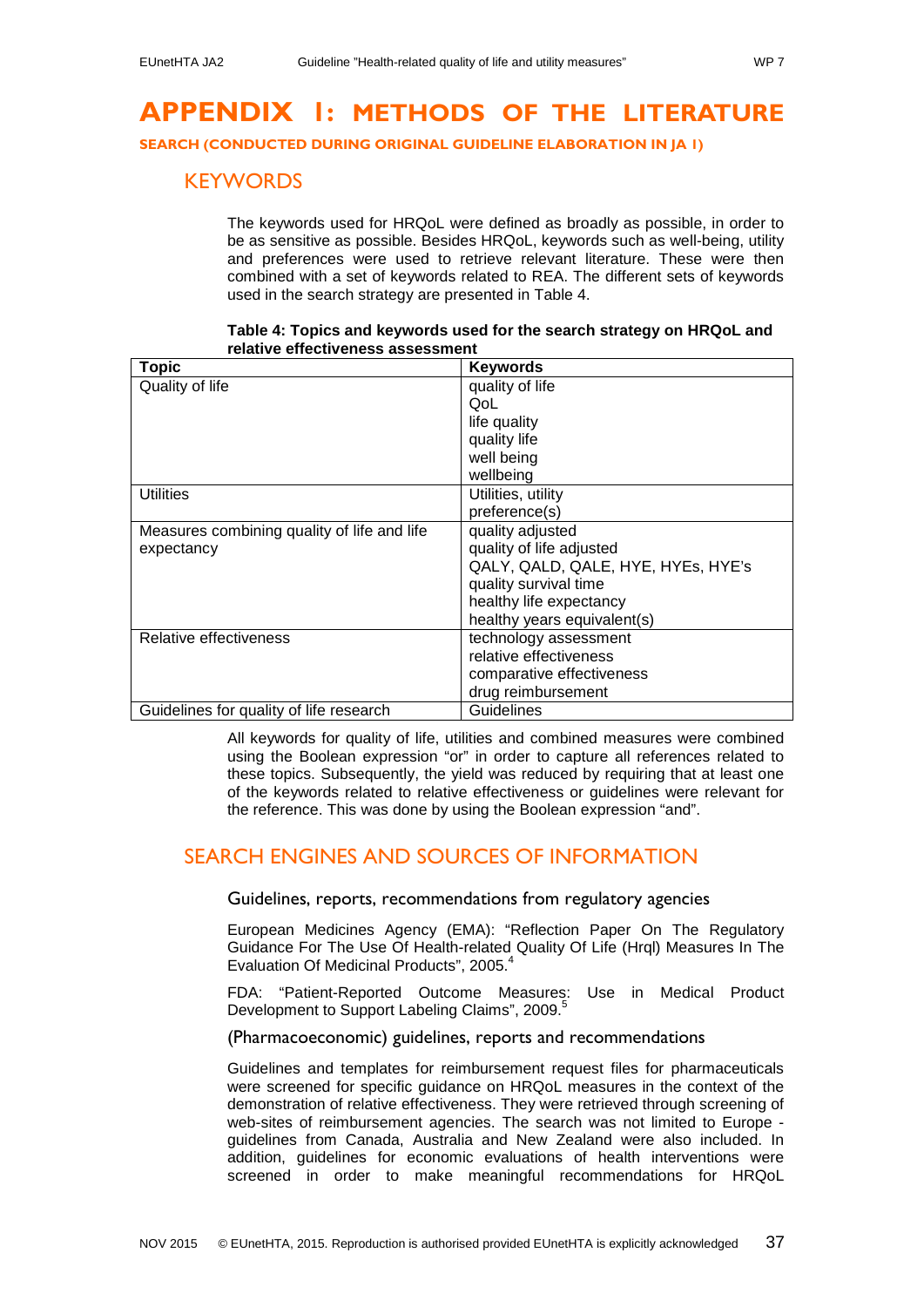measurement for the calculation of measures combining HRQoL and life expectancy.

Besides reimbursement agencies also other governmental, semi-governmental or private organisations develop guidelines for HRQoL. These have been retrieved through screening the websites of HTA agencies and research groups.

A list of institutes' and organisations' websites that were searched as well as a complete list of all guidelines included in the review are presented in Appendix 4 and 5 respectively. If several guidelines were retrieved from the same institute, the most recent one was included. The guidelines retained were often broader than just relating to HRQoL, e.g. offering guidance for full economic evaluations. The actual guidelines for HRQoL measurement, as part of these broader guidelines, are cited in Appendix 6.

### <span id="page-37-0"></span>Bibliographic databases

The following bibliographic databases were searched:

- Medline (OVID)
- **Embase**
- Cochrane methodology register

#### <span id="page-37-1"></span>**Others**

NICE's guide to the Methods of Technology Appraisal:

http://www.nice.org.uk/niceMedia/pdf/TAP\_Methods.pdf

NICE's Briefing paper for methods review, related to key issues in utility measurement:

[http://www.nice.org.uk/aboutnice/howwework/devnicetech/technologyappraisalpr](http://www.nice.org.uk/aboutnice/howwework/devnicetech/technologyappraisalprocessguides/selectedfurtherreadingguidetothemethodsoftechnologyappraisal.jsp?domedia=1&mid=4A655B27-19B9-E0B5-D45D0B46FC59F61C) [ocessguides/selectedfurtherreadingguidetothemethodsoftechnologyappraisal.jsp](http://www.nice.org.uk/aboutnice/howwework/devnicetech/technologyappraisalprocessguides/selectedfurtherreadingguidetothemethodsoftechnologyappraisal.jsp?domedia=1&mid=4A655B27-19B9-E0B5-D45D0B46FC59F61C) [?domedia=1&mid=4A655B27-19B9-E0B5-D45D0B46FC59F61C](http://www.nice.org.uk/aboutnice/howwework/devnicetech/technologyappraisalprocessguides/selectedfurtherreadingguidetothemethodsoftechnologyappraisal.jsp?domedia=1&mid=4A655B27-19B9-E0B5-D45D0B46FC59F61C)

Handsearching, based on reference lists of retained articles.

## <span id="page-37-2"></span>SEARCH STRATEGIES

The Medline search was performed in Medline (OVID) on January 12th, 2011. References published in 1995 or later were retrieved. The full search strategy is presented in [Table 5.](#page-37-3)

#### **Table 5: Medline Search Strategy**

<span id="page-37-3"></span>

| Database: Ovid MEDLINE(R) 1948 to Present with Daily Update<br>Search Strategy: performed on 12/01/2011 |                                                                                                    |  |  |
|---------------------------------------------------------------------------------------------------------|----------------------------------------------------------------------------------------------------|--|--|
| $\mathbf{I}$                                                                                            | exp Comparative Effectiveness Research/ (261)                                                      |  |  |
| 2                                                                                                       | exp Technology Assessment, Biomedical/ (8213)                                                      |  |  |
| 3                                                                                                       | relative effectiveness.mp. (1949)                                                                  |  |  |
| 5                                                                                                       | exp Insurance, Health, Reimbursement/ or exp Fees, Pharmaceutical/ (34492)                         |  |  |
| 6                                                                                                       | exp "Quality of Life"/ (85774)                                                                     |  |  |
| 7                                                                                                       | exp Health Status/ (77780)                                                                         |  |  |
| 8                                                                                                       | "well being".mp. (27220)                                                                           |  |  |
| 9                                                                                                       | "wellbeing".mp. [mp=title, original title, abstract, name of substance word, subject heading word, |  |  |
|                                                                                                         | unique identifier] (2967)                                                                          |  |  |
| $\overline{10}$                                                                                         | "well-being".mp. [mp=title, original title, abstract, name of substance word, subject heading      |  |  |
| word, unique identifier] (27220)                                                                        |                                                                                                    |  |  |
| Ħ                                                                                                       | exp Quality-Adjusted Life Years/ (4638)                                                            |  |  |
| 12                                                                                                      | QAL <sup>*</sup> .mp. (3154)                                                                       |  |  |
| $\overline{13}$                                                                                         | HYE*.mp. [mp=title, original title, abstract, name of substance word, subject heading word,        |  |  |
| unique identifier] (523)                                                                                |                                                                                                    |  |  |
| 14                                                                                                      | quality survival time.mp. [mp=title, original title, abstract, name of substance word, subject     |  |  |
| heading word, unique identifier] (3)                                                                    |                                                                                                    |  |  |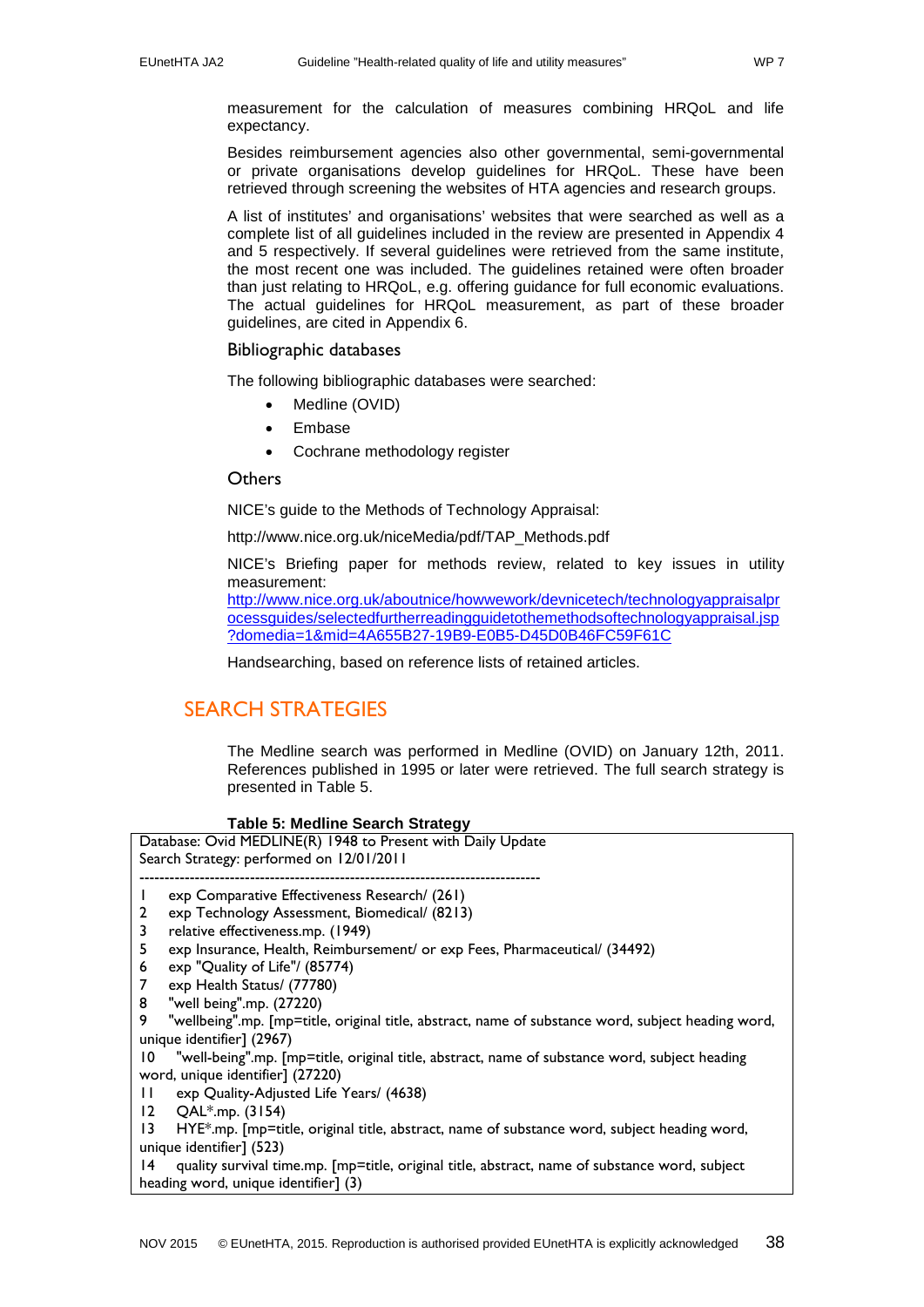15 Healthy life expectancy.mp. (90) 16 HLE.mp. [mp=title, original title, abstract, name of substance word, subject heading word, unique identifier] (1763) 17 HYE.mp. [mp=title, original title, abstract, name of substance word, subject heading word, unique identifier] (33) 18 Healthy years equival\*.mp. [mp=title, original title, abstract, name of substance word, subject heading word, unique identifier] (26) 19 utilit\*.mp. (80435) 20 exp Patient Preference/ (496) 23 6 or 7 or 8 or 9 or 10 or 11 or 12 or 13 or 14 or 15 or 16 or 17 or 18 or 19 or 20 (258111) 35 2 or 3 or 4 or 5 (44404) 38 23 and 35 (1305) 44 limit 38 to (english language and yr="1995 -Current") (960)

> The Embase search was performed on January 19th, 2011. References published in 1995 or later were retrieved. The full search strategy is presented in [Table 6.](#page-38-0)

#### **Table 6: Embase search strategy**

<span id="page-38-0"></span>

|           | No. Query Results<br><b>Results</b>                                             |         |  |
|-----------|---------------------------------------------------------------------------------|---------|--|
| #I        | comparative effectiveness research'/exp OR 'comparative effectiveness research' | 686     |  |
| #2        | technology assessment biomedical'/exp OR 'technology assessment biomedical'     | 10,541  |  |
| #3        | 'relative effectiveness'                                                        |         |  |
| #4        | comparative effectiveness research'/exp OR 'comparative effectiveness research' |         |  |
| #5        | 'reimbursement'/exp OR reimbursement                                            | 33,281  |  |
|           | #6 'quality of life'/exp OR 'quality of life'                                   |         |  |
| #7        | 'health state'/exp OR 'health state'                                            | 92,934  |  |
|           | #8 'wellbeing'/exp OR wellbeing                                                 | 24,703  |  |
| #9        | quality adjusted life years'/exp OR 'quality adjusted life years'               | 7,628   |  |
|           | #10 qal $*$                                                                     | 4,681   |  |
|           | #II hye*                                                                        | 18,642  |  |
|           | #12 'quality survival time'                                                     | 5       |  |
|           | #13 'healthy life expectancy'                                                   | 118     |  |
| #14 hle   |                                                                                 | 766     |  |
| $#15$ hye |                                                                                 | 8,751   |  |
|           | #16 'healthy years equivalent'                                                  | 15      |  |
|           | #17 'healthy years equivalents'                                                 | 8       |  |
|           | #18 utilit*                                                                     | 220,006 |  |
|           | #19 'patient preference'                                                        | 2,262   |  |
|           | #20 # 2 OR # 3 OR # 4 OR # 5                                                    | 46,512  |  |
|           | #21 # 6 OR # 7 OR # 8                                                           | 292,85  |  |
|           | #22 # 9 OR # 10 OR # 11 OR # 12 OR # 13 OR # 14 OR # 15 OR # 16 OR # 17         | 28,568  |  |
|           | #23 # 18 OR # 19                                                                | 222,161 |  |
|           | #24 # 21 OR # 22 OR # 23                                                        | 526,757 |  |
|           | #25 # 20 AND # 24                                                               | 2,655   |  |
|           | #27 practice guideline'/exp OR 'practice guideline'                             | 233,69  |  |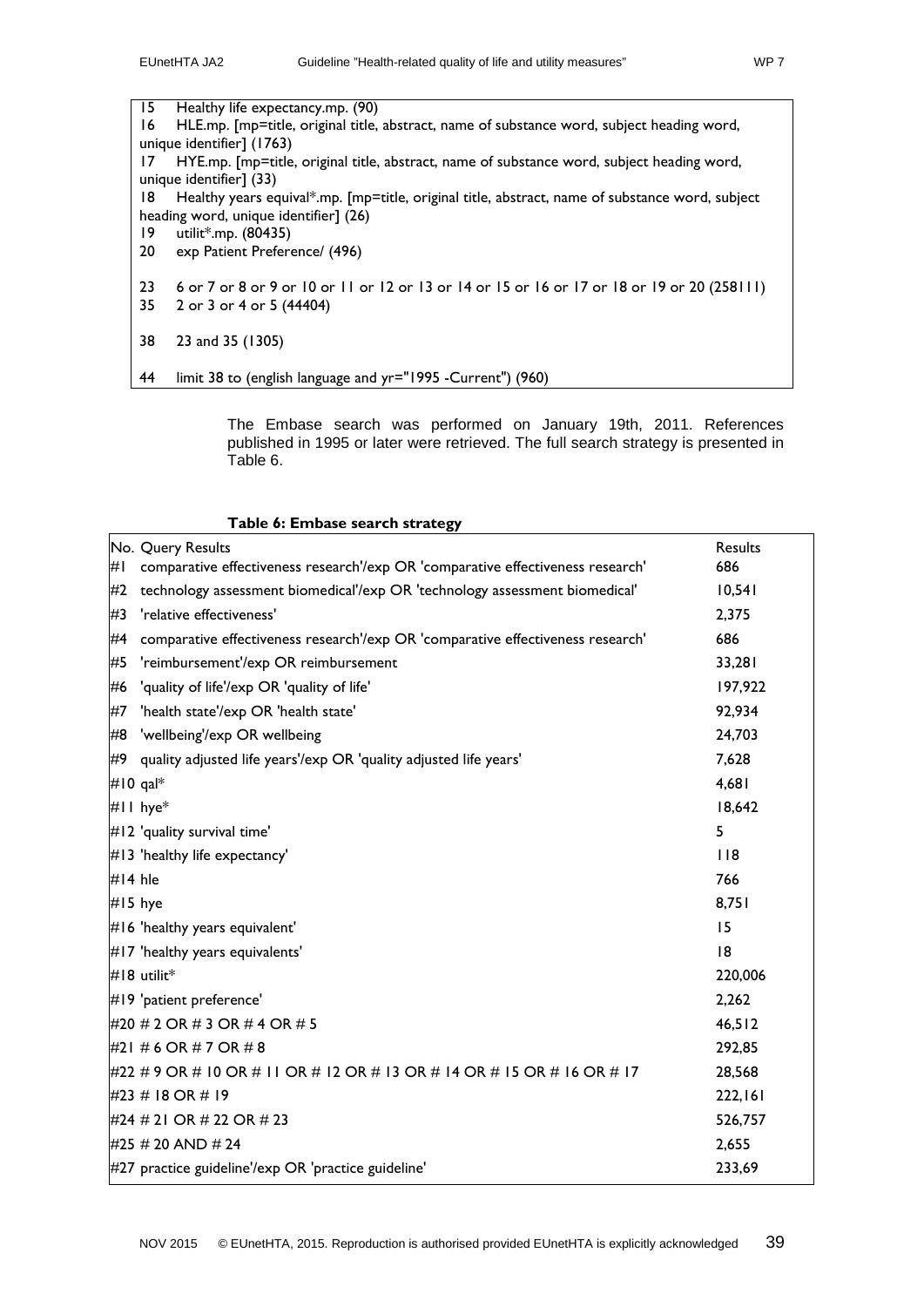| #28 Guideline                                                                                                                                                                                                          | 243.447 |
|------------------------------------------------------------------------------------------------------------------------------------------------------------------------------------------------------------------------|---------|
| #29 # 28 NOT # 27                                                                                                                                                                                                      | 9.757   |
| #30 # 24 AND # 29                                                                                                                                                                                                      | 872     |
| #31 # 25 OR # 30                                                                                                                                                                                                       | 3.52    |
| #32 # 25 OR # 30 AND [english]/lim AND ([article]/lim OR [article in press]/lim OR<br>[conferencepaper]/lim OR [conference review]/lim OR [editorial]/lim OR [review]/lim OR<br>[short survey]/lim) AND [1995-2011]/py |         |

The Cochrane Methodology register was searched using the keyword "quality of life". The search was limited to references published after 1995 in English.

In contrast to the database searches, the search of the (pharmacoeconomic) guidelines was not restricted to guidelines published in English but also included guidelines published in Dutch or French.

## <span id="page-39-0"></span>INCLUSION AND NON-INCLUSION CRITERIA

Inclusion criteria:

- Critical analyses of HRQoL measurement
- English language
- General reflections, theoretical considerations

Exclusion criteria:

- Studies on specific interventions, one specific instrument or specific populations
- Letters, conference abstracts
- Studies about quality of care
- Studies on the use of HRQoL measures for case-mix adjustments for financing or for purposes not related to the reimbursement of specific interventions.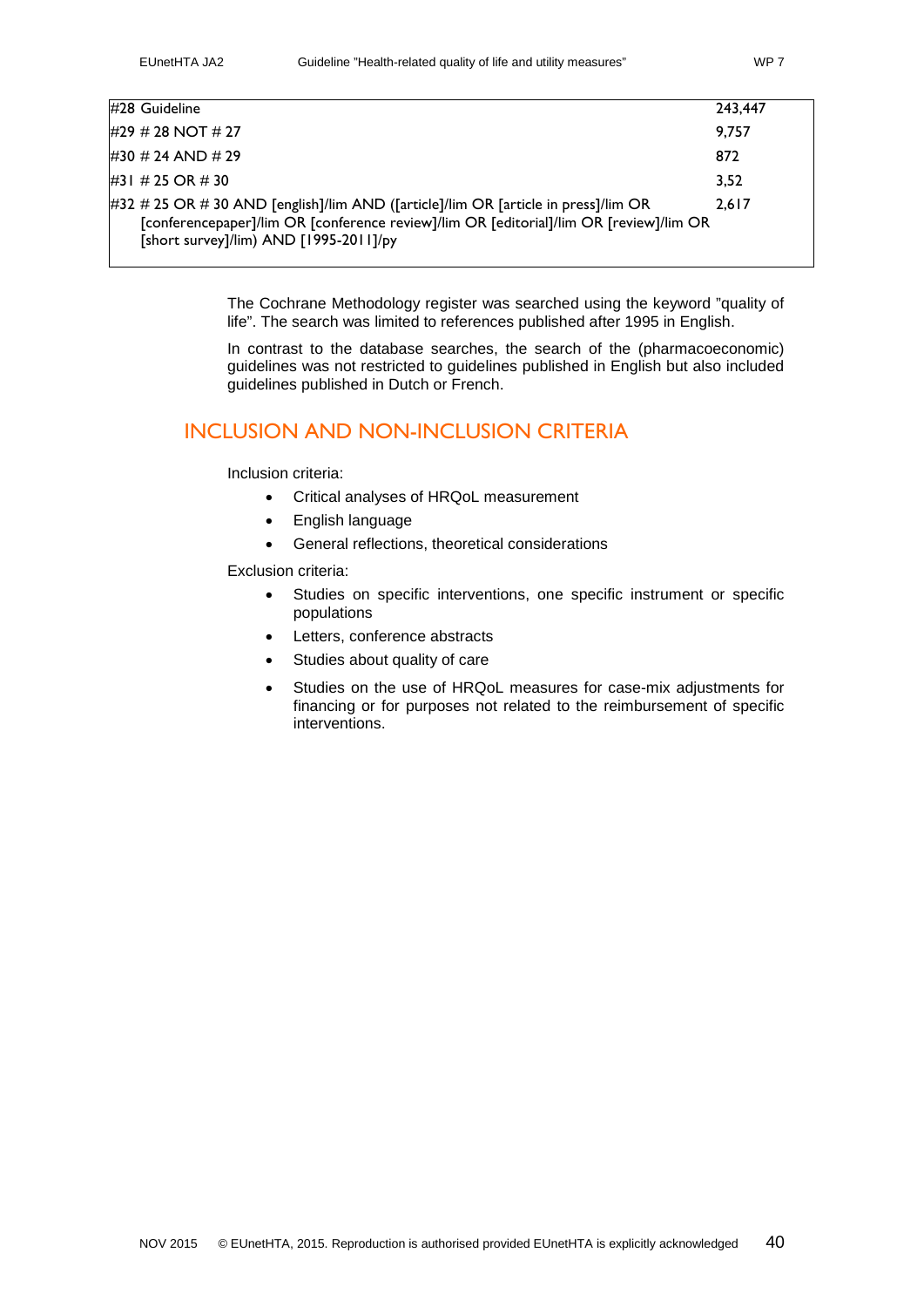# <span id="page-40-0"></span>**APPENDIX 2: ANALYSIS AND SYNTHESIS OF THE LITERATURE (CONDUCTED DURING GUIDELINE ELABORATION IN JA 1)**

## <span id="page-40-1"></span>LITERATURE SEARCH RESULTS

The search in Medline, Embase and the Cochrane Methodology Registry resulted in 3723 references. On a first selection, based on title and abstract, we retained 332 references of which the full text was obtained. Selection based on full texts reduced the number of relevant papers to 81.



This flow chart does not include the guidelines for reimbursement submissions or guidelines developed by other agencies or research groups. Twenty-four existing guidelines were included for review (see appendix 4).

The relevant references were classified according to their main topic and the subsequent analysis was performed per topic. The following topics were defined:

- Descriptive HRQoL measures: profiles and summary measures, disease-specific and generic instruments,
- Utility/preference-based HRQoL measures
- Psychometric properties
- Measurement issues: evaluation by patients versus proxies, practical measurement issues
- Data analysis issues: missing data, multiple testing
- Presentation of HRQoL study results
- Guidelines for HRQoL measurement in specific diseases
- Guidelines for HRQoL measurement for product registration purposes
- HRQoL measurement for the calculation of measures combining HRQoL and life expectancy as described in existing guidelines.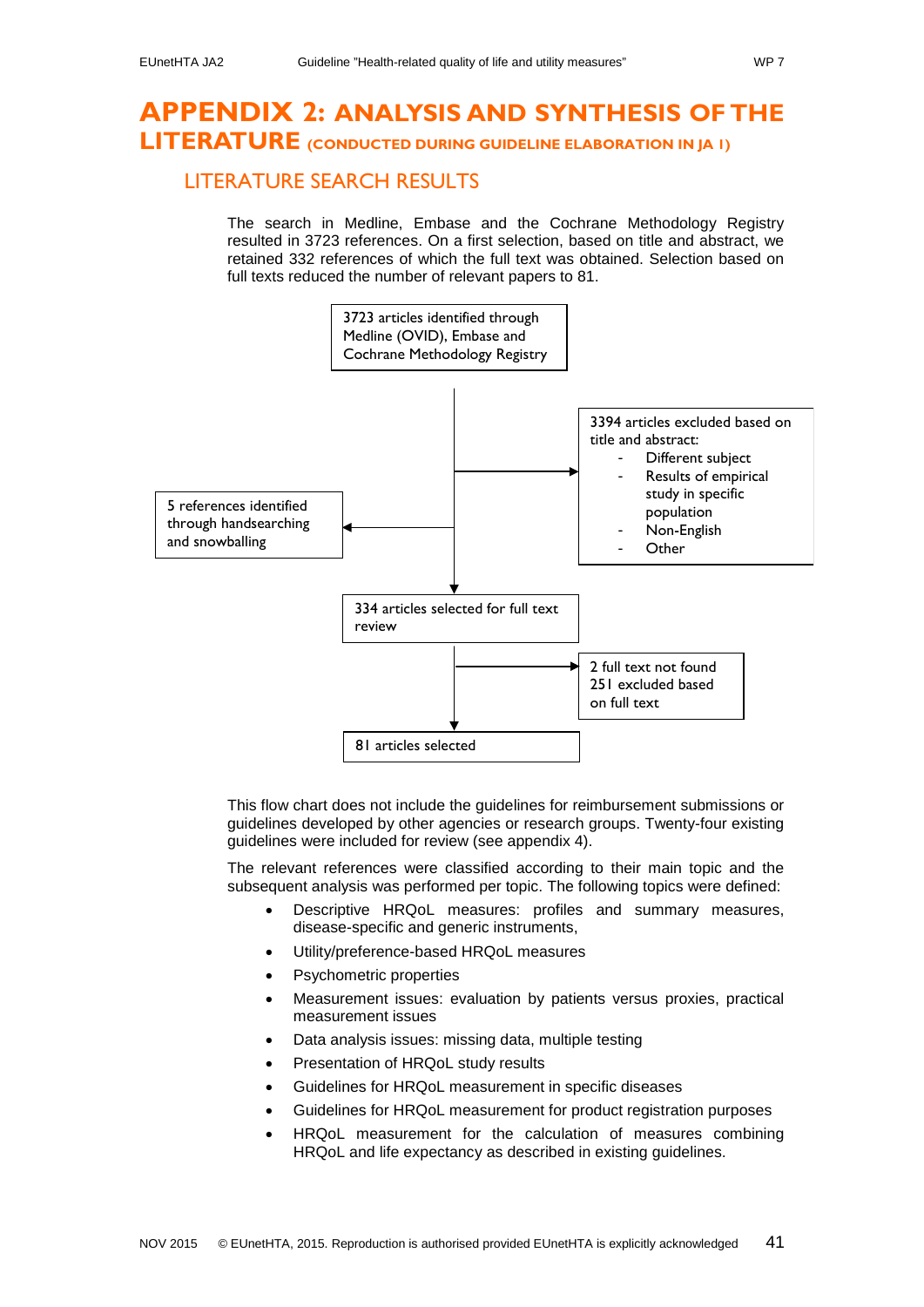Several general papers on HRQoL were found. These were mainly used for the introduction. Two extensive reviews on HRQoL measurement were used as the basis of this review.<sup>2, [3](#page-31-3)</sup> They encompassed all relevant topics for the current guideline. Other references were used if they included additional information fitting within the scope of this guideline.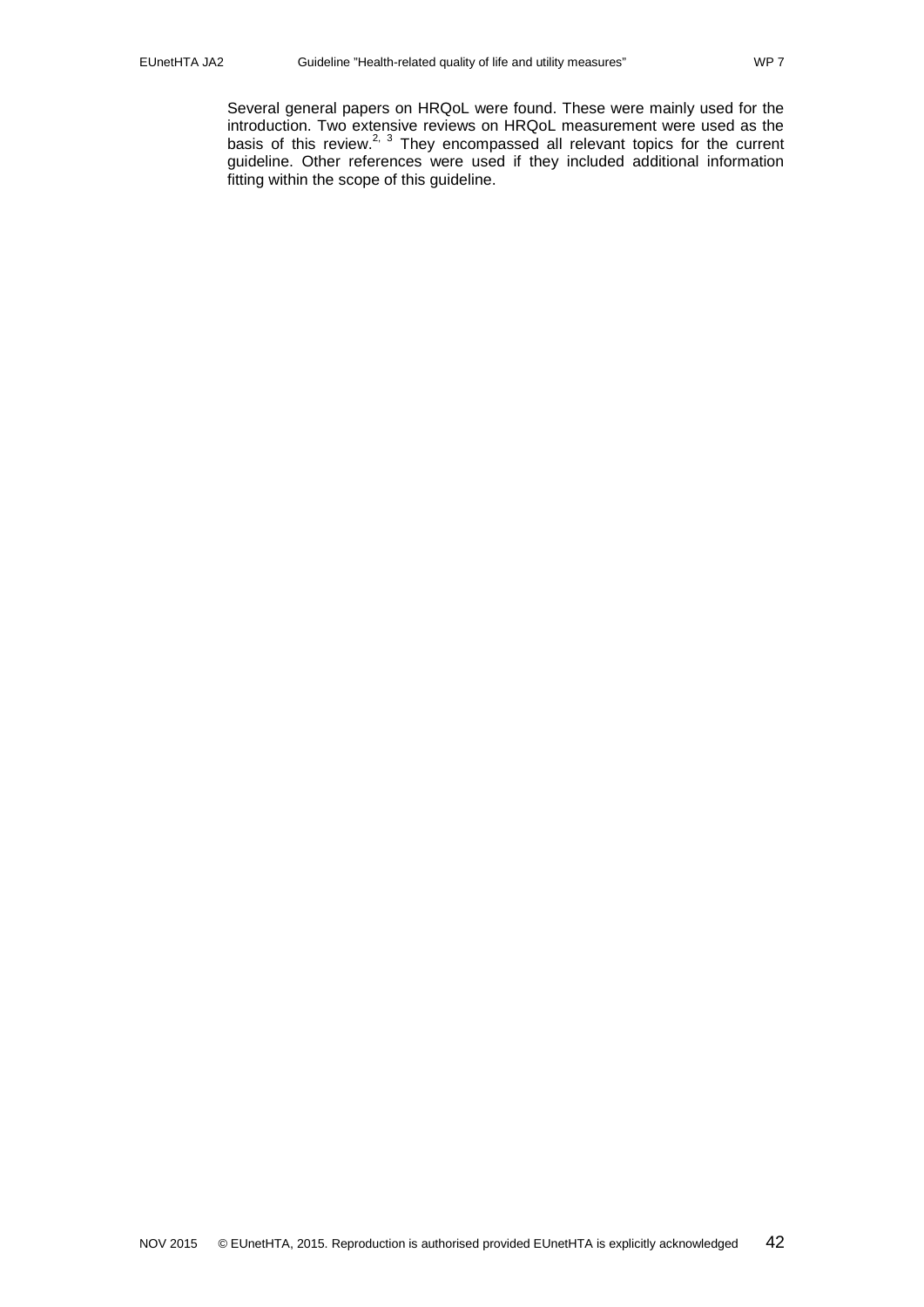# <span id="page-42-0"></span>**APPENDIX 3: PSYCHOMETRIC PROPERTIES OF HRQOL INSTRUMENTS: CONCEPTS AND DEFINITIONS\***

| <b>Property</b>                                | <b>Type</b>                                                                                                          | What is assessed?                                                                                                                                                                                                                                                                                                                                                                                                                                                                                                                                                                                                                                       |
|------------------------------------------------|----------------------------------------------------------------------------------------------------------------------|---------------------------------------------------------------------------------------------------------------------------------------------------------------------------------------------------------------------------------------------------------------------------------------------------------------------------------------------------------------------------------------------------------------------------------------------------------------------------------------------------------------------------------------------------------------------------------------------------------------------------------------------------------|
| Reliability                                    | Test-retest reliability and<br>intra-interviewer reliability<br>(for interviewer-<br>administered<br>questionnaires) | Stability of scores over time when no change<br>is expected in the concept of interest.                                                                                                                                                                                                                                                                                                                                                                                                                                                                                                                                                                 |
|                                                | Internal consistency                                                                                                 | Extent to which items comprising a<br>scale measure the same concept<br>Intercorrelation of items that contribute<br>to a score<br>Internal consistency                                                                                                                                                                                                                                                                                                                                                                                                                                                                                                 |
|                                                | Inter-interviewer reliability<br>(for interviewer-<br>administered<br>questionnaires)                                | Agreement among responses when the PRO<br>is administered by two or more different<br>interviewers.                                                                                                                                                                                                                                                                                                                                                                                                                                                                                                                                                     |
| Validity                                       | Content validity                                                                                                     | Evidence that the instrument measures the<br>concept of interest including evidence from<br>qualitative studies that the items and<br>domains of an instrument are appropriate<br>and comprehensive relative to its intended<br>measurement concept, population, and use.<br>Testing other measurement properties will<br>not replace or rectify problems with content<br>validity.                                                                                                                                                                                                                                                                     |
|                                                | Construct validity                                                                                                   | Evidence that relationships among items,<br>domains and concepts conform to a priori<br>hypotheses concerning logical relationships<br>that should exist with measures of related<br>concepts or scores produced in similar or<br>diverse patient groups. It involves the<br>establishment of a model or theoretical<br>framework defining the logical relations that<br>should exist between changes observed on<br>a HRQoL measure and changes observed<br>on other (e.g. clinical) measures. <sup>1</sup>                                                                                                                                            |
| Responsiveness/<br>ability to detect<br>change |                                                                                                                      | Evidence that a PRO instrument can identify<br>differences in scores over time in individuals<br>or groups (similar to those in the clinical<br>trials), who have changed with respect to the<br>measurement concept. Responsiveness of<br>HRQoL instruments might be influenced by<br>ceiling effects and floor effects. In case of a<br>ceiling effect, a relatively large deterioration<br>can be observed in patients with a good<br>initial health (highest score), while the floor<br>effect might imply that further deteriorations<br>cannot be observed anymore in patients with<br>an initially bad health state (lowest score). <sup>1</sup> |
| Acceptability                                  |                                                                                                                      | Evidence on the extent to which an<br>instrument is considered acceptable for<br>respondents to complete. <sup>3</sup> In this context it is<br>important to consider the burden associated<br>with the administration and processing of an<br>instrument or a batch of HRQoL<br>instruments. <sup>3</sup> Accumulation of HRQoL                                                                                                                                                                                                                                                                                                                        |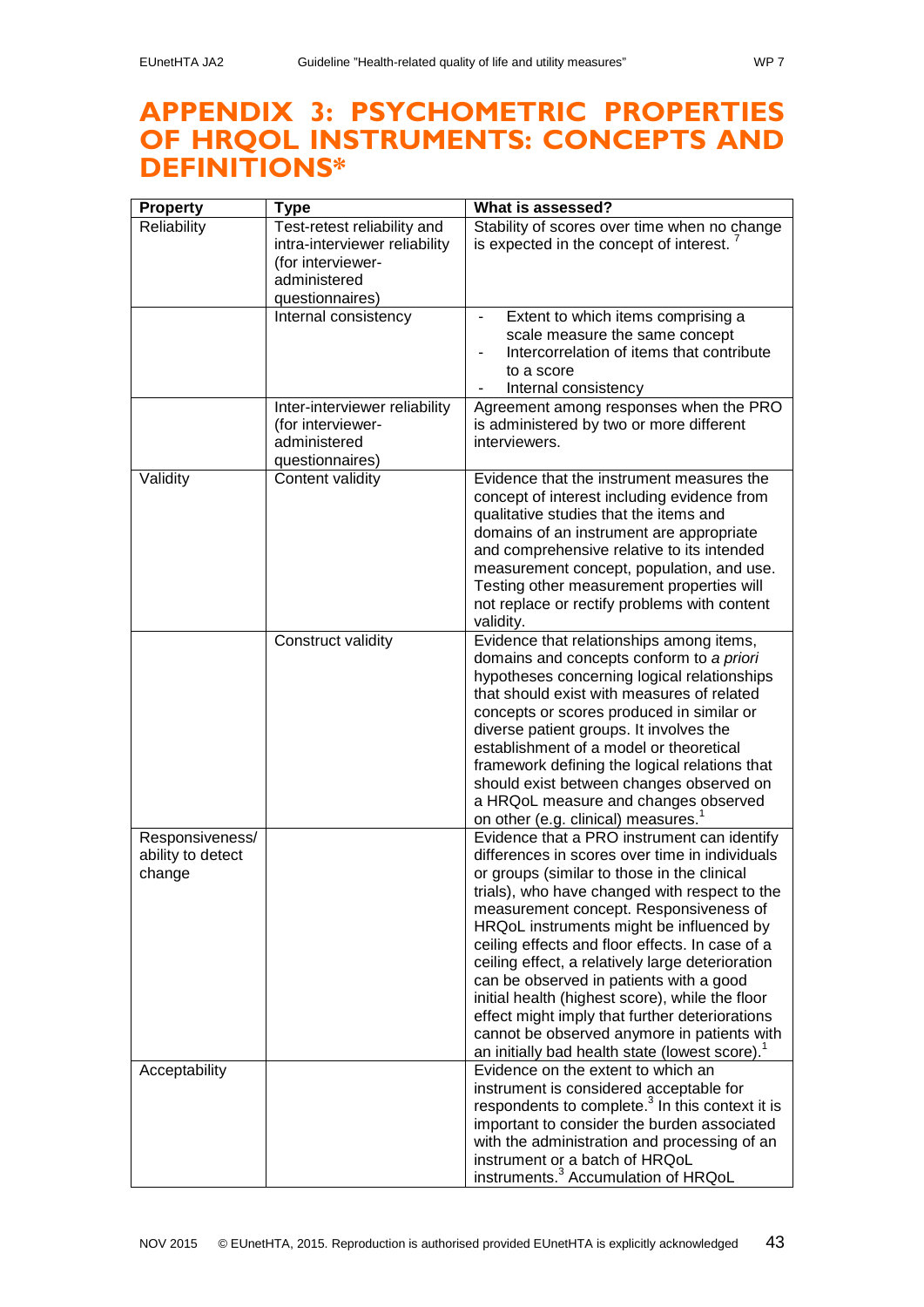| questionnaires with the aim of increasing the |
|-----------------------------------------------|
|                                               |
| amount of information obtained, might be      |
| counterproductive. Moreover, each addition    |
| of a HRQoL measure increases the number       |
| of statistical analyses and therefore the     |
| probability of significant effects arising by |
| chance. The latter problem may be solved by   |
| requiring the research protocol defining the  |
| hypothesis that will be tested.               |

\* Based on FDA Guidance for Industry for Patient-Reported Outcome measures[.](#page-31-5)<sup>5</sup>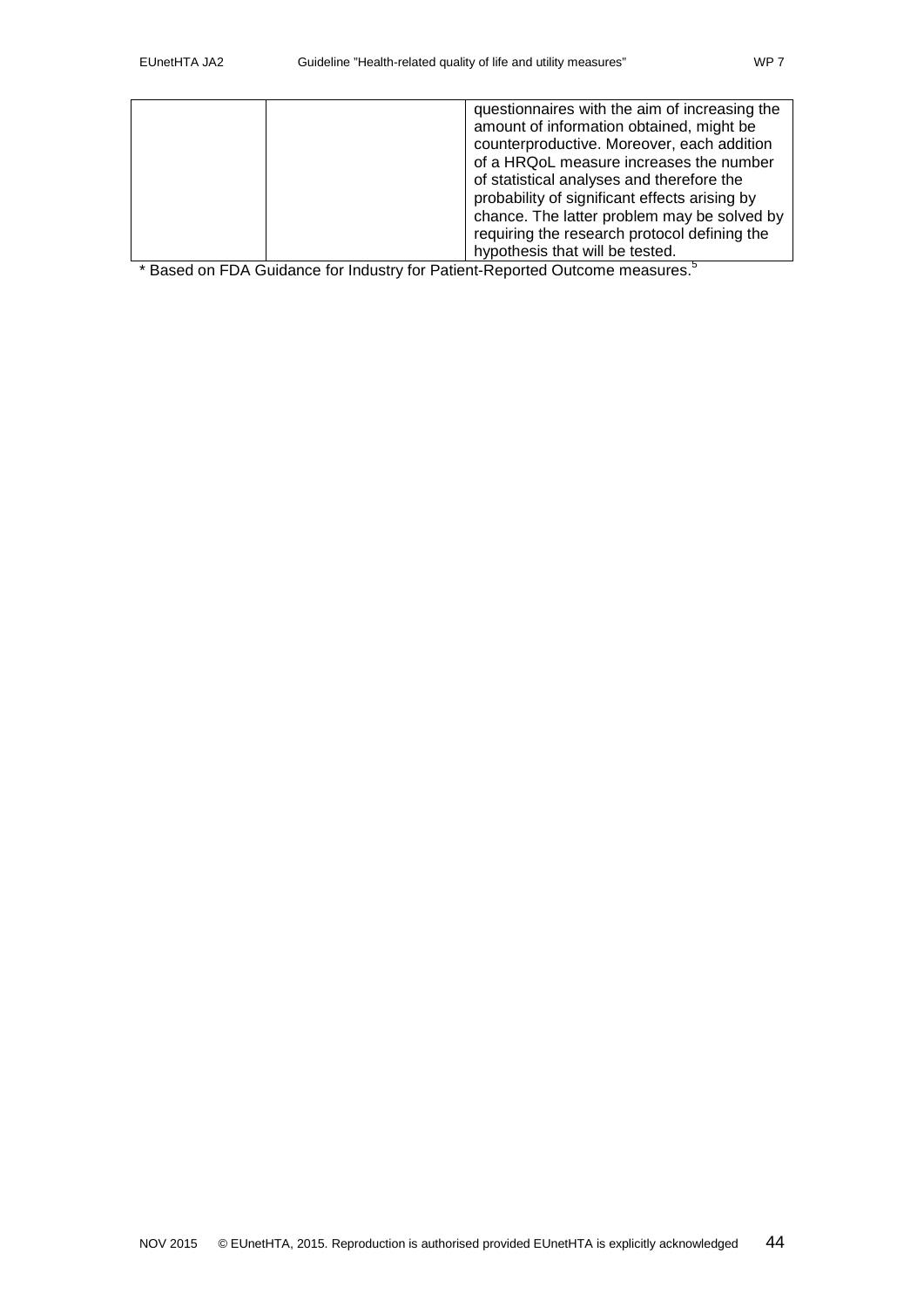# <span id="page-44-0"></span>**APPENDIX 4: LIST OF ORGANISATIONS SEARCHED TO RETRIEVE RELEVANT**

# **GUIDELINES (CONDUCTED DURING GUIDELINE ELABORATION IN JA 1)**

| Organisation           | <b>Full name</b>                                                                                                    | <b>Country</b>                  |
|------------------------|---------------------------------------------------------------------------------------------------------------------|---------------------------------|
| <b>AETMIS</b>          | Agence d'Évaluation des Technologies et des Modes                                                                   | Canada                          |
|                        | d'Intervention en Santé                                                                                             |                                 |
| <b>AETS</b>            | Agencia de Evaluación de Tecnologias Sanitarias                                                                     | Spain                           |
| <b>AETSA</b>           | Andalusian Agency for Health Technology Assessment                                                                  | Spain                           |
| <b>AGENAS</b>          | L'Agenzia nazionale per i servizi sanitari regionali - The<br>Agency for Regional Healthcare                        | Italy                           |
| <b>AHRQ</b>            | Agency for Healthcare Research and Quality                                                                          | <b>USA</b>                      |
| <b>AHTA</b>            | Adelaide Health Technology Assessment                                                                               | Australia                       |
| <b>AHTAPol</b>         | Agency for Health Technology Assessment in Poland<br>(Agencja Oceny Technologii Medycznych)                         | Poland                          |
| <b>ASERNIP-S</b>       | Australian Safety and Efficacy Register of New<br><b>Interventional Procedures -Surgical</b>                        | Australia                       |
| <b>AVALIA-T</b>        | Galician Agency for Health Technology Assessment<br>(Axencia de Avaliación de Tecnoloxías Sanitarias de<br>Galicia) | Spain                           |
| <b>CADTH</b>           | Canadian Agency for Drugs and Technologies in Health                                                                | Canada                          |
| <b>CAHTA</b>           | Catalan Agency for Health Technology Assessment and<br>Research                                                     | Spain                           |
| <b>CDE</b>             | Center for Drug Evaluation                                                                                          | Taiwan,<br>Republic of<br>China |
| <b>CEDIT</b>           | Comité dÉvaluation et de Diffusion des Innovations<br>Technologiques                                                | France                          |
| <b>CENETEC</b>         | Centro Nacional de Excelencia Tecnológica en Salud<br>Reforma                                                       | Mexico                          |
| CNHTA                  | Committee for New Health Technology Assessment                                                                      | Korea                           |
| <b>CRD</b>             | Centre for Reviews and Dissemination                                                                                | United<br>Kingdom               |
| CVZ                    | College voor Zorgverzekeringen                                                                                      | The<br>Netherlands              |
| <b>DACEHTA</b>         | Danish Centre for Health Technology Assessment                                                                      | <b>Denmark</b>                  |
| <b>DAHTA</b><br>@DIMDI | German Agency for HTA at the German Institute for<br>Medical Documentation and Information                          | Germany                         |
| DECIT-CGATS            | Secretaria de Ciëncia, Tecnologia e Insumos<br>Estratégicos, Departamento de Ciência e Tecnologia                   | <b>Brazil</b>                   |
| <b>DSI</b>             | Danish Institute for Health Services Research (Dansk<br>Sundhedsinstitut)                                           | Denmark                         |
| <b>ETESA</b>           | Department of Quality and Patient Safety of the Ministry<br>Health of Chile (Evaluación de tecnologías de la Salud) | Chile                           |
| <b>EUnetHTA</b>        | European Network for HealthTechnology Assessment                                                                    | Europe                          |
| FinOHTA                | Finnish Office for Health Care Technology Assessment                                                                | Finland                         |
| GÖG                    | Gesundheit Österreich GmbH                                                                                          | Austria                         |
| GR                     | Gezondheidsraad                                                                                                     | The<br>Netherlands              |
| <b>HAS</b>             | Haute Autorité de Santé                                                                                             | France                          |
| <b>HIQA</b>            | Health Information and Quality Authority                                                                            | Ireland                         |
| <b>HSAC</b>            | <b>Health Services Assessment Collaboration</b>                                                                     | New Zealand                     |
| <b>HTAi</b>            | Health Technology Assessment International                                                                          | International                   |
| <b>ICTAHC</b>          | <b>Israel Center for Technology Assessment in Health Care</b>                                                       | <b>Israel</b>                   |
| <b>IECS</b>            | Institute for Clinical Effectiveness and Health Policy<br>(Instituto de Effectividad Clinical y Sanytaria           | Argentina                       |
| <b>IHE</b>             | Institute of Health Economics                                                                                       | Canada                          |
|                        |                                                                                                                     |                                 |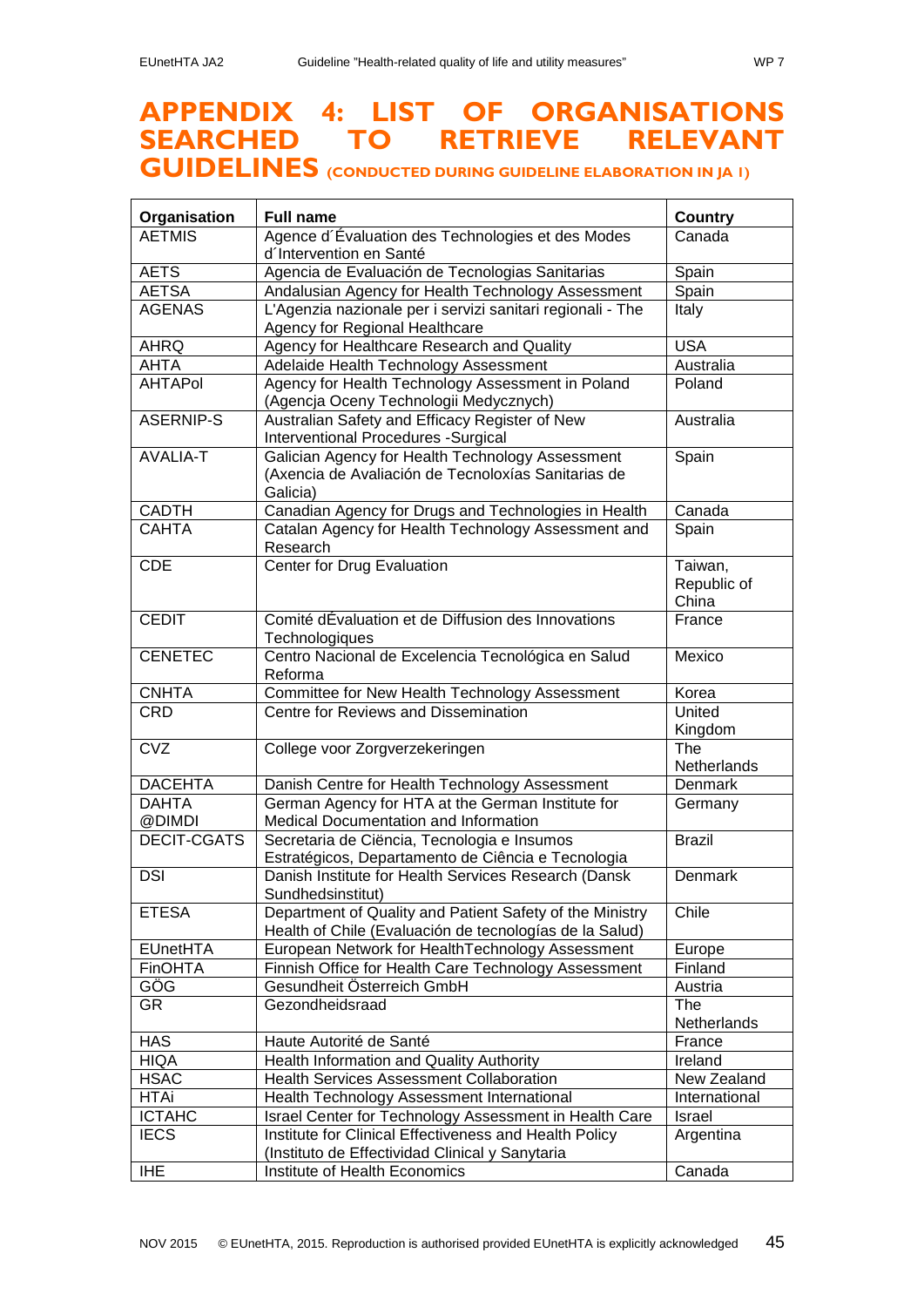| <b>iHEA</b>    | International Health Economics Association (iHEA)                                                                                                                                                             | International      |
|----------------|---------------------------------------------------------------------------------------------------------------------------------------------------------------------------------------------------------------|--------------------|
| <b>INAHTA</b>  | International Network of Agencies for Health Technology<br>Assessment                                                                                                                                         | International      |
| <b>IQWiG</b>   | Institut für Qualität und Wirtschaftlichkeit im<br>Gesundheitswesen                                                                                                                                           | Germany            |
| <b>ISPOR</b>   | International Society for Pharmacoeconomics and<br><b>Outcomes Research</b>                                                                                                                                   | International      |
| <b>KCE</b>     | Belgian Federal Health Care Knowledge Centre<br>(Federaal Kenniscentrum voor de Gezondheidszorg)                                                                                                              | Belgium            |
| LBI of HTA     | Ludwig Boltzmann Institut für Health Technology<br>Assessment                                                                                                                                                 | Austria            |
| <b>MaHTAS</b>  | Health Technology Assessment Section, Ministry of<br>Health Malaysia                                                                                                                                          | Malaysia           |
| <b>MAS</b>     | <b>Medical Advisory Secretariat</b>                                                                                                                                                                           | Canada             |
| <b>MSAC</b>    | Medicare Services Advisory Committee                                                                                                                                                                          | Australia          |
| MTU-SFOPH      | Medical Technology Unit - Swiss Federal Office of Public<br>Health                                                                                                                                            | Switzerland        |
| <b>NCCHTA</b>  | National Coordinating Centre for Health Technology<br>Assessment                                                                                                                                              | United<br>Kingdom  |
| NHS QIS        | <b>Quality Improvement Scotland</b>                                                                                                                                                                           | United<br>Kingdom  |
| <b>NHSC</b>    | National Horizon Scanning Center                                                                                                                                                                              | United<br>Kingdom  |
| <b>NICE</b>    | National Institute for Health and Care Excellence                                                                                                                                                             | United<br>Kingdom  |
| <b>NOKC</b>    | Norwegian Knowledge Centre for Health Services                                                                                                                                                                | Norway             |
| <b>NZHTA</b>   | New Zealand Health Technology Assessment                                                                                                                                                                      | <b>New Zealand</b> |
| <b>OSTEBA</b>  | Basque Office for Health Technology Assessment<br>(Osasun Teknologien Ebaluazioa)                                                                                                                             | Spain              |
| <b>PHARMAC</b> | <b>Pharmaceutical Management Agency</b>                                                                                                                                                                       | New Zealand        |
| <b>SBU</b>     | Swedish Council on Technology Assessment in Health<br>Care (Statens beredning för medicinsk utvärdering)                                                                                                      | Sweden             |
| <b>UETS</b>    | Unidad de Evaluación de Tecnologías Sanitarias                                                                                                                                                                | Spain              |
| <b>UVT</b>     | HTA Unit in A.Gemelli University Hospital (Unità di<br>Valutazione delle Tecnologie)                                                                                                                          | Italy              |
| <b>VASPVT</b>  | State Health Care Accreditation Agency under the<br>Ministry of Health of the Republic of Lithuania (Valstybine<br>akreditavimo sveikatos priežiūros veiklai tarnyba prie<br>Sveikatos apsaugos ministerijos) | Lithuania          |
| <b>VATAP</b>   | VA Technology Assessment Program                                                                                                                                                                              | <b>USA</b>         |
| ZonMw          | The Medical and Health Research Council of The<br>Netherlands                                                                                                                                                 | The<br>Netherlands |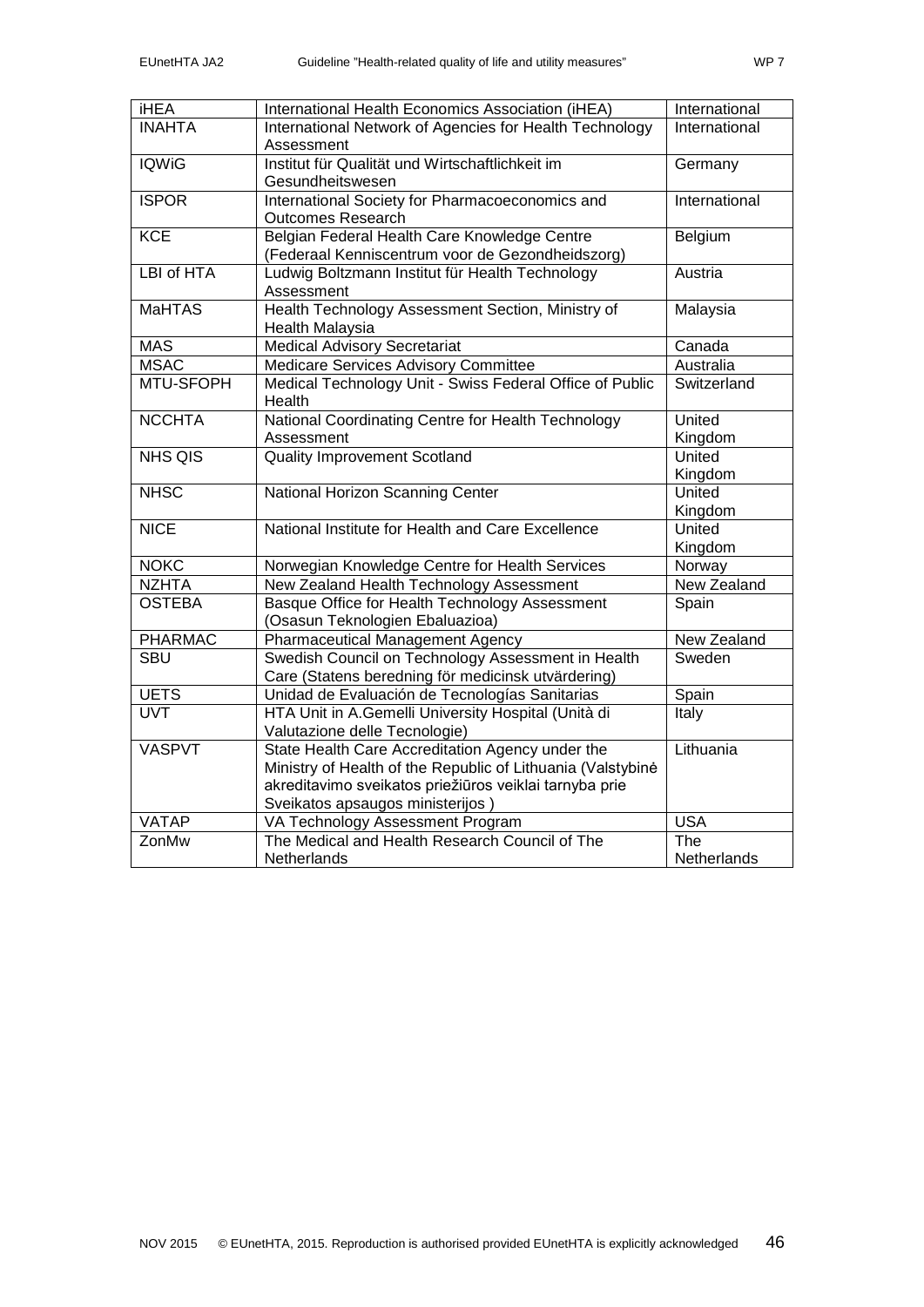# <span id="page-46-0"></span>**APPENDIX 5: GUIDELINES FOR HRQOL MEASUREMENT FROM REIMBURSEMENT AGENCIES, HTA AGENCIES AND RESEARCH GROUPS INCLUDED IN THE REVIEW (CONDUCTED**

**DURING GUIDELINE ELABORATION IN JA 1)**

| Country                 | Reference                                                                                                                                             |
|-------------------------|-------------------------------------------------------------------------------------------------------------------------------------------------------|
| Australia               | Pharmaceutical Benefits Advisory Committee. Guidelines for preparing                                                                                  |
| (PBAC)                  | submissions to the Pharmaceutical Benefits Advisory Committee (Version                                                                                |
|                         | 4.3). Australian Government, Department of Health and Ageing; December<br>2008.57                                                                     |
| Australia               | Medical Services Advisory Committee. Economics Section of the MSAC                                                                                    |
| (MSAC)                  | Guidelines. Australian Government, Department of Health and Ageing;                                                                                   |
|                         | August 2008. <sup>58</sup>                                                                                                                            |
| Austria                 | Walter E, Zehetmayr S. Guidelines on Health Economic Evaluation.                                                                                      |
|                         | Consensus paper. IPF Institut für Pharmaökonomische Forschung; April<br>2006. <sup>76</sup>                                                           |
| <b>Baltic countries</b> | Behmane D, Lambot K, Irs A, Steikunas N, Hill S, Freemantle N. Baltic                                                                                 |
|                         | guidelines for economic evaluation of pharmaceuticals                                                                                                 |
|                         | (pharmacoeconomic analysis). August 2002. <sup>59</sup>                                                                                               |
| Belgium                 | Cleemput I, Van Wilder P, Vrijens F, Huybrechts M, Ramaekers D.                                                                                       |
|                         | Guidelines for Pharmacoeconomic Evaluations in Belgium. Health                                                                                        |
|                         | Technology Assessment (HTA). Brussels: Health Care Knowledge Centre                                                                                   |
|                         | (KCE); 2008. KCE Reports 78C. <sup>60</sup>                                                                                                           |
| Canada                  | Canadian Agency for Drugs and Technologies in Health. Guidelines for the                                                                              |
|                         | economic evaluation of health technologies: Canada. Ottawa: Canadian                                                                                  |
|                         | Agency for Drugs and Technologies in Health (CADTH); 2006. 3rd ed. <sup>54</sup>                                                                      |
| <b>Denmark</b>          | Kristensen F, Sigmund H: Health Technology Assessment Handbook.                                                                                       |
|                         | Copenhagen: Danish Centre for Health Technology Assessment, National<br>Board of Health; 2007. <sup>13</sup>                                          |
| France (CES)            | Collège des Économistes de la Santé: French guidelines for the economic                                                                               |
|                         | evaluation of health care technologies. September 2004. <sup>69</sup>                                                                                 |
| France (HAS)            | Haute Autorité de Santé. L'évaluation économique à la Haute Autorité de<br>Santé Principes et méthodes. Décembre/janvier 2010. <sup>61</sup>          |
| Germany                 | Graf von der Schulenburg JM, Greiner W, Jost F, Klusen N, Kubin M, Leidl                                                                              |
| (Hanover                | R, Mittendorf T, Rebscher H, Schoeffski O, Vauth C, Volmer T, Wahler S,                                                                               |
| Consensus               | Wasem J, Weber C, Hanover Consensus Group: German                                                                                                     |
| Group)                  | recommendations on health economic evaluation: third and updated                                                                                      |
|                         | version of the Hanover Consensus. Value in health : the journal of the                                                                                |
|                         | International Society for Pharmacoeconomics and Outcomes Research                                                                                     |
|                         | 2008, 11:539-544. <sup>62</sup>                                                                                                                       |
| Germany                 | IQWIG, Institute for Quality and Efficiency in Health Care. General                                                                                   |
| (IQWIG)                 | Methods (Version 3.0 of 27.05.2008). 2008. <sup>77</sup>                                                                                              |
| Hungary                 | Szende Á, Mogyorósy Z, Muszbek N, Nagy J, Pallos G, Dózsa C:                                                                                          |
|                         | Methodological guidelines for conducting economic evaluation of                                                                                       |
|                         | healthcare interventions in Hungary: a Hungarian proposal for                                                                                         |
|                         | methodology standards. Eur J Health Econom 2002, 3:196-206. <sup>63</sup>                                                                             |
| Italy                   | Capri S, Ceci A, Terranova L, Merlo F, Mantovani L, Attanasio E, Benzi G,<br>Berto P, Bruzzi P, Bruzzone M, Colombo G, Fattore G, Massotti M, Negrini |
|                         | C, Palazzo F, Paoletti R, Pasotti V, Reggio S, Santi L, Serra G: Guidelines                                                                           |
|                         | for economic evaluations in Italy: Recommendations from the Italian group                                                                             |
|                         | of pharmacoeconomic studies. Drug Inf J 2001, 35:189-201. <sup>66</sup>                                                                               |
| Ireland                 | Health Information and Quality Authority. Guidelines for the Economic                                                                                 |
|                         | Evaluation of Health Technologies in Ireland. 2010. <sup>64</sup>                                                                                     |
| <b>ISPOR</b>            | Ramsey S, Willke R, Briggs A, Brown R, Buxton M, Chawla A, Cook J,                                                                                    |
|                         | Glick H, Liljas B, Petitti D, Reed S: Good research practices for cost-                                                                               |
|                         | effectiveness analysis alongside clinical trials: the ISPOR RCT-CEA Task                                                                              |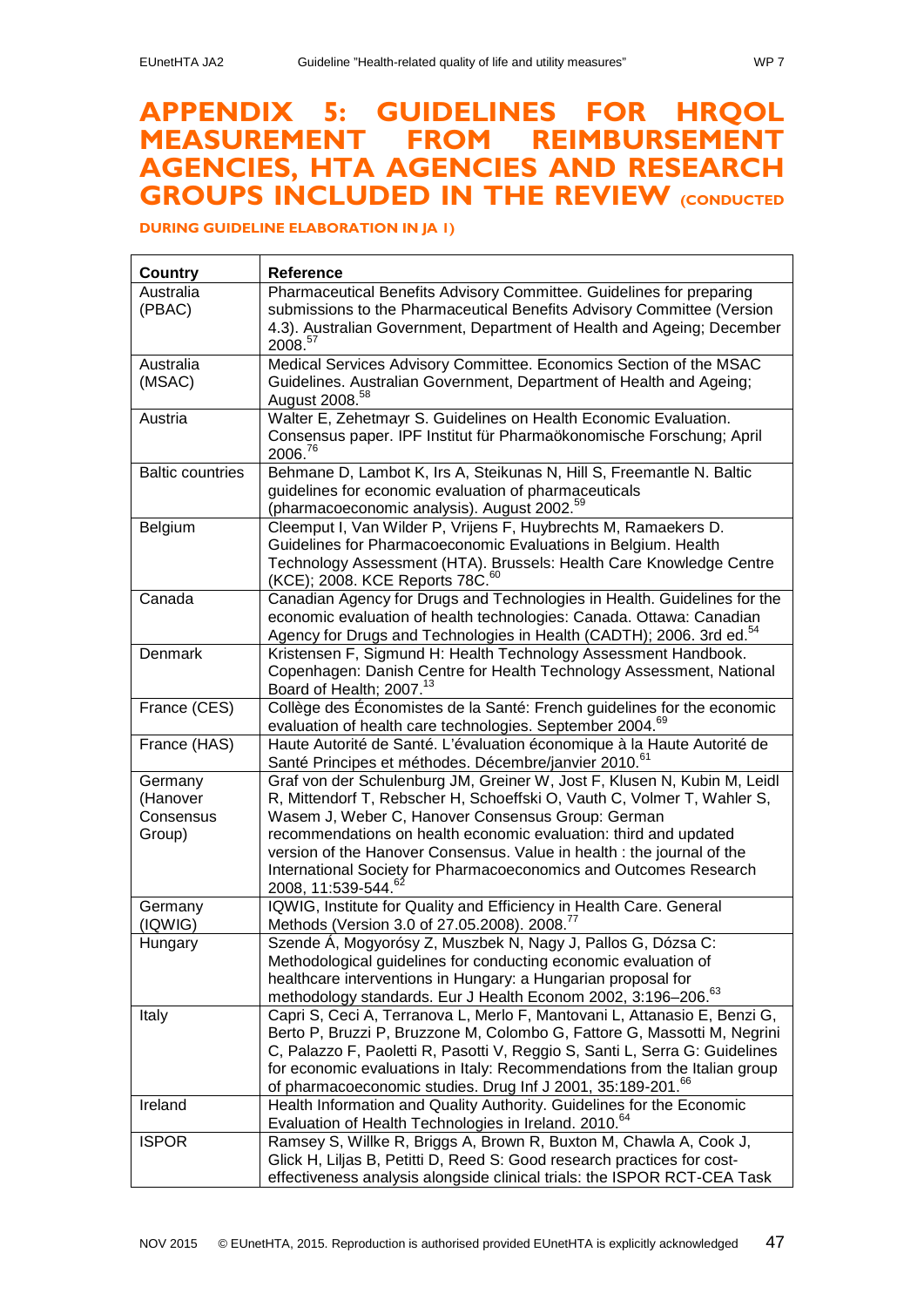|                           | Force report. Value in health : the journal of the International Society for<br>Pharmacoeconomics and Outcomes Research 2005, 8:521-533. <sup>65</sup>                                                                                                         |
|---------------------------|----------------------------------------------------------------------------------------------------------------------------------------------------------------------------------------------------------------------------------------------------------------|
| The<br><b>Netherlands</b> | College voor zorgverzekeringen: Guidelines for pharmacoeconomic<br>research, updated version. 2006. <sup>67</sup>                                                                                                                                              |
| New Zealand               | Pharmaceutical management Agency (PHARMAC). Prescription for<br>Pharmacoeconomic Analysis - Methods for cost-utility analysis. May 2007.<br>Version 2. <sup>55</sup>                                                                                           |
| Norway                    | Norwegian Medicines Agency. Norwegian guidelines for<br>pharmacoeconomic analysis in connection with applications for<br>reimbursement. 2005. <sup>68</sup>                                                                                                    |
| Poland                    | Agency for Health Technology Assessment. Guidelines for conducting<br>Health Technology Assessment (HTA). Warsaw: April 2009. <sup>78</sup>                                                                                                                    |
| Portugal                  | da Silva E, Pinto V, Sampaio C, Pereira J, Drummond M, Trindade R.<br>Guidelines for Economic Drug Evaluation Studies. Infarmed; 1998. <sup>79</sup>                                                                                                           |
| Spain                     | López-Bastida J, Oliva J, Antoñanzas F, García-Altés A, Gisbert R, Mar J,<br>Puig-Junoy J: Spanish recommendations on economic evaluation of health<br>technologies. European Journal of Health Economics 2010, 11:512-520. <sup>71</sup>                      |
| Sweden                    | Pharmaceutical Benefits Board. General guidelines for economic<br>evaluations from the Pharmaceutical Benefits Board. 2003. <sup>72</sup>                                                                                                                      |
| <b>UK</b>                 | National Institute for Health and Clinical Excellence (NICE). Guide to the<br>methods of technology appraisal. June 2008. <sup>56</sup>                                                                                                                        |
| <b>US</b>                 | Academy of managed care pharmacy (AMCP). The AMCP Format for<br>Formulary Submissions, version 2.1. A Format for Submission of Clinical<br>and Economic Data in Support of Formulary Consideration by Health Care<br>Systems in the United States. April 2005. |

Guidelines in other languages<sup>[80-87](#page-34-15)</sup> or that do not include guidance on HRQoL measurement<sup>[88-](#page-34-16)</sup> <sup>90</sup> have not been included in this overview.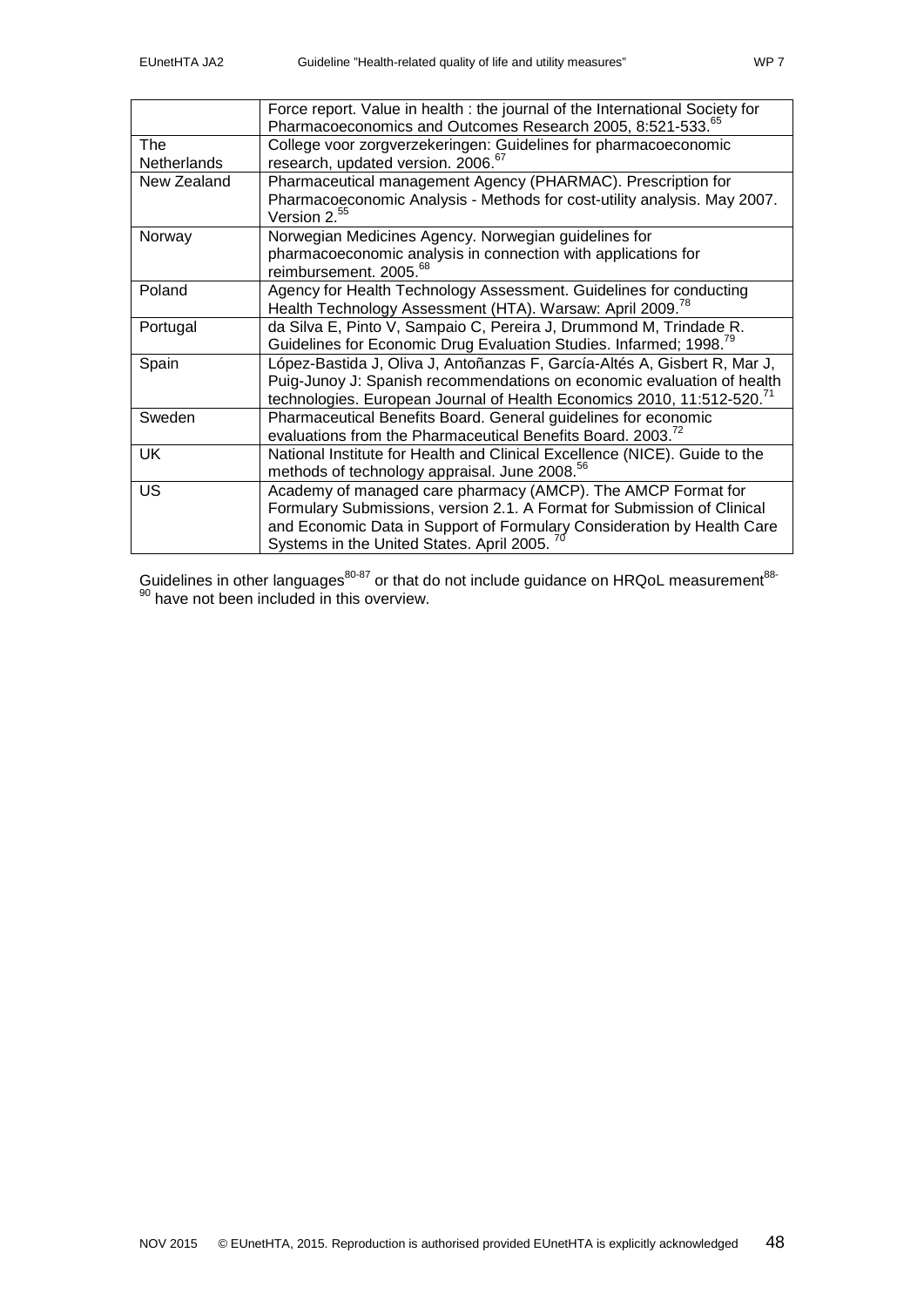# <span id="page-48-0"></span>**APPENDIX 6: RETRIEVED RECOMMENDATIONS ON HOW TO MEASURE QOL[g](#page-48-1) (CONDUCTED DURING GUIDELINE ELABORATION IN JA**

### **1)**

| Guidelines with explicit or implicit preference for (a) specific (types of) HRQoL instrument(s) |                                                                                                                                                                                                                                                                                                                                                                                                                                                                                                                                                                                                                                                                                                                                                                                                                                                                                                                                                                                                                                                                                                                                                                                                                                                                                                                                                                                                                                                                                                                                                                                                                                |
|-------------------------------------------------------------------------------------------------|--------------------------------------------------------------------------------------------------------------------------------------------------------------------------------------------------------------------------------------------------------------------------------------------------------------------------------------------------------------------------------------------------------------------------------------------------------------------------------------------------------------------------------------------------------------------------------------------------------------------------------------------------------------------------------------------------------------------------------------------------------------------------------------------------------------------------------------------------------------------------------------------------------------------------------------------------------------------------------------------------------------------------------------------------------------------------------------------------------------------------------------------------------------------------------------------------------------------------------------------------------------------------------------------------------------------------------------------------------------------------------------------------------------------------------------------------------------------------------------------------------------------------------------------------------------------------------------------------------------------------------|
| Australia<br>$(PBAC)^{57}$ and<br>(MSAC) <sup>58</sup>                                          | The generally preferred method of measuring QALYs is by the repeated application of a<br>valid, reliable and responsive multi-attribute utility instrument (MAUI) questionnaire to<br>participants in a randomized double-blind trial, together with the application of an<br>appropriate scoring algorithm.<br>Acceptable MAUIs are the Health Utilities Index (HUI2 or HUI3), the EQ5D ('EuroQol'),<br>the SF-6D (a subset of the Short Form 36, or SF-36) or the Assessment of Quality of Life<br>(AQoL) instrument. Currently, there is insufficient basis for a preference to be expressed<br>between these MAUIs.                                                                                                                                                                                                                                                                                                                                                                                                                                                                                                                                                                                                                                                                                                                                                                                                                                                                                                                                                                                                        |
| <b>Baltic</b><br>countries <sup>59</sup>                                                        | Origin of the utilities used in the analysis should be explained and the instrument, whether<br>generic or disorder-specific, used for measurement of quality of life has to be validated. It<br>is recommended to use the EuroQoL and the Health Utility Index methods.                                                                                                                                                                                                                                                                                                                                                                                                                                                                                                                                                                                                                                                                                                                                                                                                                                                                                                                                                                                                                                                                                                                                                                                                                                                                                                                                                       |
| Belgium <sup>60</sup>                                                                           | In the reference case, a generic health-related quality of life measure should be used for<br>the description of health states. The health state description should be done by patients<br>on a generic descriptive system, such as the EQ-5D or SF-36. Other instruments exist,<br>e.g. the HUI or QWB scale, but these have not been validated in Dutch or French for<br>Belgium. Health state descriptions with the EQ-5D or SF-36 in similar patient populations<br>in other countries may be used, provided that the criteria for valuation are fulfilled.<br>If it is thought that a generic instrument is insufficiently sensitive to relevant changes in<br>health in a specific disease, additional (disease-specific) quality of life results can be<br>described in separate analyses.                                                                                                                                                                                                                                                                                                                                                                                                                                                                                                                                                                                                                                                                                                                                                                                                                              |
| Canada <sup>54</sup>                                                                            | Preference-based measures provide a summary score that numerically reflects the<br>HRQL, and are the only approaches that are suitable for use in a cost-utility analysis<br>(CUA).<br>If HRQL is being measured in a prospective study, it is <i>advisable to include a preference-</i><br>based measure where the intention is to undertake an economic evaluation.<br>Preference-based scores (i.e., the quality-weight for a CUA) can be measured directly or<br>indirectly.<br>Three methods are used for the direct measurement of preferences: standard<br>gamble, time trade-off, and visual analogue scale. Analysts prefer the standard<br>gamble approach because of its strong normative foundation in von Neumann-<br>Morgenstern utility theory. There are arguments against the superiority of the<br>standard gamble approach. Visual analogue scales are inappropriate to use alone<br>because of well known biases.<br>"Off the shelf" instruments are available for obtaining utilities without undertaking<br>direct measurement. Some widely used instruments in this category are the<br>Health Utilities Index (HUI), the EQ-5D, the SF-6D, and the 15D. These<br>instruments use preferences from the "informed" general public, which is the<br>appropriate source to use for collective resource allocation purposes.<br>Analysts are encouraged to use indirect measurement instruments, because they are<br>easy to obtain, compare, and interpret.<br>Some studies use expert judgment with an extensive sensitivity analysis as the source of<br>quality-weights. This approach is not favoured. |
| Denmark <sup>13</sup>                                                                           | Depending on the objective of the study, it is often recommended to use both a generic<br>and a disease-specific instrument in the same study.<br>Certain generic instruments are also index measures and can be used for calculating<br>QALYs in cost-utility analyses:<br>Besides functioning as a profile measure for describing patients' self-assessed health,<br>certain health status instruments can also be used as utility measures in economic                                                                                                                                                                                                                                                                                                                                                                                                                                                                                                                                                                                                                                                                                                                                                                                                                                                                                                                                                                                                                                                                                                                                                                      |
|                                                                                                 |                                                                                                                                                                                                                                                                                                                                                                                                                                                                                                                                                                                                                                                                                                                                                                                                                                                                                                                                                                                                                                                                                                                                                                                                                                                                                                                                                                                                                                                                                                                                                                                                                                |

<span id="page-48-1"></span><sup>&</sup>lt;sup>8</sup> Literal quotes from the original guidelines. Specific (types of) instruments that are mentioned explicitly are underlined and *italic*, even though they are not underlined or italic in the original guidelines.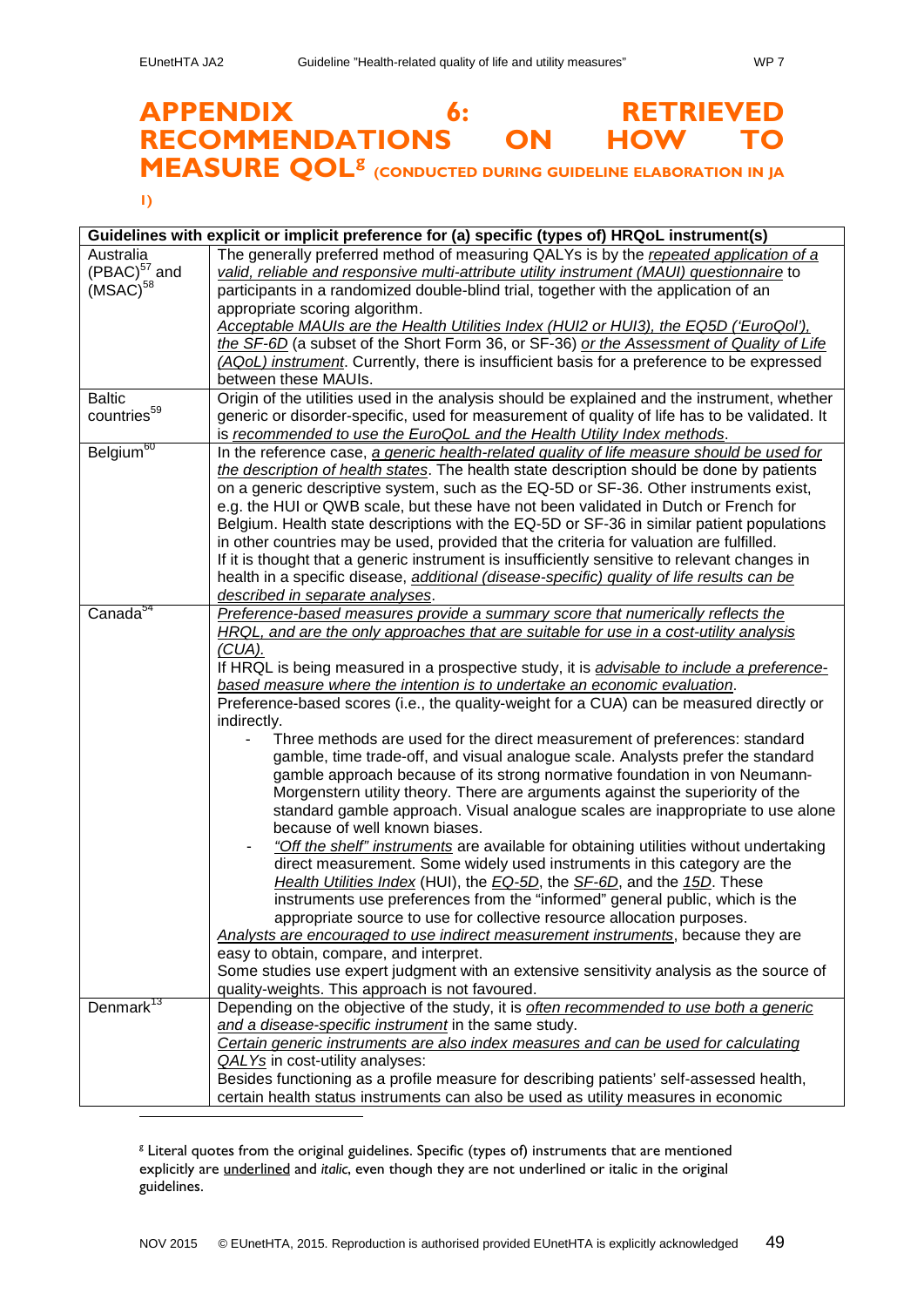|                                                          | evaluations. In this context, the instrument must be able to generate a simple preference-<br>based index score (on a scale of 0-1) for health status, e.g. for various patient groups or<br>treatment alternatives. The original document presents five generic instruments, which<br>have either been developed primarily as utility measures (EQ-5D, 15D, HUI, AQoL) or aim<br>at this on the basis of broad use as a profile measure (SF-36). Whereas 15D and AQoL<br>are relatively new, the other instruments are widely used and perform well with respect to<br>validity and reliability.                                                                                                                                                                                                                                                                                                                                                                                                                                                                                                                                                                                                                                                                                                                                                                                                                                                                                                                              |
|----------------------------------------------------------|--------------------------------------------------------------------------------------------------------------------------------------------------------------------------------------------------------------------------------------------------------------------------------------------------------------------------------------------------------------------------------------------------------------------------------------------------------------------------------------------------------------------------------------------------------------------------------------------------------------------------------------------------------------------------------------------------------------------------------------------------------------------------------------------------------------------------------------------------------------------------------------------------------------------------------------------------------------------------------------------------------------------------------------------------------------------------------------------------------------------------------------------------------------------------------------------------------------------------------------------------------------------------------------------------------------------------------------------------------------------------------------------------------------------------------------------------------------------------------------------------------------------------------|
| France (CES) <sup>69</sup>                               | Utilities are derived from surveys of the general population using preference revelation<br>methods. The utility so calculated is thus an evaluation of the average preference rating<br>that would be attributed to this health state by a random sample of the general population.<br>The main methods used are QWB (Quality of Well-being), HUI (Health Utility Index) and<br><b>Eurogol EQ-5D</b> These methods cumulate the assumptions of the techniques used to<br>determine utility scores for the general population (standard gamble or time trade-off) and<br>the assumptions of multi-attribute utility, but they have the advantage of simplicity in that<br>they avoid the need for population surveys.                                                                                                                                                                                                                                                                                                                                                                                                                                                                                                                                                                                                                                                                                                                                                                                                          |
| France (HAS) <sup>61</sup>                               | Dans l'analyse de référence, les scores de préférence devraient être obtenus grâce à une<br>méthode reposant, d'une part, sur <i>un instrument descriptif générique et validé en France</i><br>et, d'autre part, sur un système de scorage garantissant une mesure d'utilité ou de valeur<br>également validé en France.<br>De nombreux instruments sont disponibles pour décrire les états de santé, sous le<br>vocable de questionnaires de qualité de vie. Très peu d'instruments sont en fait<br>directement utilisables dans une évaluation coût-utilité : la plupart d'entre eux peuvent<br>être valides pour décrire les états de santé, mais <i>ils ne disposent pas d'un système de</i><br>scorage adapté à l'évaluation coût-utilité (l'exemple le plus connu étant le SF 36). En<br>aucun cas, des scores issus d'un tel instrument descriptif de qualité de vie associée à la<br>santé, non fondés sur les préférences, ne peuvent être utilisés pour le calcul d'un nombre<br>de QALYs.<br>La description des états de santé repose en priorité sur une étude prospective auprès<br>d'un échantillon français, à partir d' <i>un instrument générique disposant d'une fonction de</i><br>scorage adaptée à l'évaluation coût-utilité, tels que l'EQ-5D ou le HUI 3. D'autres<br>instruments existent (QWB, SF6D), mais n'ont pas été validés pour la France.<br>Les <i>instruments</i> de mesure de la qualité de vie <i>spécifiques à une pathologie ne sont pas</i><br>recommandés dans l'analyse de référence. |
| Germany<br>(Hanover<br>Consensus<br>Group) <sup>62</sup> | When applying cost-effectiveness and cost-utility analyses, the selection of outcome<br>parameters is of key importance. If utility values (e.g., QALYs) are included in a study,<br>these should be preferably determined through direct generation of individual values via<br>standard gamble, the time-trade-off method, or with validated, preference-based, generic<br>instruments (e.g., EQ-5D or SF-6D). The validation and preferences of these<br>questionnaires should be based on a representative population sample from Germany. In<br>specific study situations the application of a visual analog scale (VAS) can also be<br>appropriate, if the validity of the information can be justified. In well-substantiated<br>exceptions, it is acceptable to deviate from population-based preference values.                                                                                                                                                                                                                                                                                                                                                                                                                                                                                                                                                                                                                                                                                                       |
| Hungary <sup>63</sup>                                    | Disease-specific and non-utility-based generic quality-of-life (QoL) measurement that<br>expresses health improvements in scores or in clinically important minimal changes is<br>increasingly used in cost-effectiveness studies. Validated versions exist of several<br>disease-specific and generic (such as the Medical Outcomes Study 36-Item Short-Form,<br>SF-36) QoL questionnaires in Hungary. Analyses using non-utility-based generic<br>guestionnaires are unsuitable for cost-utility studies. [However, there are new mapping<br>studies that calculate a formula between the non-utility-based questionnaire results and<br>utilities, and these are increasingly used for cost-utility studies. The most commonly<br>applied mapping formula was developed by John Brazier (1998 and 2001) and enables<br>researchers to elicit utility values (SF-6D) from the SF-36 questionnaire. Because a<br>Hungarian version is available for the SF-36, this method might become important for<br>Hungarian cost-utility studies in the future.]<br>It is <i>preferable</i> for health status weights for QALY calculations to be derived from the use<br>of utility-based health-related QoL questionnaires, for which preference values were<br>elicited by general population surveys. Internationally recommended questionnaires<br>include the EQ-5D, Health Utilities Index, Quality of Well-Being Scale, and Years of<br>Healthy Life.                                                                          |
| Ireland <sup>64</sup>                                    | Use of an indirect preference-based measure, such as the EQ-5D or SF-6D, is<br>recommended for the reference case as these measures have wide-spread availability,                                                                                                                                                                                                                                                                                                                                                                                                                                                                                                                                                                                                                                                                                                                                                                                                                                                                                                                                                                                                                                                                                                                                                                                                                                                                                                                                                             |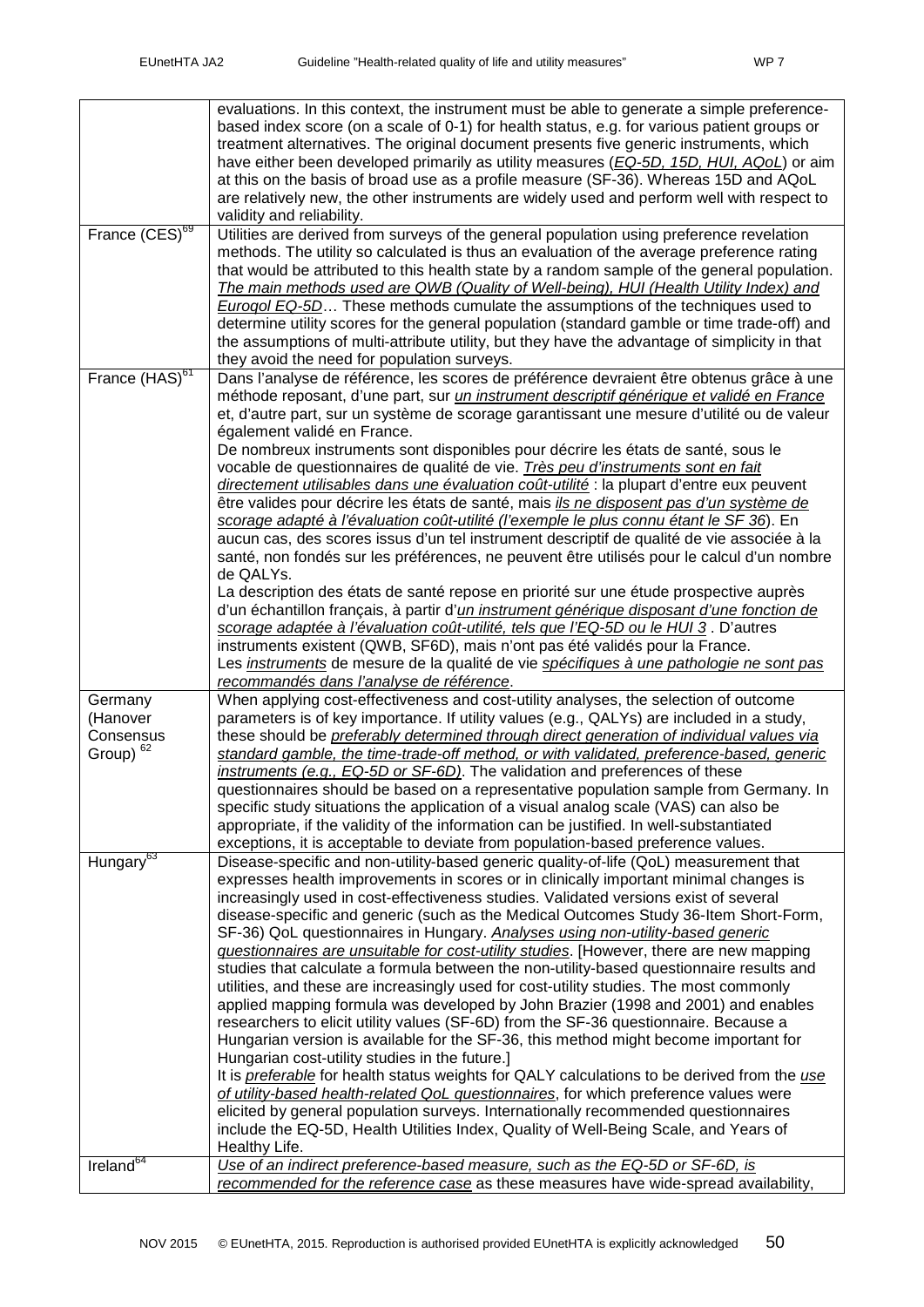|                           | are easy to use and interpret and because they are based on preferences of the general<br>public. The population from which these preferences are derived should be clearly<br>described along with their relevance to the Irish population. Alternatively, direct HRQoL<br>methods such as time trade-off or standard gamble may be used provided these have<br>been gathered in a relevant population.                                                                                                                                                                                                                                                                                                                                                                                                                                                                                                                                                                                                                                                                                                                                                                                                                                                                                                                                                                                                  |
|---------------------------|-----------------------------------------------------------------------------------------------------------------------------------------------------------------------------------------------------------------------------------------------------------------------------------------------------------------------------------------------------------------------------------------------------------------------------------------------------------------------------------------------------------------------------------------------------------------------------------------------------------------------------------------------------------------------------------------------------------------------------------------------------------------------------------------------------------------------------------------------------------------------------------------------------------------------------------------------------------------------------------------------------------------------------------------------------------------------------------------------------------------------------------------------------------------------------------------------------------------------------------------------------------------------------------------------------------------------------------------------------------------------------------------------------------|
| ISPOR <sup>65</sup>       | Because cost-utility analyses are widely accepted, we recommend that analysts collect<br>preference weights as part of clinical trials. The most common method of assessing<br>preferences is the use of a preference-weighted health state classification system such as<br>the EuroQol-5D, one of the three versions of the Health Utilities Index, or the Quality of<br>Well-Being Scale. Analysts may also consider the inclusion of a rating scale to measure<br>patient-based preferences. Frequency and timing of these assessments should capture<br>changes in patients' quality of life that may be affected by the treatment but will be<br>influenced by the disease severity of the study population, the study duration, the timing<br>of trial visits, and patient burden.<br>Other options for collecting preference data include direct-elicitation methods such as<br>standard gamble or time-tradeoff exercises. These methods have certain theoretical                                                                                                                                                                                                                                                                                                                                                                                                                                |
|                           | advantages; however, their use in clinical trials is often difficult.                                                                                                                                                                                                                                                                                                                                                                                                                                                                                                                                                                                                                                                                                                                                                                                                                                                                                                                                                                                                                                                                                                                                                                                                                                                                                                                                     |
| Italy <sup>66</sup>       | It is suggested to simultaneously apply, if possible, general instruments, such as, for<br>example, the Short Form 36 (a widely used quality of life questionnaire which in 36<br>questions gives the health profile according to six attributes: physical, role-emotional,<br>social, mental health, health perceptions, and pain), specific instruments for the group of<br>patients being analyzed or for the pathology, and instruments for surveying<br>preferences/utility such as the Health Utility Index, similar in principle to the EuroQol but<br>more complex with seven attributes and up to five levels for each of them, the EuroQol<br>[], quality of well being, and so forth.<br>For the economic evaluation which uses the cost-utility analysis, a utility value is<br>attributed to health conditions using specific techniques, preferably "standard gamble" and                                                                                                                                                                                                                                                                                                                                                                                                                                                                                                                   |
| <b>The</b>                | "time trade-off".<br>Descriptive quality-of-life questionnaires (generic, illness-related and domain-related)                                                                                                                                                                                                                                                                                                                                                                                                                                                                                                                                                                                                                                                                                                                                                                                                                                                                                                                                                                                                                                                                                                                                                                                                                                                                                             |
| Netherlands <sup>67</sup> | cannot be used as a measurement of effect in pharmacoeconomic evaluations. It is often<br>useful to add such questionnaires to the study, particularly in order to determine the<br>health domains where alterations occur.<br>In the case of empirical studies, <i>health assessment systems such as EQ-5D, HUI 2/3</i><br>which are completed by patients or by proxy, can be used. The replies to the questions                                                                                                                                                                                                                                                                                                                                                                                                                                                                                                                                                                                                                                                                                                                                                                                                                                                                                                                                                                                        |
|                           | are subsequently used to calculate assessments with the aid of algorithms.                                                                                                                                                                                                                                                                                                                                                                                                                                                                                                                                                                                                                                                                                                                                                                                                                                                                                                                                                                                                                                                                                                                                                                                                                                                                                                                                |
| New Zealand <sup>55</sup> | There has been much debate in the literature regarding the most appropriate tool for<br>measuring preferences in health gains. Given the multidimensional nature of HRQOL, no<br>single measure has been (or is likely to be) accepted as the gold standard.<br>Instruments available include (but are not limited to) the EuroQol 5D (EQ-5D); Health<br>Utility Index (HUI); Short-Form 36 (SF-36); Short-Form 6D (SF-6D); Quality of Well Being<br>index (QWB); Quality of Life and Health Questionnaire (QLHQ); Rosser-Kind Index;<br>Assessment of Quality of Life instrument (AQOL); Sickness Impact Profile (SIP); and<br>Index of Health Related Quality of Life (IHRQOL).<br>The New Zealand EQ-5D Tariff 2 should be referred to first when measuring health-<br>related quality of life, and should be used to describe the health states. The Global<br>Burden of Disease disability weights should be used to check for consistency with the<br>estimated EQ-5D values. The New Zealand EQ-5D Tariff 1 should be included in the<br>sensitivity analysis.<br>Utility values may be obtained through questioning the general public, patients,<br>physicians, and/or related health professionals and caregivers. This can be done using<br>the Standard Gamble (SG), Time Trade-Off (TTO) or VAS techniques. However time<br>constraints mean this is often not a feasible option at PHARMAC. |
| Norway <sup>68</sup>      | A number of <i>indices</i> have been developed to assist in performing QALY-calculations, for                                                                                                                                                                                                                                                                                                                                                                                                                                                                                                                                                                                                                                                                                                                                                                                                                                                                                                                                                                                                                                                                                                                                                                                                                                                                                                             |
| Portugal <sup>79</sup>    | scoring complex health profiles on a life quality scale from zero to one (e.g. 'EuroQol').<br>Descriptive tools should be presented, as they are an asset to any assessment study.<br>Whenever possible, it is advisable to present results based on generic measurements<br>(such as the SF-36, Sickness Impact Profile or Nottingham Health Profile) and specific<br>instruments (i.e. those designed to measure concrete health problems) at the same time.<br>Descriptive instruments cannot replace value-based ones, however, and do not constitute<br>an adequate base for a cost-utility study.<br>The literature on the comparative advantages of any of the value-based methods does                                                                                                                                                                                                                                                                                                                                                                                                                                                                                                                                                                                                                                                                                                            |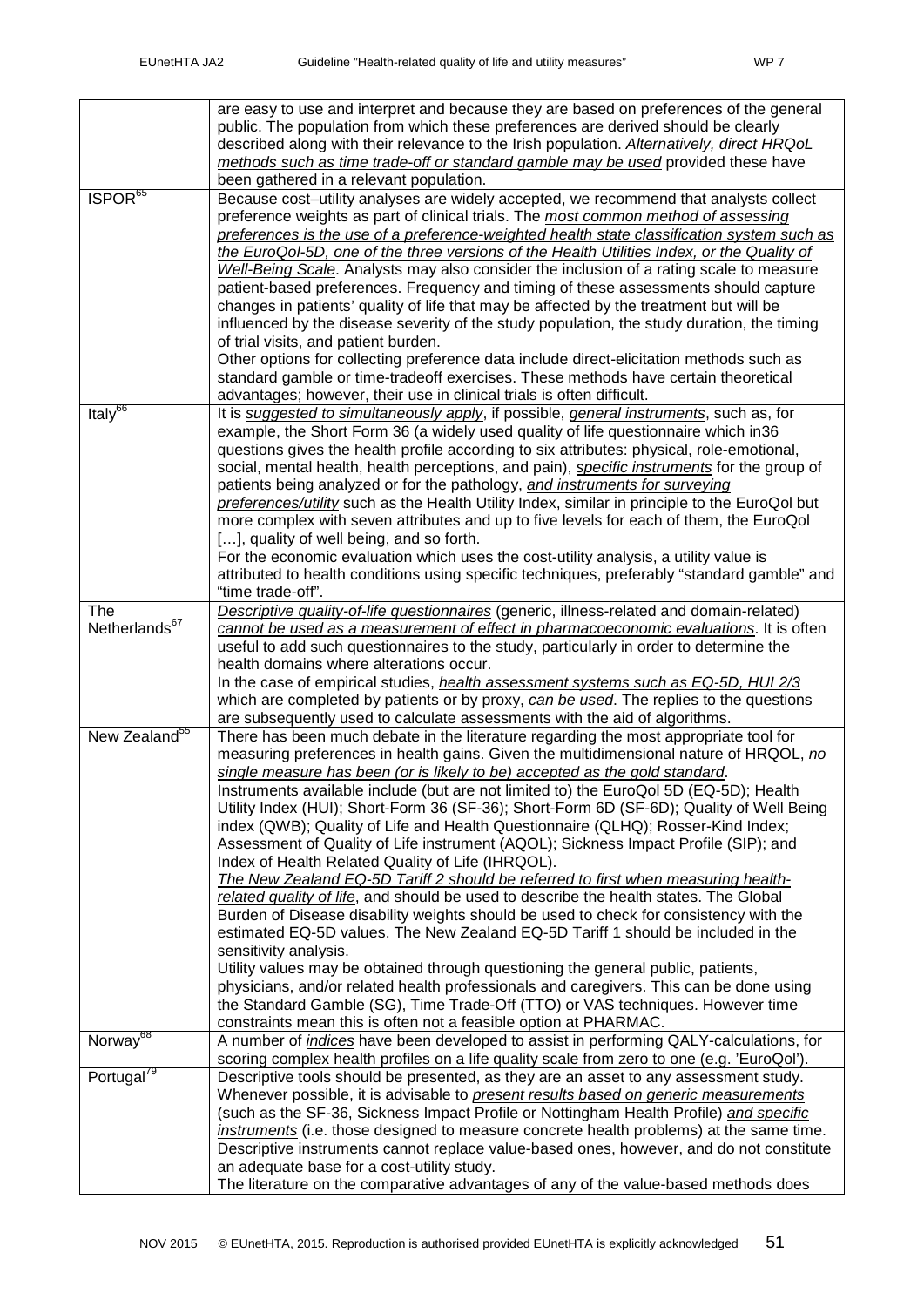|                               | not enable us to say that any one of them is better than the others. We cannot, therefore,                                                                                           |
|-------------------------------|--------------------------------------------------------------------------------------------------------------------------------------------------------------------------------------|
|                               | exclude the possibility of using any of them, provided that it has been validated for                                                                                                |
|                               | Portugal and we can justify that the choice is appropriate for the study.                                                                                                            |
| Span <sup>71</sup>            | Indirect methods to measure utilities are preferable, as they are easier to obtain,                                                                                                  |
|                               | compare, and interpret. However, these considerations do not rule out direct                                                                                                         |
|                               | measurements when their use and scientific validity is justified for the study in question.                                                                                          |
| Sweden <sup>'2</sup>          | QALY-weightings should be based on methods such as the Standard Gamble (SG) or                                                                                                       |
|                               | Time-Trade-Off (TTO) methods. In a second instance, QALY-weightings should be based                                                                                                  |
|                               | on the rating scale method. QALY-weightings can be based either on direct                                                                                                            |
|                               | measurements with the above-mentioned methods or indirect measurements (where a                                                                                                      |
|                               | health classification system such as EQ-5D is linked to QALY-weightings). <i>QALY</i>                                                                                                |
|                               | weightings based on appraisals of persons in the health condition in question are                                                                                                    |
|                               | preferred before weightings calculated from an average of a population estimating a                                                                                                  |
|                               | condition depicted for it (e.g. the "social tariff" from EQ-5D). Using weightings for current                                                                                        |
|                               | health conditions collected from previous studies may be a solution.                                                                                                                 |
| $\overline{\mathsf{UK}^{56}}$ | For the reference case, the measurement of changes in HRQL should be reported directly                                                                                               |
|                               | from patients and the value of changes in patients' HRQL (that is, utilities) should be                                                                                              |
|                               | based on public preferences using a choice-based method.  To quantify the effects of                                                                                                 |
|                               | technologies on HRQL, the EQ-5D (a standardised and validated generic instrument) is                                                                                                 |
|                               | preferred. Different classification systems produce different utility values; therefore,                                                                                             |
|                               | results from the use of different systems cannot always be compared. Given the                                                                                                       |
|                               | comparative nature of the Institute's work and the need for consistency across appraisals,                                                                                           |
|                               | a single classification system, the EQ-5D, is preferred for the measurement and valuation                                                                                            |
|                               | of HRQL The methods to elicit EQ-5D utility values should be fully described. When                                                                                                   |
|                               | EQ-5D data are not available or are inappropriate for the condition or effects of treatment,                                                                                         |
|                               | the valuation methods should be fully described and comparable to those used for the                                                                                                 |
|                               | EQ-5D. Data collected using condition-specific, preference-based measures may be                                                                                                     |
|                               | presented in separate analyses.                                                                                                                                                      |
|                               | It is recognised that the current version of the EQ-5D has not been designed for use in                                                                                              |
|                               | children. When necessary, consideration should be given to alternative standardised and                                                                                              |
|                               | validated preference-based measures of HRQL, such as the Health Utility Index 2 (HUI                                                                                                 |
| $\overline{US}^{70}$          | 2), that have been designed specifically for use in children.                                                                                                                        |
|                               | Estimates obtained by time trade off methods reflect respondents' attitudes to time as well                                                                                          |
|                               | as their attitudes to the health state being valued. Likewise, estimates obtained by<br>standard gamble methods reflect respondents' attitudes to risk as well as their attitudes to |
|                               | the health state being valued. Economists are still debating which approach is most                                                                                                  |
|                               | desirable.                                                                                                                                                                           |
|                               | Another <i>cheaper approach</i> is to include in the clinical trial a generic health state                                                                                           |
|                               | preference instrument, such as the <b>EuroQoL</b> (EQ5D) or McMaster health utilities index.                                                                                         |
|                               | The responses from patients to a simple questionnaire can then be expressed as a health                                                                                              |
|                               | state preference value by reference to pre-scaled responses (obtained by standard                                                                                                    |
|                               | gamble or time trade oft) from a relevant reference group.                                                                                                                           |
|                               | Values can be provided by the population at large or by a sample of patients with the                                                                                                |
|                               | condition for which the treatment is being evaluated. The choice depends on the                                                                                                      |
|                               | perspective of the study. If the issue is allocating resources between competing                                                                                                     |
|                               | programmes the former might be used; if it is deciding the best way to treat a given                                                                                                 |
|                               | condition the latter might be used. In reporting their results authors should explain why a                                                                                          |
|                               | particular source of values has been used.                                                                                                                                           |
|                               | Guidelines without explicit or implicit preference for (a) specific (types of) HRQoL instrument(s)                                                                                   |
| Austria <sup>76</sup>         | If the quality of life is to serve as an outcome variable, it must be ensured that the variable                                                                                      |
|                               | measured is also an appropriate measure for comparing the chosen treatment                                                                                                           |
|                               | alternatives. Outcomes of this kind, in other words utilities, can be determined in the                                                                                              |
|                               | following way:                                                                                                                                                                       |
|                               | specific scales (rank scales),                                                                                                                                                       |
|                               | game theory procedures (e.g. standard gamble, time-trade off, etc),                                                                                                                  |
|                               | psychometric scale procedures which include generic and disease-specific                                                                                                             |
|                               | procedures as well as one-dimensional and multidimensional instruments.                                                                                                              |
|                               | These individual measures are suitable for combining with quantitative objective                                                                                                     |
|                               | measurements such as survival time in the form of quality adjusted life years (QALYs).                                                                                               |
| Germany                       | In the assessment of QoL and patient satisfaction, only instruments should be used that                                                                                              |
| <u>(IQ</u> WIG) <sup>77</sup> | are suited for application in clinical trials and have been evaluated accordingly.                                                                                                   |